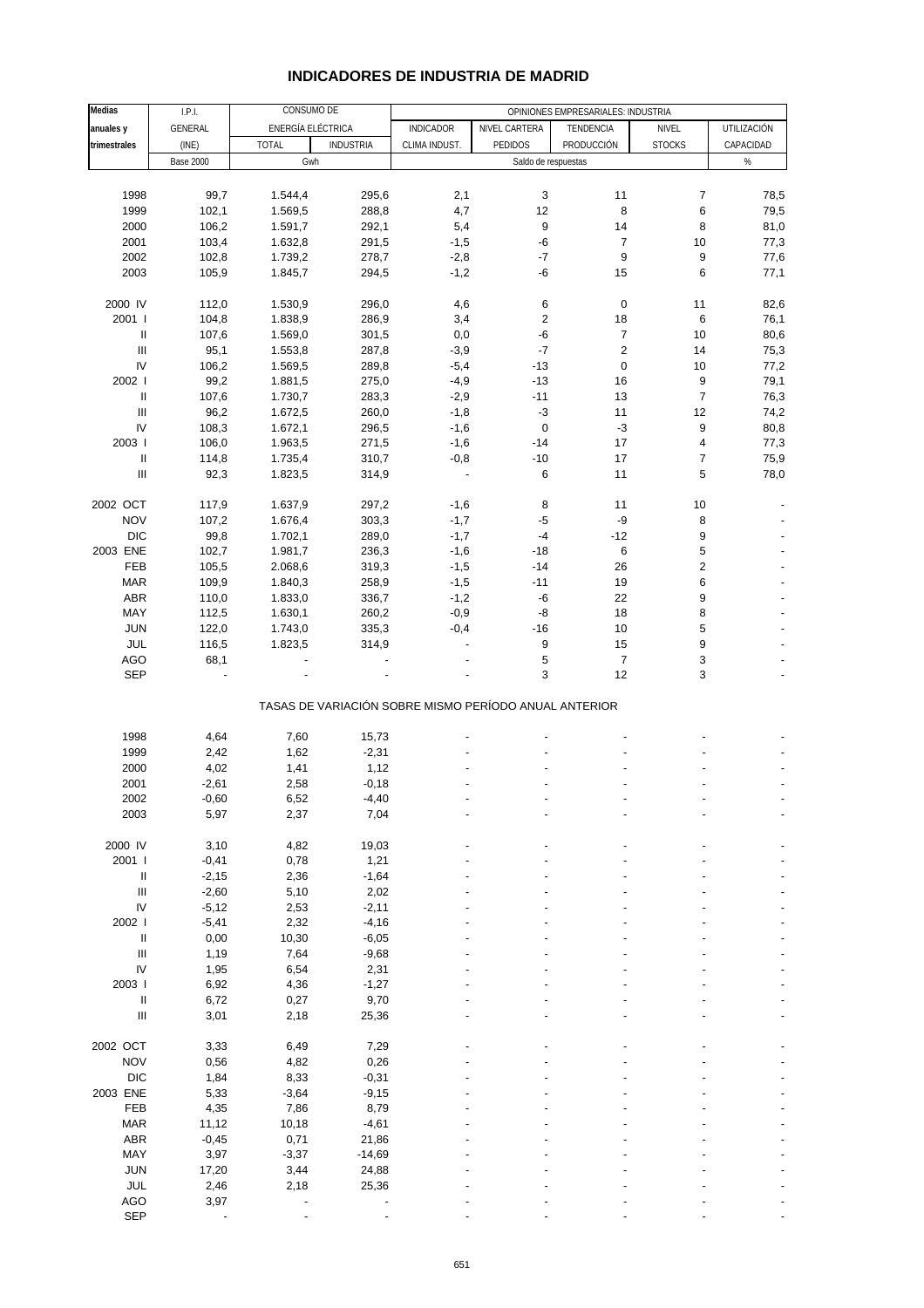| Medias                             |              |                  | VISADOS: SUPERFICIE A CONSTRUIR                       |                 | LICENCIAS: SUPERFICIE A CONSTRUIR |              |                           |                          |           |  |
|------------------------------------|--------------|------------------|-------------------------------------------------------|-----------------|-----------------------------------|--------------|---------------------------|--------------------------|-----------|--|
| anuales y                          | <b>TOTAL</b> | <b>EDIFICIOS</b> | <b>SERVICIOS</b>                                      | <b>OTROS</b>    | <b>TOTAL</b>                      |              | <b>RESIDENCIAL</b>        |                          | NO RESID. |  |
| trimestrales                       |              | <b>VIVIENDAS</b> | COMERCIALES                                           | <b>DESTINOS</b> |                                   | <b>TOTAL</b> | <b>VIVIENDAS</b>          | COLECTIVOS               |           |  |
|                                    |              |                  | Metros cuadrados                                      |                 |                                   |              | Miles de metros cuadrados |                          |           |  |
|                                    |              |                  |                                                       |                 |                                   |              |                           |                          |           |  |
|                                    |              |                  |                                                       |                 |                                   |              |                           |                          |           |  |
| 1998                               | 954.661      | 803.829          | 32.536                                                | 118.296         | 731                               | 600          | 584                       | 16                       | 131       |  |
| 1999                               | 1.093.356    | 833.214          | 55.266                                                | 204.876         | 808                               | 658          | 644                       | 15                       | 150       |  |
| 2000                               | 1.140.880    | 819.494          | 50.250                                                | 271.136         | 920                               | 709          | 690                       | 19                       | 212       |  |
| 2001                               | 1.216.850    | 784.889          | 145.262                                               | 286.700         | 847                               | 642          | 616                       | 26                       | 204       |  |
| 2002                               | 1.320.564    | 945.666          | 93.597                                                | 281.301         | 842                               | 659          | 641                       | 18                       | 183       |  |
| 2003                               | 1.454.536    | 1.048.141        | 40.726                                                | 365.670         | 887                               | 745          | 727                       | 18                       | 143       |  |
|                                    |              |                  |                                                       |                 |                                   |              |                           |                          |           |  |
| 2000 III                           | 1.025.277    | 741.856          | 31.982                                                | 251.439         | 979                               | 712          | 696                       | 16                       | 266       |  |
| IV                                 | 1.141.486    | 735.186          | 43.987                                                | 362.313         | 1.005                             | 797          | 755                       | 42                       | 208       |  |
| 2001 l                             | 1.053.590    | 656.225          | 33.467                                                | 363.898         | 601                               | 456          | 417                       | 39                       | 144       |  |
| Ш                                  | 1.338.553    | 776.763          | 296.339                                               | 265.451         | 671                               | 519          | 494                       | 25                       | 152       |  |
| $\ensuremath{\mathsf{III}}\xspace$ | 1.248.383    | 828.521          | 80.009                                                | 339.853         | 971                               | 747          | 725                       | 22                       | 224       |  |
| IV                                 | 1.226.875    | 878.048          | 171.230                                               | 177.597         | 1.144                             | 847          | 828                       | 19                       | 297       |  |
| 2002 l                             | 1.214.072    | 937.082          | 121.732                                               | 155.258         | 773                               | 581          | 572                       | $\boldsymbol{9}$         | 192       |  |
| $\, \parallel$                     | 1.303.640    | 847.580          | 83.272                                                | 372.788         | 779                               | 648          | 632                       | 17                       | 131       |  |
| Ш                                  | 1.464.390    | 1.078.678        | 30.819                                                | 354.893         | 955                               | 688          | 656                       | 32                       | 267       |  |
| IV                                 | 1.300.152    | 919.325          | 138.564                                               | 242.263         | 859                               | 718          | 705                       | 13                       | 141       |  |
| 2003                               |              |                  | 26.125                                                |                 |                                   |              | 650                       |                          | 142       |  |
|                                    | 1.426.819    | 1.030.664        |                                                       | 370.030         | 807                               | 665          |                           | 15                       |           |  |
| Ш                                  | 1.482.254    | 1.065.617        | 55.326                                                | 361.311         | 1.129                             | 983          | 958                       | 25                       | 146       |  |
|                                    |              |                  |                                                       |                 |                                   |              |                           |                          |           |  |
| 2002 JUL                           | 2.036.134    | 1.338.493        | 58.732                                                | 638.909         | 1.064                             | 908          | 883                       | 25                       | 156       |  |
| AGO                                | 1.056.045    | 871.733          | 15.325                                                | 168.987         | 879                               | 483          | 458                       | 25                       | 396       |  |
| <b>SEP</b>                         | 1.300.991    | 1.025.807        | 18.400                                                | 256.784         | 922                               | 674          | 627                       | 47                       | 248       |  |
| OCT                                | 1.198.858    | 950.491          | 34.744                                                | 213.623         | 1.007                             | 847          | 838                       | 9                        | 160       |  |
| <b>NOV</b>                         | 1.309.418    | 965.128          | 177.142                                               | 167.148         | 741                               | 637          | 633                       | 4                        | 104       |  |
| <b>DIC</b>                         | 1.392.181    | 842.355          | 203.807                                               | 346.019         | 828                               | 669          | 644                       | 25                       | 159       |  |
| 2003 ENE                           | 1.161.210    | 918.853          | 22.319                                                | 220.038         | 694                               | 608          | 604                       | 4                        | 86        |  |
| FEB                                | 1.660.909    | 1.027.851        | 37.936                                                | 595.122         | 793                               | 645          | 628                       | 17                       | 148       |  |
| <b>MAR</b>                         | 1.458.338    | 1.145.289        | 18.120                                                | 294.929         | 933                               | 742          | 718                       | 24                       | 191       |  |
| <b>ABR</b>                         | 1.614.016    | 1.174.151        | 49.873                                                | 389.992         | 1.129                             | 983          | 958                       | 25                       | 146       |  |
| MAY                                | 1.434.418    | 1.018.981        | 74.795                                                | 340.642         |                                   |              |                           |                          |           |  |
| <b>JUN</b>                         | 1.398.327    | 1.003.718        | 41.310                                                | 353.299         |                                   |              |                           |                          |           |  |
|                                    |              |                  |                                                       |                 |                                   |              |                           |                          |           |  |
|                                    |              |                  | TASAS DE VARIACIÓN SOBRE MISMO PERÍODO ANUAL ANTERIOR |                 |                                   |              |                           |                          |           |  |
|                                    |              |                  |                                                       |                 |                                   |              |                           |                          |           |  |
| 1998                               | 37,03        | 36,26            | $-13,14$                                              | 70,77           | 21,39                             | 17,50        | 15,86                     | 143,04                   | 43,12     |  |
| 1999                               | 14,53        | 3,66             |                                                       | 73,19           | 10,52                             | 9,66         | 10,11                     |                          |           |  |
|                                    |              |                  | 69,86                                                 |                 |                                   |              |                           | $-6,77$                  | 14,46     |  |
| 2000                               | 4,35         | $-1,65$          | $-9,08$                                               | 32,34           | 13,85                             | 7,61         | 7,21                      | 24,58                    | 41,29     |  |
| 2001                               | 6,66         | $-4,22$          | 189,08                                                | 5,74            | $-7,97$                           | $-9,34$      | $-10,70$                  | 41,26                    | $-3,39$   |  |
| 2002                               | 8,52         | 20,48            | $-35,57$                                              | $-1,88$         | $-0,61$                           | 2,57         | 4,07                      | $-32,70$                 | $-10,60$  |  |
| 2003                               | 15,54        | 17,46            | $-60,27$                                              | 38,50           | 15,68                             | 26,24        | 24,97                     | 118,75                   | $-19,46$  |  |
|                                    |              |                  |                                                       |                 |                                   |              |                           |                          |           |  |
| 2000 III                           | $-3,17$      | $-10,40$         | $-9,39$                                               | 28,51           | 46,43                             | 28,73        | 29,05                     | 16,67                    | 131,59    |  |
| IV                                 | 17,01        | 5,96             | $-22,21$                                              | 60,93           | 22,27                             | 24,74        | 20,04                     | 320,00                   | 13,66     |  |
| 2001 l                             | $-14,69$     | $-30,65$         | 14,52                                                 | 40,25           | $-31,46$                          | $-33,06$     | $-38,29$                  | 631,25                   | $-25,86$  |  |
| Ш                                  | 15,21        | $-9,11$          | 209,31                                                | 25,61           | $-18,20$                          | $-19,33$     | $-21,97$                  | 137,50                   | $-14,10$  |  |
| Ш                                  | 21,76        | 11,68            | 150,17                                                | 35,16           | $-0,78$                           | 4,91         | 4,21                      | 34,69                    | $-16,02$  |  |
| IV                                 | 7,48         | 19,43            | 289,27                                                | $-50,98$        | 13,87                             | 6,28         | 9,72                      | $-55,56$                 | 42,95     |  |
| 2002 l                             | 15,23        | 42,80            | 263,73                                                | $-57,33$        | 28,75                             | 27,32        | 37,06                     | $-76,92$                 | 33,26     |  |
| $\mathbf{II}$                      | $-2,61$      | 9,12             | $-71,90$                                              | 40,44           | 16,09                             | 24,92        | 27,95                     | $-34,21$                 | $-14,00$  |  |
| $\ensuremath{\mathsf{III}}\xspace$ | 17,30        | 30,19            | $-61,48$                                              | 4,43            | $-1,65$                           | $-7,89$      | $-9,56$                   | 46,97                    | 19,23     |  |
| IV                                 | 5,97         | 4,70             | $-19,08$                                              | 36,41           | $-24,94$                          | $-15,24$     | $-14,86$                  | $-32,14$                 | $-52,58$  |  |
| 2003                               | 17,52        | 9,99             | $-78,54$                                              | 138,33          | 4,31                              | 14,46        | 13,64                     | 66,67                    | $-26,34$  |  |
| $\, \parallel$                     | 13,70        | 25,72            | $-33,56$                                              | $-3,08$         | 50,94                             | 59,58        | 56,79                     | 400,00                   | 10,61     |  |
|                                    |              |                  |                                                       |                 |                                   |              |                           |                          |           |  |
| 2002 JUL                           | 20,58        | 31,99            | $-59,82$                                              | 20,91           | 10,37                             | 40,12        | 44,05                     | $-28,57$                 | $-50,63$  |  |
|                                    |              |                  |                                                       |                 |                                   |              |                           |                          |           |  |
| <b>AGO</b>                         | $-7,86$      | 9,79             | $-76,73$                                              | $-40,98$        | 27,39                             | $-1,43$      | $-3,17$                   | 47,06                    | 98,00     |  |
| <b>SEP</b>                         | 42,91        | 51,41            | $-34,27$                                              | 25,37           | $-26,77$                          | $-38,95$     | $-42,48$                  | 235,71                   | 60,00     |  |
| OCT                                | $-12,84$     | $-1,89$          | $-80,66$                                              | $-5,89$         | 16,01                             | 24,01        | 23,96                     | 28,57                    | $-13,51$  |  |
| <b>NOV</b>                         | $-10,98$     | $-1,78$          | $-44,50$                                              | $-1,18$         | $-50,57$                          | $-46,74$     | $-45,52$                  | $-88,24$                 | $-65,68$  |  |
| <b>DIC</b>                         | 66,90        | 23,40            |                                                       | 153,22          | $-22,25$                          | 1,21         | $-0,31$                   | 66,67                    | $-60,64$  |  |
| 2003 ENE                           | 5,93         | $-5,60$          | 30,97                                                 | 107,95          | 3,27                              | 51,24        | 51,76                     | 0,00                     | $-68,15$  |  |
| FEB                                | 32,63        | 1,02             | $-65,45$                                              | 375,96          | $-4,80$                           | $-8,64$      | $-8,32$                   | $-19,05$                 | 16,54     |  |
| <b>MAR</b>                         | 12,72        | 39,60            | $-92,40$                                              | 25,54           | 14,48                             | 16,85        | 13,43                     | $\overline{\phantom{a}}$ | 6,11      |  |
| <b>ABR</b>                         | 43,55        | 67,36            | $-27,78$                                              | 10,25           | 50,94                             | 59,58        | 56,79                     | 400,00                   | 10,61     |  |
| MAY                                | $-3,09$      | $-0,55$          | $-34,05$                                              | $-0,44$         |                                   |              |                           |                          |           |  |

## **INDICADORES DE CONSTRUCCIÓN DE MADRID. I**

JUN 7,04 22,92 -38,66 -16,37 - - - - -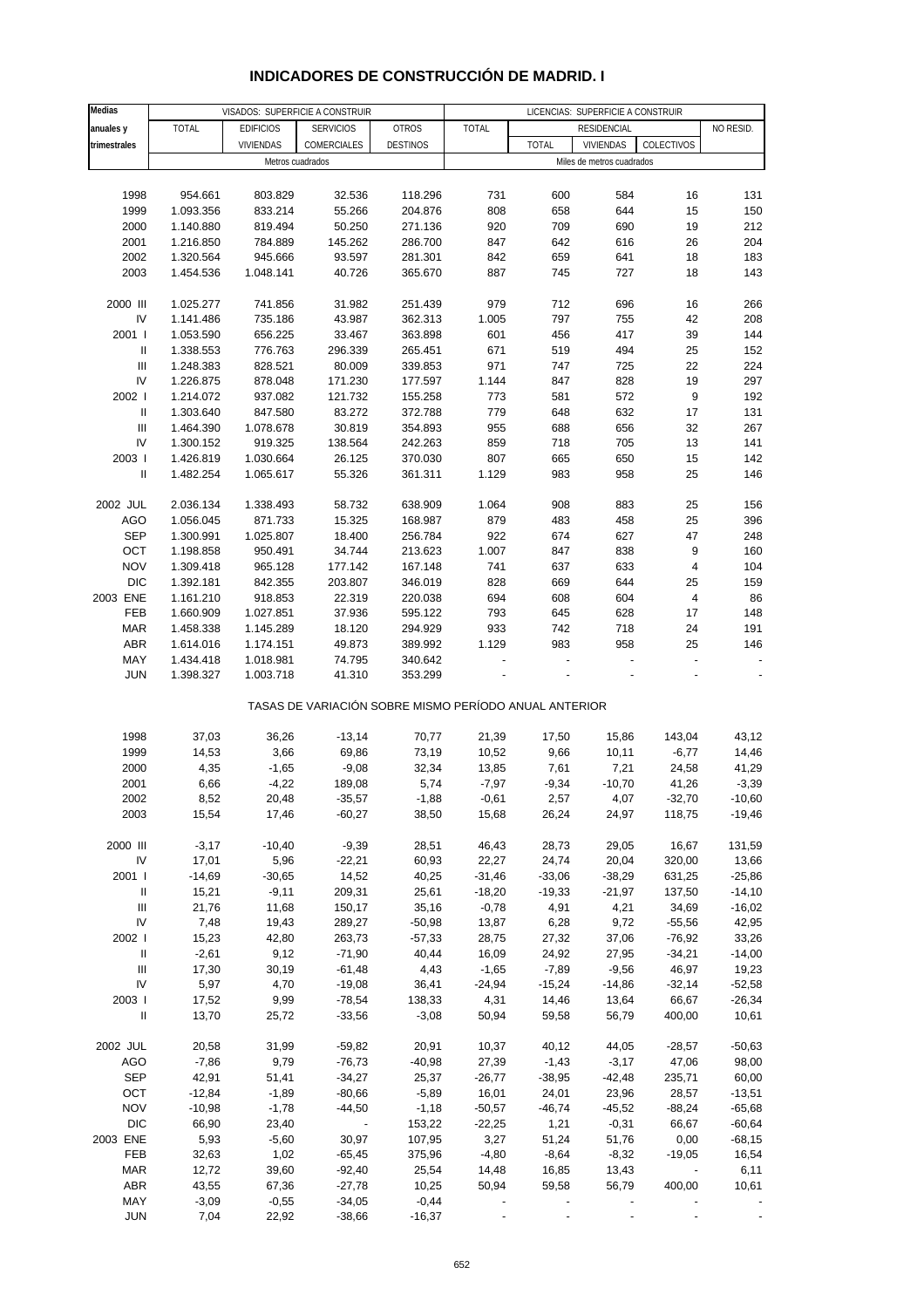| <b>Medias</b>                      |              |              |            | VIVIENDAS VISADAS COLEGIO ARQUITECTOS TÉCNICOS        |          |                 |          | LICENCIAS MUNIC.: Nº DE VIVIENDAS |               |
|------------------------------------|--------------|--------------|------------|-------------------------------------------------------|----------|-----------------|----------|-----------------------------------|---------------|
| anuales y                          | <b>TOTAL</b> |              | OBRA NUEVA |                                                       | Α        | Α               | OBRA     | REHABI-                           | DEMO-         |
| trimestrales                       |              | <b>TOTAL</b> | EDIF.VIV.  | OTROS EDIF.                                           | AMPLIAR  | <b>REFORMAR</b> | NUEVA    | LITACIÓN                          | <b>LICIÓN</b> |
|                                    |              |              |            |                                                       | Unidades |                 |          |                                   |               |
|                                    |              |              |            |                                                       |          |                 |          |                                   |               |
| 1998                               | 5.434        | 5.059        | 5.040      | 19                                                    |          |                 | 3.834    | 112                               | 144           |
| 1999                               | 5.246        | 4.959        | 4.941      | 18                                                    | 66<br>64 | 310<br>223      | 4.081    | 73                                | 130           |
|                                    |              |              |            |                                                       |          |                 |          |                                   |               |
| 2000                               | 5.201        | 4.803        | 4.792      | 11                                                    | 119      | 280             | 4.378    | 124                               | 128           |
| 2001                               | 4.985        | 4.643        | 4.625      | 17                                                    | 72       | 270             | 3.775    | 122                               | 102           |
| 2002                               | 5.985        | 5.541        | 5.531      | 10                                                    | 47       | 397             | 3.866    | 87                                | 117           |
| 2003                               | 6.760        | 6.210        | 6.181      | 29                                                    | 84       | 466             | 4.138    | 115                               | 84            |
| 2000 III                           | 4.625        | 4.366        | 4.358      | 8                                                     | 75       | 184             | 4.254    | 93                                | 100           |
| IV                                 | 4.887        | 4.371        | 4.367      | 3                                                     | 114      | 402             | 5.053    | 160                               | 102           |
| 2001 l                             | 4.187        | 3.910        | 3.886      | 25                                                    | 67       | 209             | 2.631    | 124                               | 113           |
| $\sf II$                           | 4.932        | 4.562        | 4.550      | 12                                                    | 114      | 255             | 2.855    | 106                               | 115           |
| Ш                                  | 5.166        | 4.866        | 4.842      | 24                                                    | 59       | 241             | 4.547    | 170                               | 65            |
| IV                                 | 5.654        | 5.233        | 5.224      | 9                                                     | 46       | 375             | 5.066    | 88                                | 114           |
| 2002                               | 6.182        | 5.659        | 5.656      | 3                                                     | 30       | 493             | 3.438    | 106                               | 138           |
| $\ensuremath{\mathsf{II}}$         |              |              |            |                                                       |          |                 |          | 78                                | 104           |
| $\ensuremath{\mathsf{III}}\xspace$ | 5.579        | 5.025        | 5.005      | 20                                                    | 88       | 467             | 3.922    |                                   |               |
|                                    | 6.543        | 6.187        | 6.186      | $\overline{\mathbf{c}}$                               | 40       | 316             | 3.908    | 100                               | 115           |
| IV                                 | 5.635        | 5.292        | 5.276      | 16                                                    | 30       | 313             | 4.195    | 62                                | 111           |
| 2003                               | 6.545        | 6.053        | 6.049      | $\overline{\mathbf{4}}$                               | 68       | 423             | 3.798    | 96                                | 72            |
| $\sf II$                           | 6.974        | 6.367        | 6.313      | 54                                                    | 99       | 508             | 5.159    | 171                               | 120           |
| 2002 JUL                           | 8.001        | 7.480        | 7.480      | $\pmb{0}$                                             | 56       | 465             | 5.307    | 100                               | 140           |
| <b>AGO</b>                         |              |              |            |                                                       |          |                 |          |                                   |               |
|                                    | 5.611        | 5.352        | 5.350      | $\overline{\mathbf{c}}$                               | 16       | 243             | 2.844    | 86                                | 75            |
| <b>SEP</b>                         | 6.017        | 5.730        | 5.727      | 3                                                     | 47       | 240             | 3.572    | 113                               | 129           |
| OCT                                | 5.592        | 5.318        | 5.274      | 44                                                    | 35       | 239             | 5.147    | 91                                | 146           |
| <b>NOV</b>                         | 5.951        | 5.665        | 5.662      | 3                                                     | 21       | 265             | 3.617    | 37                                | 103           |
| <b>DIC</b>                         | 5.362        | 4.893        | 4.891      | $\overline{\mathbf{c}}$                               | 34       | 435             | 3.822    | 59                                | 83            |
| 2003 ENE                           | 5.795        | 5.451        | 5.451      | 0                                                     | 83       | 261             | 3.471    | 71                                | 59            |
| FEB                                | 6.511        | 5.849        | 5.844      | 5                                                     | 35       | 627             | 3.663    | 109                               | 76            |
| <b>MAR</b>                         | 7.329        | 6.860        | 6.852      | 8                                                     | 87       | 382             | 4.259    | 109                               | 82            |
| <b>ABR</b>                         | 7.565        | 6.926        | 6.914      | 12                                                    | 49       | 590             | 5.159    | 171                               | 120           |
| MAY                                | 6.754        | 6.172        | 6.044      | 128                                                   | 120      | 462             |          |                                   |               |
| <b>JUN</b>                         | 6.604        | 6.004        | 5.982      | 22                                                    | 128      | 472             |          |                                   |               |
|                                    |              |              |            | TASAS DE VARIACIÓN SOBRE MISMO PERÍODO ANUAL ANTERIOR |          |                 |          |                                   |               |
| 1998                               | 33,80        | 36,99        | 37,08      | 16,58                                                 | 12,27    | $-0,11$         | 16,37    | 14,48                             | 40,98         |
| 1999                               | $-3,46$      | $-1,97$      | $-1,96$    | $-6,03$                                               | $-2,03$  | $-28,09$        | 6,45     | $-34,45$                          | $-9,50$       |
|                                    |              |              |            |                                                       |          |                 |          |                                   |               |
| 2000                               | $-0,85$      | $-3,15$      | $-3,01$    | $-40,37$                                              | 84,44    | 25,56           | 7,28     | 68,22                             | $-1,86$       |
| 2001                               | $-4,16$      | $-3,34$      | $-3,48$    | 60,77                                                 | $-39,52$ | $-3,31$         | $-13,78$ | $-1,15$                           | $-20,47$      |
| 2002                               | 20,06        | 19,34        | 19,57      | $-41,63$                                              | $-34,53$ | 46,92           | 2,42     | $-29,15$                          | 14,75         |
| 2003                               | 14,95        | 16,26        | 15,96      | 157,35                                                | 41,81    | $-2,95$         | 20,32    | 17,95                             | $-34,31$      |
| 2000 III                           | $-8,94$      | $-9,68$      | $-9,69$    | $-3,85$                                               | 33,14    | $-2,65$         | 26,08    | 40,40                             | $-15,30$      |
| IV                                 | 5,48         | 3,58         | 3,75       | $-66,67$                                              | 91,57    | 13,76           | 23,40    | 95,53                             | 0,33          |
| 2001 l                             | $-29,43$     | $-29,09$     | $-29,39$   | 117,65                                                | $-48,60$ | $-27,23$        | $-36,84$ | 15,12                             | $-24,67$      |
| Ш                                  | $-7,99$      | $-8,05$      | $-7,92$    | $-39,34$                                              | $-25,92$ | 4,50            | $-29,34$ | $-20,55$                          | $-28,18$      |
| Ш                                  | 11,70        | 11,45        | 11,12      | 184,00                                                | $-21,78$ | 31,16           | 6,90     | 83,81                             | $-34,78$      |
| IV                                 | 15,71        | 19,72        | 19,61      | 170,00                                                | $-59,24$ | $-6,71$         | 0,24     | $-45,11$                          | 11,76         |
| 2002                               | 47,64        | 44,71        | 45,55      | $-87,84$                                              | $-54,95$ | 135,35          | 30,70    | $-14,48$                          | 21,83         |
| $\ensuremath{\mathsf{II}}$         | 13,13        | 10,14        | 10,01      | 59,46                                                 | $-23,32$ | 82,90           | 37,36    | $-26,50$                          | $-9,59$       |
| Ш                                  | 26,66        | 27,15        | 27,74      | $-92,96$                                              | $-32,39$ | 30,94           | $-14,06$ | $-41,49$                          | 76,41         |
| IV                                 | $-0,34$      | 1,13         | 1,00       | 81,48                                                 | $-35,25$ | $-16,61$        | $-17,18$ | $-29,17$                          | $-2,92$       |
| 2003                               | 5,88         | 6,97         | 6,95       | 44,44                                                 | 125,27   | $-14,07$        | 10,45    | $-9,40$                           | $-47,46$      |
| $\ensuremath{\mathsf{II}}$         | 25,00        | 26,72        | 26,14      | 174,58                                                | 12,93    | 8,78            | 49,88    | 140,85                            | 20,00         |
|                                    |              |              |            |                                                       |          |                 |          |                                   |               |
| 2002 JUL                           | 27,24        | 26,69        | 26,78      |                                                       | $-52,14$ | 74,16           | 48,20    | $-60,16$                          | 84,21         |
| <b>AGO</b>                         | 12,38        | 11,62        | 13,16      | $-97,01$                                              | $-38,46$ | 41,28           | $-4,37$  | 10,26                             | 50,00         |
| <b>SEP</b>                         | 42,68        | 46,96        | 46,88      |                                                       | 42,42    | $-15,79$        | $-49,59$ | $-37,91$                          | 86,96         |
| OCT                                | $-17,36$     | $-11,94$     | $-12,42$   | 158,82                                                | $-58,82$ | $-62,83$        | 22,75    | 12,35                             | 6,57          |
| <b>NOV</b>                         | $-0,17$      | 0,35         | 0,37       | $-25,00$                                              | $-38,24$ | $-6,03$         | $-49,12$ | $-54,32$                          | $-3,74$       |
| <b>DIC</b>                         | 26,61        | 21,90        | 22,03      | $-66,67$                                              | 70,00    | 116,42          | $-1,87$  | $-42,16$                          | $-15,31$      |
| 2003 ENE                           | $-0,36$      | $-2,99$      | $-2,90$    |                                                       | 219,23   | 52,63           | 44,99    | 73,17                             | $-13,24$      |
|                                    |              | $-4,19$      |            |                                                       |          |                 |          |                                   | $-69,96$      |
| FEB                                | $-1,45$      |              | $-4,26$    | 400,00                                                | $-27,08$ | 38,11           | $-6,58$  | $-49,30$                          |               |
| <b>MAR</b>                         | 19,72        | 30,62        | 30,54      | 166,67                                                | 411,76   | $-55,22$        | 6,48     | 73,02                             | $-10,87$      |
| ABR                                | 61,44        | 67,25        | 67,33      | 33,33                                                 | $-67,97$ | 50,51           | 49,88    | 140,85                            | 20,00         |
| MAY                                | 3,81         | 1,10         | $-0,69$    | 573,68                                                | 361,54   | 23,20           |          |                                   |               |
| <b>JUN</b>                         | 19,08        | 24,36        | 24,70      | $-29,03$                                              | 52,38    | $-25,55$        |          |                                   |               |

## **INDICADORES DE CONSTRUCCIÓN DE MADRID. II**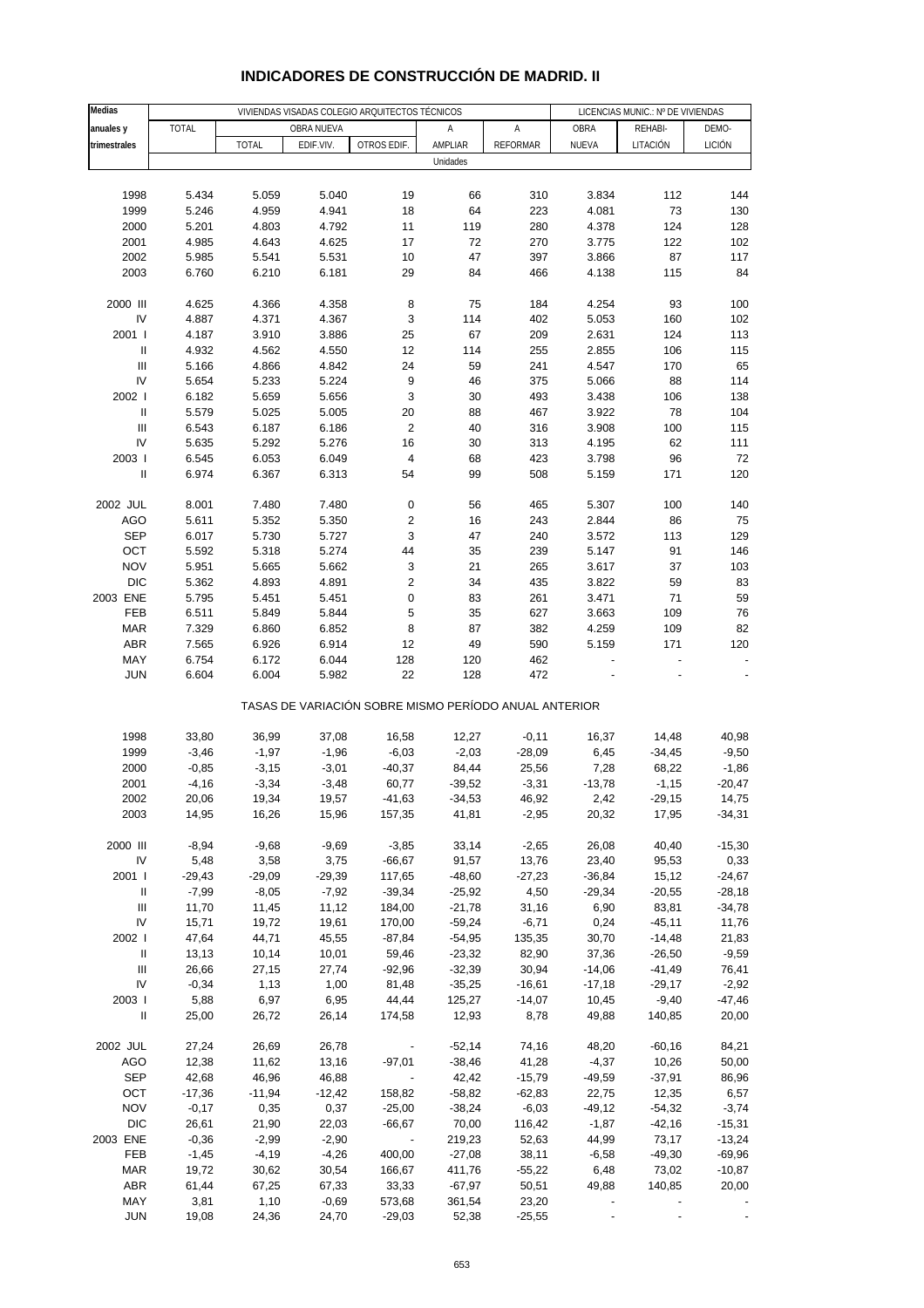| Medias                             |                          | VIVIENDAS                |               |                          |                          |                          |                          | PROYECTOS VISADOS<br>CERTIFICAC.                      |                          |              |                                 |
|------------------------------------|--------------------------|--------------------------|---------------|--------------------------|--------------------------|--------------------------|--------------------------|-------------------------------------------------------|--------------------------|--------------|---------------------------------|
| anuales y                          |                          | <b>INICIADAS</b>         |               |                          | TERMINADAS               |                          |                          | POR EL COLEGIO DE ARQUITECTOS                         |                          | FIN DE OBRA  | LIQUIDACIÓN<br><b>EJECUCIÓN</b> |
|                                    |                          | PROTEGIDAS               |               | <b>TOTAL</b>             | PROTEGIDAS               | <b>LIBRES</b>            | <b>TOTAL</b>             | <b>PROTEGIDOS</b>                                     | <b>LIBRES</b>            |              | MAT. OBRA                       |
| trimestrales                       | <b>TOTAL</b>             |                          | <b>LIBRES</b> |                          | Unidades                 |                          |                          |                                                       |                          | Nº VIVIENDAS |                                 |
|                                    |                          |                          |               |                          |                          |                          |                          |                                                       |                          | Unidades     | Miles €                         |
|                                    |                          |                          |               |                          |                          |                          |                          |                                                       |                          |              |                                 |
| 1998                               | 3.012                    | 470                      | 2.543         | 3.038                    | 620                      | 2.418                    | 3.190                    | 261                                                   | 2.929                    | 3.624        | 212.773                         |
| 1999                               | 3.300                    | 359                      | 2.942         | 2.826                    | 586                      | 2.240                    | 3.292                    | 89                                                    | 3.203                    | 3.645        | 222.184                         |
| 2000                               | 3.007                    | 100                      | 2.907         | 2.896                    | 260                      | 2.636                    | 3.653                    | 86                                                    | 3.567                    | 4.271        | 255.876                         |
| 2001                               | 3.484                    | 153                      | 3.331         | 3.034                    | 152                      | 2.882                    | 4.116                    | 219                                                   | 3.897                    | 3.784        | 258.188                         |
| 2002                               | 4.105                    | 83                       | 4.022         | 3.486                    | 141                      | 3.345                    | 4.885                    | 551                                                   | 4.333                    | 4.110        | 327.220                         |
| 2003                               | 4.576                    | 956                      | 3.621         | 3.198                    | $\pmb{0}$                | 3.198                    | 3.699                    | 600                                                   | 3.099                    | 4.693        | 362.209                         |
|                                    |                          |                          |               |                          |                          |                          |                          |                                                       |                          |              |                                 |
| 2000 III                           | 3.868                    | 110                      | 3.758         | 3.325                    | 191                      | 3.134                    | 2.213                    | 118                                                   | 2.095                    | 3.931        | 243.854                         |
| IV                                 | 2.276                    | 48                       | 2.228         | 2.440                    | 23                       | 2.417                    | 3.834                    | 55                                                    | 3.779                    | 4.222        | 255.819                         |
| 2001 l                             | 3.456                    | 55                       | 3.401         | 2.047                    | 150                      | 1.897                    | 3.758                    | 205                                                   | 3.554                    | 3.130        | 190.735                         |
| Ш                                  | 3.264                    | 66                       | 3.198         | 4.120                    | 44                       | 4.076                    | 4.082                    | 452                                                   | 3.630                    | 4.321        | 275.774                         |
| $\mathbf{III}$                     | 3.566                    | 298                      | 3.268         | 3.639                    | 263                      | 3.376                    | 3.896                    | 56                                                    | 3.840                    | 3.813        | 281.723                         |
| IV                                 | 3.648                    | 192                      | 3.456         | 2.331                    | 151                      | 2.179                    | 4.728                    | 162                                                   | 4.566                    | 3.872        | 284.519                         |
| 2002 l                             | 4.173                    | 64                       | 4.109         | 3.932                    | 135                      | 3.797                    | 4.317                    | 410                                                   | 3.908                    | 3.720        | 287.419                         |
| $\mathbf{I}$                       | 3.750                    | 233                      | 3.517         | 3.816                    | 57                       | 3.758                    | 5.430                    | 671                                                   | 4.760                    | 4.349        | 314.494                         |
| $\ensuremath{\mathsf{III}}\xspace$ | 4.310                    | 26                       | 4.284         | 2.612                    | 190                      | 2.422                    | 5.266                    | 623                                                   | 4.643                    | 4.110        | 343.707                         |
| IV                                 | 4.188                    | 9                        | 4.179         | 3.583                    | 182                      | 3.401                    | 4.526                    | 503                                                   | 4.023                    | 4.260        | 363.259                         |
|                                    |                          |                          |               |                          |                          |                          |                          |                                                       |                          |              |                                 |
| 2003                               | 4.576                    | 956                      | 3.621         | 3.198                    | $\pmb{0}$                | 3.198                    | 3.699                    | 600                                                   | 3.099                    | 4.186        | 314.403                         |
| $\sf II$                           | $\overline{\phantom{a}}$ | $\overline{\phantom{a}}$ | $\frac{1}{2}$ | $\overline{\phantom{a}}$ |                          | $\overline{\phantom{a}}$ | $\overline{\phantom{a}}$ | $\overline{\phantom{a}}$                              | $\overline{\phantom{a}}$ | 5.201        | 410.015                         |
|                                    |                          |                          |               |                          |                          |                          |                          |                                                       |                          |              |                                 |
| 2002 JUL                           | 4.369                    | 78                       | 4.291         | 3.100                    | 224                      | 2.876                    | 8.233                    | 844                                                   | 7.389                    | 6.240        | 549.127                         |
| AGO                                | 3.506                    | $\pmb{0}$                | 3.506         | 1.590                    | $\pmb{0}$                | 1.590                    | 3.060                    | 485                                                   | 2.575                    | 2.337        | 173.576                         |
| <b>SEP</b>                         | 5.054                    | $\pmb{0}$                | 5.054         | 3.146                    | 347                      | 2.799                    | 4.504                    | 539                                                   | 3.965                    | 3.753        | 308.418                         |
| OCT                                | 6.676                    | 26                       | 6.650         | 2.580                    | $\pmb{0}$                | 2.580                    | 6.273                    | 907                                                   | 5.366                    | 4.567        | 432.519                         |
| <b>NOV</b>                         | 2.318                    | $\pmb{0}$                | 2.318         | 5.247                    | 156                      | 5.091                    | 3.748                    | 195                                                   | 3.553                    | 4.922        | 343.372                         |
| <b>DIC</b>                         | 3.569                    | $\pmb{0}$                | 3.569         | 2.923                    | 391                      | 2.532                    | 3.556                    | 406                                                   | 3.150                    | 3.292        | 313.885                         |
| 2003 ENE                           | 5.214                    | 385                      | 4.829         | 2.894                    | $\pmb{0}$                | 2.894                    | 3.482                    | 505                                                   | 2.977                    | 4.070        | 279.862                         |
| FEB                                | 4.504                    | 1.306                    | 3.198         | 3.443                    | 0                        | 3.443                    | 3.290                    | 590                                                   | 2.700                    | 4.430        | 343.369                         |
| <b>MAR</b>                         | 4.011                    | 1.176                    | 2.835         | 3.257                    | 0                        | 3.257                    | 4.326                    | 706                                                   | 3.620                    | 4.057        | 319.977                         |
| ABR                                | $\overline{a}$           |                          |               |                          |                          |                          |                          |                                                       | $\blacksquare$           | 3.017        | 312.725                         |
| MAY                                |                          |                          |               |                          |                          |                          |                          |                                                       | $\overline{a}$           | 6.524        | 481.576                         |
| <b>JUN</b>                         |                          |                          |               |                          |                          |                          |                          |                                                       |                          | 6.062        | 435.742                         |
|                                    |                          |                          |               |                          |                          |                          |                          |                                                       |                          |              |                                 |
|                                    |                          |                          |               |                          |                          |                          |                          | TASAS DE VARIACIÓN SOBRE MISMO PERÍODO ANUAL ANTERIOR |                          |              |                                 |
|                                    |                          |                          |               |                          |                          |                          |                          |                                                       |                          |              |                                 |
| 1998                               | 15,71                    | 11,14                    | 16,59         | $-15,81$                 | $-21,54$                 | $-14,21$                 | 5,47                     | $-51,20$                                              | 17,67                    | $-19,10$     | $-13,07$                        |
| 1999                               | 9,56                     | $-23,67$                 | 15,70         | $-6,98$                  | $-5,50$                  | $-7,36$                  | 3,18                     | $-65,95$                                              | 9,35                     | 0,57         | 4,42                            |
| 2000                               | $-8,89$                  | $-72,18$                 | $-1,17$       | 2,49                     | $-55,62$                 | 17,67                    | 10,99                    | $-3,09$                                               | 11,38                    | 17,18        | 15,16                           |
| 2001                               | 15,85                    | 53,22                    | 14,56         | 4,78                     | $-41,50$                 | 9,35                     | 12,67                    | 153,62                                                | 9,26                     | $-11,40$     | 0,90                            |
| 2002                               | 17,84                    | $-45,75$                 | 20,76         | 14,88                    | $-7,02$                  | 16,04                    | 18,67                    | 152,08                                                | 11,18                    | 8,61         | 26,74                           |
| 2003                               | 9,65                     |                          | $-11,89$      | $-18,67$                 | $\overline{\phantom{a}}$ | $-15,78$                 | $-14,31$                 | 46,54                                                 | $-20,69$                 | 16,33        | 20,35                           |
|                                    |                          |                          |               |                          |                          |                          |                          |                                                       |                          |              |                                 |
| 2000 III                           | $-9,49$                  | $-44,33$                 | $-7,80$       | $-5,69$                  | $-77,00$                 | 16,33                    | $-42,30$                 | 41,43                                                 | $-44, 17$                | 9,59         | 22,74                           |
| ${\sf IV}$                         | $-39,51$                 | $-87,56$                 | $-34,01$      | 5,81                     | $-91,23$                 | 18,26                    | 49,38                    | $-62,07$                                              | 56,05                    | 17,42        | 2,32                            |
| 2001 l                             | 52,08                    | $-41,22$                 | 56,06         | $-24,02$                 | $-58,94$                 | $-18,54$                 | $-11,97$                 | 303,95                                                | $-15,76$                 | $-23,85$     | $-19,71$                        |
| Ш                                  | $-9,63$                  | $-55,28$                 | $-7,67$       | 31,90                    | $-90,50$                 | 53,02                    | $-5,00$                  | 273,55                                                | $-13,07$                 | $-10,33$     | $-3,67$                         |
| $\ensuremath{\mathsf{III}}\xspace$ | $-7,81$                  | 172,04                   | $-13,06$      | 9,45                     | 37,46                    | 7,74                     | 76,07                    | $-52,39$                                              | 83,32                    | $-3,00$      | 15,53                           |
| IV                                 | 60,30                    | 300,00                   | 55,13         | $-4,49$                  | 557,97                   | $-9,85$                  | 23,31                    | 194,55                                                | 20,82                    | $-8,30$      | 11,22                           |
|                                    |                          |                          |               |                          |                          |                          |                          |                                                       |                          |              |                                 |
| 2002                               | 20,77                    | 17,07                    | 20,83         | 92,10                    | $-9,78$                  | 100,16                   | 14,87                    | 100,16                                                | 9,96                     | 18,84        | 50,69                           |
| $\parallel$                        | 14,88                    | 251,26                   | 9,97          | $-7,39$                  | 31,30                    | $-7,80$                  | 33,02                    | 48,38                                                 | 31,11                    | 0,66         | 14,04                           |
| Ш                                  | 20,85                    | $-91,28$                 | 31,09         | $-28,23$                 | $-27,63$                 | $-28,28$                 | 35,14                    | $\sim 100$ km $^{-1}$                                 | 20,91                    | 7,79         | 22,00                           |
| IV                                 | 14,78                    | $-95,49$                 | 20,91         | 53,75                    | 20,48                    | 56,06                    | $-4,27$                  | 210,29                                                | $-11,89$                 | 10,03        | 27,67                           |
| 2003 l                             | 9,65                     | $\overline{\phantom{a}}$ | $-11,89$      | $-18,67$                 | $\overline{\phantom{a}}$ | $-15,78$                 | $-14,31$                 | 46,54                                                 | $-20,69$                 | 12,53        | 9,39                            |
| Ш                                  | $\sim$ $-$               | $\sim$                   | $\sim$ $-$    | $\sim 100$               | $\overline{\phantom{a}}$ | $\sim$ $-$               | $\sim$                   |                                                       | $\sim$ $-$               | 19,58        | 30,37                           |
|                                    |                          |                          |               |                          |                          |                          |                          |                                                       |                          |              |                                 |
| 2002 JUL                           | 18,56                    | $-62,86$                 | 23,48         | $-36,85$                 | 4,19                     | $-38,73$                 | 47,25                    | $\overline{\phantom{a}}$                              | 32,54                    | 12,70        | 49,07                           |
| <b>AGO</b>                         | 22,76                    | $\overline{\phantom{a}}$ | 37,38         | $-53,01$                 | $\sim$ $-$               | $-49,91$                 | 66,94                    | $\overline{\phantom{a}}$                              | 40,48                    | 26,39        | $-17,84$                        |
| <b>SEP</b>                         | 21,58                    | $\overline{\phantom{a}}$ | 33,85         | 19,85                    | $-4,67$                  | 23,79                    | 5,60                     | 252,29                                                | $-3,57$                  | $-7,40$      | 16,15                           |
| OCT                                | 33,04                    | $\blacksquare$           | 32,52         | 22,33                    | $\sim$ $-$               | 35,50                    | 30,39                    | $\overline{\phantom{a}}$                              | 12,75                    | 6,36         | 40,71                           |
| <b>NOV</b>                         | 4,13                     | $\overline{\phantom{a}}$ | 40,48         | 125,29                   | 1,96                     | 133,96                   | $-24,39$                 | $-31,34$                                              | $-23,97$                 | 27,98        | 21,56                           |
| <b>DIC</b>                         | $-3,57$                  | $\overline{\phantom{a}}$ | $-3,57$       | 14,45                    | 307,29                   | 3,01                     | $-19,46$                 | 170,67                                                | $-26,14$                 | $-5,29$      | 19,03                           |
| 2003 ENE                           | 16,51                    | 100,52                   | 12,75         | $-1,50$                  |                          | 5,58                     | $-30,57$                 | 271,32                                                | $-38,98$                 | 16,59        | 10,76                           |
| FEB                                | 7,08                     | $\blacksquare$           | $-23,97$      | $-36,06$                 | $\overline{\phantom{a}}$ | $-34,22$                 | $-21,39$                 | 53,25                                                 | $-28,95$                 | 30,18        | 12,88                           |
| <b>MAR</b>                         | 4,48                     |                          | $-26,15$      | $-6,25$                  |                          | $-4,65$                  | 15,30                    | $-0,28$                                               | 18,92                    | $-4,88$      | 4,78                            |
| ABR                                |                          |                          |               |                          |                          |                          |                          |                                                       |                          | $-27,62$     | 1,02                            |
| MAY                                | $\blacksquare$           |                          |               |                          |                          |                          |                          |                                                       | $\overline{\phantom{a}}$ | 22,36        | 24,47                           |

### **INDICADORES DE CONSTRUCCIÓN DE MADRID. III**

JUN - - - - - - - - - 70,86 76,40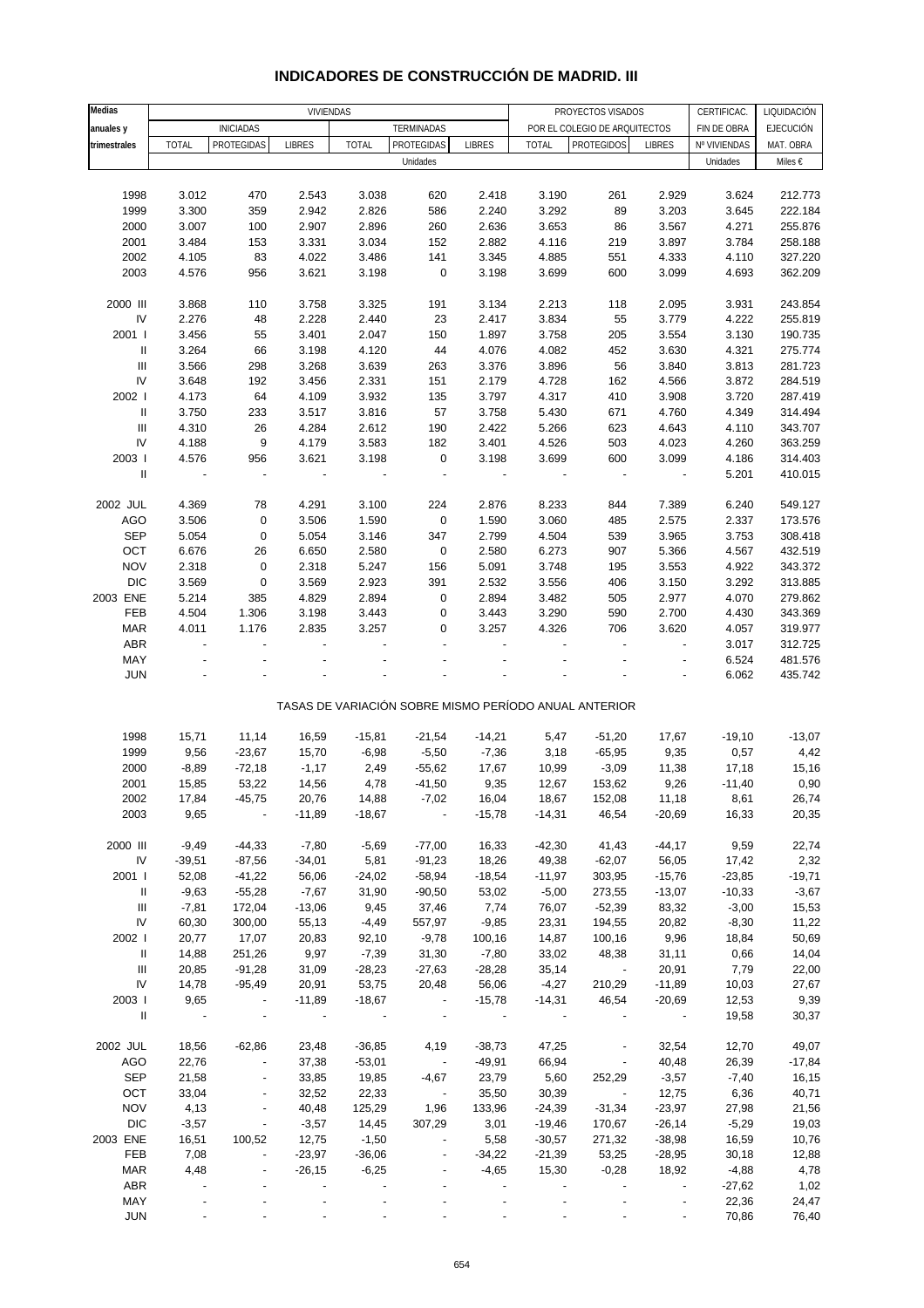## **INDICADORES DE CONSTRUCCIÓN DE MADRID. IV**

| <b>Medias</b>                      | CONSUMO   | LICITACIÓN OFICIAL (SEOPAN) |             |                       | LICITACIÓN OFICIAL (FOMENTO)                          |             | CONSUMO      |             |
|------------------------------------|-----------|-----------------------------|-------------|-----------------------|-------------------------------------------------------|-------------|--------------|-------------|
| anuales y                          | DE        | <b>TOTAL</b>                | EDIFICACIÓN | OBRA CIVIL            | <b>TOTAL</b>                                          | EDIFICACIÓN | INGENIERÍA   | E.ELECTRICA |
| trimestrales                       | CEMENTO   |                             |             |                       |                                                       |             | <b>CIVIL</b> | CONSTRUC.   |
|                                    | Toneladas |                             |             |                       | Miles €                                               |             |              | Gwh         |
|                                    |           |                             |             |                       |                                                       |             |              |             |
| 1998                               | 229.646   | 172.333,6                   | 61.979,1    | 110.354,5             | 154.757                                               | 56.567      | 98.190       | 15,9        |
| 1999                               | 233.449   | 426.692,0                   | 139.888,7   | 286.803,3             | 216.743                                               | 56.367      | 160.377      | 16,3        |
| 2000                               | 289.764   | 214.927,6                   | 128.709,4   | 86.218,2              | 146.638                                               | 67.676      | 78.962       | 17,2        |
| 2001                               | 348.415   | 249.333,1                   | 100.689,5   | 148.643,7             | 300.300                                               | 170.919     | 129.381      | 21,6        |
| 2002                               | 333.835   | 198.818,9                   | 80.759,1    | 118.059,8             | 180.301                                               | 72.508      | 107.794      | 21,9        |
| 2003                               | 347.371   | 348.745,6                   | 200.222,7   | 148.522,9             | 172.446                                               | 39.344      | 133.102      | 28,4        |
|                                    |           |                             |             |                       |                                                       |             |              |             |
| 2000 IV                            | 299.162   | 318.369,8                   | 249.762,9   | 68.606,9              | 135.185                                               | 59.662      | 75.524       | 17,6        |
| 2001 l                             | 321.532   | 227.620,2                   | 108.722,2   | 118.898,0             | 124.448                                               | 51.719      | 72.729       | 23,5        |
| $\ensuremath{\mathsf{II}}$         | 362.112   | 174.073,7                   | 80.974,5    | 93.099,1              | 487.757                                               | 390.166     | 97.591       | 21,6        |
| $\ensuremath{\mathsf{III}}\xspace$ | 378.546   | 214.163,1                   | 140.612,1   | 73.550,9              | 324.620                                               | 113.664     | 210.956      | 20,0        |
| IV                                 | 331.471   | 381.475,6                   | 72.449,0    | 309.026,6             | 264.375                                               | 128.129     | 136.247      | 21,2        |
| 2002                               | 307.458   | 155.214,4                   | 87.035,0    | 68.179,4              | 182.146                                               | 76.038      | 106.108      | 26,8        |
| Ш                                  | 344.174   | 137.820,3                   | 77.165,6    | 60.654,7              | 125.779                                               | 78.319      | 47.461       | 19,4        |
|                                    |           |                             |             |                       |                                                       |             |              |             |
| Ш<br>IV                            | 367.351   | 107.220,1                   | 56.401,5    | 50.818,6              | 121.196                                               | 65.131      | 56.065       | 16,9        |
|                                    | 316.359   | 395.020,8                   | 102.434,2   | 292.586,6             | 292.084                                               | 70.544      | 221.540      | 24,4        |
| 2003                               | 323.432   | 420.617,3                   | 307.715,5   | 112.901,8             | 131.979                                               | 37.316      | 94.663       | 30,0        |
| Ш                                  | 371.309   | 276.873,9                   | 92.730,0    | 184.144,0             | 233.147                                               | 42.386      | 190.761      | 27,2        |
| $\ensuremath{\mathsf{III}}\xspace$ |           |                             |             |                       |                                                       |             |              | 27,1        |
|                                    |           |                             |             |                       |                                                       |             |              |             |
| 2002 AGO                           | 326.461   | 128.894,1                   | 71.069,0    | 57.825,1              | 140.779                                               | 78.411      | 62.368       | 20,8        |
| <b>SEP</b>                         | 365.008   | 142.682,6                   | 74.238,0    | 68.444,6              | 102.414                                               | 53.722      | 48.692       | 14,1        |
| OCT                                | 395.505   | 390.177,5                   | 160.418,4   | 229.759,1             | 334.850                                               | 123.097     | 211.753      | 23,4        |
| <b>NOV</b>                         | 320.191   | 238.210,1                   | 78.087,3    | 160.122,8             | 193.831                                               | 48.965      | 144.867      | 22,8        |
| <b>DIC</b>                         | 233.380   | 556.674,8                   | 68.797,0    | 487.877,8             | 347.570                                               | 39.571      | 307.999      | 27,1        |
| 2003 ENE                           | 282.340   | 184.401,7                   | 50.541,7    | 133.859,9             | 172.697                                               | 17.908      | 154.789      | 29,3        |
| FEB                                | 332.676   | 852.906,7                   | 795.226,2   | 57.680,5              | 82.280                                                | 43.733      | 38.547       | 31,6        |
| MAR                                | 355.281   | 224.543,7                   | 77.378,6    | 147.165,1             | 140.960                                               | 50.308      | 90.652       | 29,0        |
| ABR                                | 354.406   | 241.711,1                   | 127.051,1   | 114.660,1             | 145.078                                               | 47.270      | 97.808       | 30,1        |
| MAY                                | 363.036   | 517.417,2                   | 105.776,1   | 411.641,1             | 321.216                                               | 37.502      | 283.713      | 25,4        |
| <b>JUN</b>                         | 396.484   | 71.493,5                    | 45.362,8    | 26.130,8              |                                                       |             |              | 26,0        |
| JUL                                |           |                             |             |                       |                                                       |             |              | 27,1        |
|                                    |           |                             |             |                       | TASAS DE VARIACIÓN SOBRE MISMO PERÍODO ANUAL ANTERIOR |             |              |             |
| 1998                               | 20,25     | 46,60                       | 12,09       | 77,25                 | 33,38                                                 | 9,97        | 52,03        | 40,56       |
| 1999                               | 1,66      | 147,60                      | 125,70      | 159,89                | 40,05                                                 | $-0,35$     | 63,33        | 2,46        |
| 2000                               | 24,12     | $-49,63$                    | $-7,99$     | $-69,94$              | $-32,34$                                              | 20,06       | $-50,76$     | 5,05        |
| 2001                               | 20,24     | 16,01                       | $-21,77$    | 72,40                 | 104,79                                                | 152,55      | 63,85        | 25,69       |
| 2002                               | $-4,18$   | $-20,26$                    | $-19,79$    | $-20,58$              | $-39,96$                                              | $-57,58$    | $-16,69$     | 1,51        |
| 2003                               | 6,62      | 138,02                      | 143,88      | 130,56                | 7,70                                                  | -48,17      | 58,08        | 28,48       |
|                                    |           |                             |             |                       |                                                       |             |              |             |
| 2000 IV                            | 39,24     | $-63,28$                    | $-34,91$    | $-85,80$              | $-69,43$                                              | 49,67       | $-81,23$     | 18,12       |
| 2001 l                             | 24,15     | 32,34                       | 82,22       | 5,84                  | $-30,94$                                              | 34,53       | $-48,69$     | 22,01       |
| Ш                                  | 28,82     | $-9,16$                     | $-24,12$    | 9,66                  | 241,01                                                | 317,63      | 96,73        | 32,31       |
| $\mathop{\mathrm{III}}\nolimits$   | 18,37     | 20,50                       | 42,48       | $-6,94$               | 153,33                                                | 43,56       | 330,82       | 29,25       |
| IV                                 | 10,80     | 19,82                       | $-70,99$    | 350,43                | 95,57                                                 | 114,76      | 80,40        | 20,45       |
| 2002                               | $-4,38$   | $-31,81$                    | $-19,95$    | $-42,66$              | 46,36                                                 | 47,02       | 45,90        | 14,20       |
| $\parallel$                        | $-4,95$   | $-20,83$                    | $-4,70$     | $-34,85$              | $-74,21$                                              | $-79,93$    | $-51,37$     | $-10,05$    |
| Ш                                  | $-2,96$   | $-49,94$                    | $-59,89$    | $-30,91$              | $-62,67$                                              | $-42,70$    | $-73,42$     | $-15,47$    |
| IV                                 | $-4,56$   | 3,55                        | 41,39       | $-5,32$               | 10,48                                                 | $-44,94$    | 62,60        | 15,25       |
| 2003                               | 5,20      | 170,99                      | 253,55      | 65,60                 | $-27,54$                                              | $-50,92$    | $-10,79$     | 11,82       |
| Ш                                  | 7,88      | 100,89                      | 20,17       | 203,59                | 83,49                                                 | $-44,03$    | 271,63       | 40,03       |
| $\ensuremath{\mathsf{III}}\xspace$ |           |                             |             |                       |                                                       |             |              | 70,44       |
|                                    |           |                             |             |                       |                                                       |             |              |             |
| 2002 AGO                           | $-10,91$  | $-63,10$                    | $-66,69$    | $-57,46$              | $-68,92$                                              | $-66,45$    | $-71,56$     | $-0,48$     |
| <b>SEP</b>                         | 2,65      | 39,56                       | 0,56        | 140,87                | $-40,48$                                              | $-16,27$    | $-54,87$     | $-29,50$    |
| OCT                                | $-1,23$   | 933,73                      | 378,03      | $\sim 100$ km $^{-1}$ | 60,36                                                 | 55,92       | 63,05        | 22,51       |
| <b>NOV</b>                         | $-8,80$   | 90,93                       | 317,89      | 50,95                 | $-25,24$                                              | $-20,53$    | $-26,71$     | 4,11        |
| <b>DIC</b>                         | $-3,92$   | $-43,31$                    | $-58,33$    | $-40,27$              | 6,93                                                  | $-83,77$    | 279,21       | 19,91       |
| 2003 ENE                           | $-6,80$   | 6,21                        | $-24,67$    | 25,66                 | $-12,68$                                              | $-80,61$    | 46,84        | 6,55        |
| FEB                                | $-3,31$   |                             |             | 55,64                 | $-38,50$                                              | 119,15      | $-66,14$     | 5,69        |
| <b>MAR</b>                         | 29,03     | 0,33                        | $-52,48$    | 141,43                | $-34,40$                                              | $-56,56$    | $-8,51$      | 26,09       |
| <b>ABR</b>                         | $-6,09$   | 34,06                       | 30,06       | 38,78                 | $-13,65$                                              | $-56,21$    | 62,85        | 28,63       |
| MAY                                | 13,79     | 488,11                      | 176,64      | 727,54                | 272,96                                                | $-13,84$    | 565,99       | 23,90       |
| <b>JUN</b>                         | 17,97     | $-50,75$                    | $-52,54$    | $-47,32$              |                                                       |             |              | 81,82       |
| JUL                                |           |                             |             |                       |                                                       |             |              | 70,44       |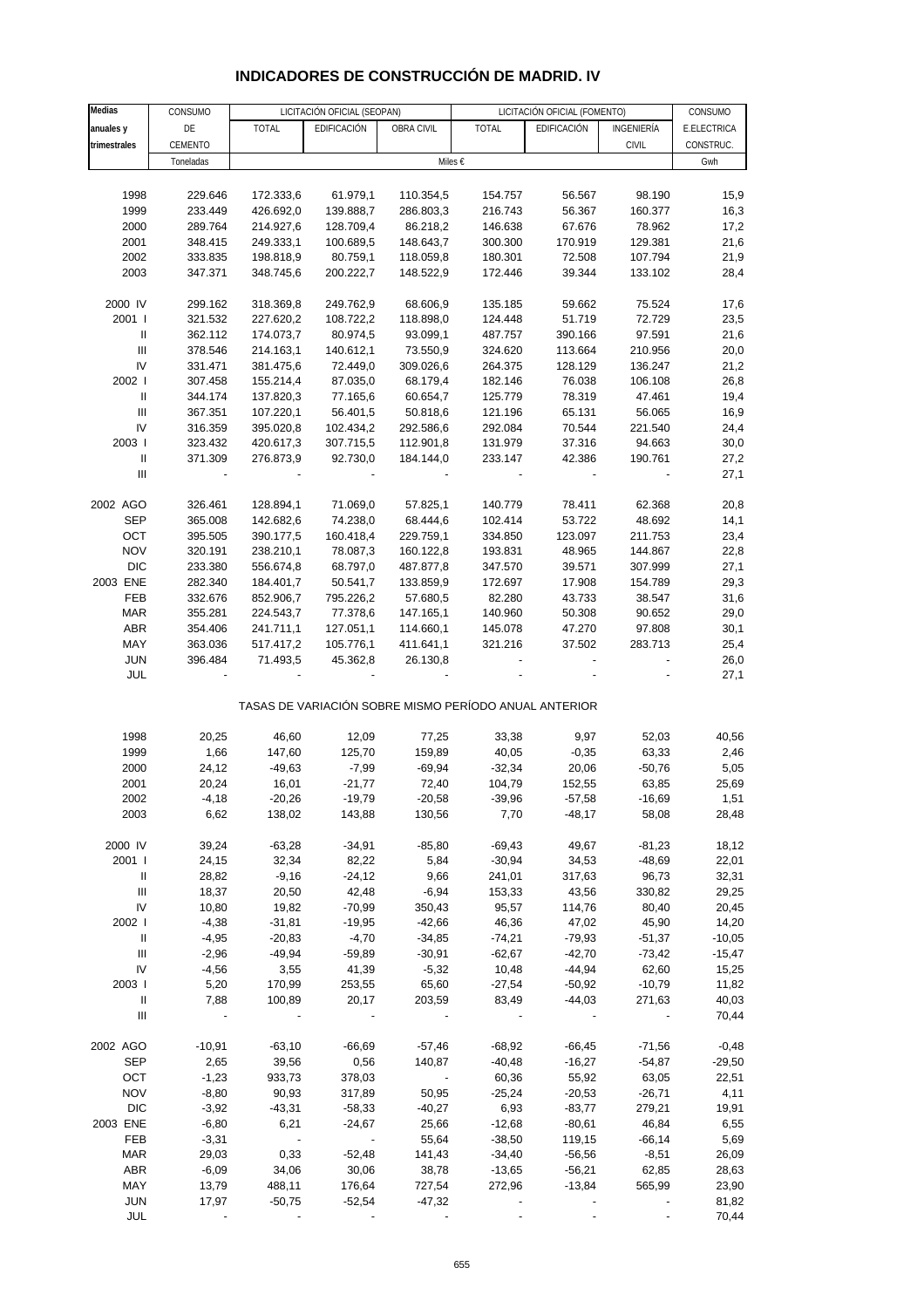| Medias                             |                    |                    |                    | ESTABLECIMIENTOS HOTELEROS                            |                          |                    |                 |
|------------------------------------|--------------------|--------------------|--------------------|-------------------------------------------------------|--------------------------|--------------------|-----------------|
| anuales y                          |                    | NÚMERO DE VIAJEROS |                    |                                                       | NÚMERO DE PERNOCTACIONES |                    | <b>GRADO DE</b> |
| trimestrales                       | <b>TOTAL</b>       | ESPAÑOLES          | <b>EXTRANJEROS</b> | TOTAL                                                 | ESPAÑOLES                | EXTRANJEROS        | OCUPACIÓN       |
|                                    |                    |                    | Unidades           |                                                       |                          |                    | %               |
|                                    |                    |                    |                    |                                                       |                          |                    |                 |
| 1998                               |                    |                    |                    | 825.944                                               |                          |                    | 56,22           |
| 1999                               | 420.551<br>453.993 | 234.208<br>246.888 | 186.343<br>207.105 | 976.799                                               | 428.871<br>511.593       | 397.073<br>465.206 | 51,84           |
|                                    |                    |                    |                    |                                                       |                          |                    |                 |
| 2000<br>2001                       | 481.764<br>464.404 | 251.721<br>254.996 | 230.044<br>209.408 | 1.054.618<br>1.015.363                                | 530.790<br>516.747       | 523.828<br>498.617 | 54,73<br>53,07  |
|                                    |                    |                    |                    |                                                       |                          |                    |                 |
| 2002<br>2003                       | 473.755<br>465.812 | 267.747<br>264.730 | 206.009<br>201.082 | 1.027.995<br>996.488                                  | 549.397<br>532.029       | 478.598<br>464.458 | 52,05<br>49,96  |
|                                    |                    |                    |                    |                                                       |                          |                    |                 |
| 2000 IV                            | 483.974            | 269.668            | 214.306            | 1.071.420                                             | 576.058                  | 495.362            | 54,94           |
| 2001 l                             | 446.249            | 260.135            | 186.114            | 962.720                                               | 520.305                  | 442.416            | 50,74           |
| $\mathbf{I}$                       | 501.087            | 255.462            | 245.625            | 1.122.865                                             | 519.781                  | 603.084            | 58,90           |
| $\ensuremath{\mathsf{III}}\xspace$ | 466.001            | 237.184            | 228.818            | 1.004.513                                             | 483.247                  | 521.267            | 52,88           |
| IV                                 | 444.279            | 267.202            | 177.077            | 971.354                                               | 543.654                  | 427.701            | 49,78           |
| 2002 l                             | 424.628            | 257.100            | 167.527            | 936.710                                               | 532.376                  | 404.334            | 45,73           |
| $\ensuremath{\mathsf{II}}$         | 497.891            | 268.369            | 229.522            | 1.090.852                                             | 547.861                  | 542.991            | 56,48           |
| Ш                                  | 491.693            | 264.448            | 227.245            | 1.048.344                                             | 548.105                  | 500.239            | 53,98           |
| IV                                 | 480.809            | 281.068            | 199.741            | 1.036.074                                             | 569.248                  | 466.826            | 52,00           |
| 2003                               | 440.481            | 265.177            | 175.304            | 937.209                                               | 528.327                  | 408.882            | 47,71           |
| $\ensuremath{\mathsf{II}}$         | 500.310            | 279.370            | 220.939            | 1.076.352                                             | 563.687                  | 512.665            | 53,64           |
| Ш                                  | 452.060            | 242.100            | 209.961            | 965.610                                               | 490.096                  | 475.514            | 47,81           |
|                                    |                    |                    |                    |                                                       |                          |                    |                 |
| 2002 SEP                           | 539.175            | 288.121            | 251.054            | 1.142.579                                             | 587.939                  | 554.640            | 59,50           |
| OCT                                | 562.560            | 304.275            | 258.285            | 1.194.458                                             | 597.362                  | 597.096            | 59,82           |
| <b>NOV</b>                         | 464.268            | 279.256            | 185.012            | 1.031.213                                             | 580.812                  | 450.401            | 52,73           |
| <b>DIC</b>                         | 415.599            | 259.674            | 155.925            | 882.552                                               | 529.570                  | 352.982            | 43,44           |
| 2003 ENE                           | 398.325            | 244.260            | 154.065            | 856.390                                               | 496.886                  | 359.504            | 42,50           |
| FEB                                | 434.661            | 272.209            | 162.452            | 905.328                                               | 526.514                  | 378.814            | 49,12           |
| <b>MAR</b>                         | 488.458            | 279.062            | 209.396            | 1.049.909                                             | 561.582                  | 488.327            | 51,50           |
| <b>ABR</b>                         | 489.653            | 279.105            | 210.548            | 1.060.056                                             | 568.565                  | 491.491            | 53,30           |
| MAY                                | 504.521            | 280.732            | 223.789            | 1.092.649                                             | 567.179                  | 525.470            | 53,53           |
| <b>JUN</b>                         | 506.755            | 278.274            | 228.481            | 1.076.351                                             | 555.317                  | 521.034            | 54,10           |
| JUL                                | 466.995            | 245.820            | 221.175            | 987.815                                               | 479.881                  | 507.934            | 48,10           |
| AGO                                | 437.125            | 238.379            | 198.746            | 943.404                                               | 500.311                  | 443.093            | 47,51           |
|                                    |                    |                    |                    | TASAS DE VARIACIÓN SOBRE MISMO PERÍODO ANUAL ANTERIOR |                          |                    |                 |
| 1998                               | 4,82               | 2,15               | 8,37               | 6,12                                                  | 2,77                     | 9,98               | $-10,69$        |
| 1999                               | $-0,15$            | $-5,14$            | 6,50               | 0,56                                                  | $-5,62$                  | 8,33               | $-4,82$         |
| 2000                               | 6,12               | 1,96               | 11,08              | 7,97                                                  | 3,75                     | 12,60              | 5,57            |
| 2001                               | $-3,60$            | 1,30               | $-8,97$            | $-3,72$                                               | $-2,65$                  | $-4,81$            | $-3,02$         |
| 2002                               | 2,01               | 5,00               | $-1,62$            | 1,24                                                  | 6,32                     | -4,01              | -1,94           |
| 2003                               | 0,62               | 1,74               | $-0,81$            | $-1,40$                                               | $-0,95$                  | $-1,91$            | $-2,30$         |
|                                    |                    |                    |                    |                                                       |                          |                    |                 |
| 2000 IV                            | 6,82               | 8,45               | 4,84               | 8,67                                                  | 11,09                    | 5,99               | 6,16            |
| 2001 l                             | 3,33               | 6,78               | $-1,14$            | 0,91                                                  | 1,54                     | 0,18               | 0,79            |
| Ш                                  | $-5,26$            | $-3,15$            | $-7,35$            | $-2,74$                                               | $-5,84$                  | 0,10               | $-1,50$         |
| $\ensuremath{\mathsf{III}}\xspace$ | $-3,38$            | 3,21               | $-9,37$            | $-3,28$                                               | 0,12                     | $-6,23$            | $-1,79$         |
| IV                                 | $-8,20$            | $-0,91$            | $-17,37$           | $-9,34$                                               | $-5,63$                  | $-13,66$           | $-9,39$         |
| 2002                               | $-4,85$            | $-1,17$            | $-9,99$            | $-2,70$                                               | 2,32                     | $-8,61$            | $-9,87$         |
| Ш                                  | $-0,64$            | 5,05               | $-6,56$            | $-2,85$                                               | 5,40                     | $-9,96$            | -4,10           |
| Ш                                  | 5,51               | 11,50              | $-0,69$            | 4,36                                                  | 13,42                    | $-4,03$            | 2,07            |
| IV                                 | 8,22               | 5,19               | 12,80              | 6,66                                                  | 4,71                     | 9,15               | 4,45            |
| 2003                               | 3,73               | 3,14               | 4,64               | 0,05                                                  | $-0,76$                  | 1,12               | 4,33            |
| Ш                                  | 0,49               | 4,10               | $-3,74$            | $-1,33$                                               | 2,89                     | $-5,58$            | $-5,02$         |
| $\ensuremath{\mathsf{III}}\xspace$ | $-3,40$            | $-4,16$            | $-2,50$            | $-3,56$                                               | $-7,21$                  | 0,52               | $-6,66$         |
| 2002 SEP                           | 6,80               | 4,71               | 9,30               | 4,45                                                  | 5,14                     | 3,72               | 2,44            |
| OCT                                | 15,13              | 12,18              | 18,80              | 12,14                                                 | 8,96                     | 15,52              | 10,00           |
| <b>NOV</b>                         | 4,96               | 2,64               | 8,67               | 6,08                                                  | 4,06                     | 8,81               | 3,53            |
| <b>DIC</b>                         | 3,42               | 0,54               | 8,60               | 0,65                                                  | 0,96                     | 0,20               | $-1,34$         |
| 2003 ENE                           | 0,20               | $-3,91$            | 7,48               | $-1,17$                                               | $-4,77$                  | 4,27               | $-2,48$         |
| FEB                                | 4,80               | 6,23               | 2,49               | $-0,90$                                               | 0,83                     | $-3,21$            | 15,96           |
| <b>MAR</b>                         | 5,82               | 6,98               | 4,32               | 1,93                                                  | 1,51                     | 2,41               | 0,51            |
| ABR                                | 1,56               | 7,51               | $-5,38$            | $-0,61$                                               | 7,20                     | $-8,34$            | $-5,63$         |
| MAY                                | $-0,51$            | 1,05               | $-2,40$            | $-2,62$                                               | $-0,73$                  | $-4,57$            | $-5,49$         |
| <b>JUN</b>                         | 0,46               | 3,96               | $-3,49$            | $-0,70$                                               | 2,49                     | $-3,89$            | $-3,94$         |
| JUL                                | $-1,56$            | $-1,48$            | $-1,64$            | $-1,85$                                               | $-4,58$                  | 0,88               | $-4,96$         |
| AGO                                | $-5,29$            | $-6,78$            | $-3,43$            | $-5,29$                                               | $-9,61$                  | 0,12               | $-8,32$         |

## **INDICADORES DE SERVICIOS DE MADRID. I**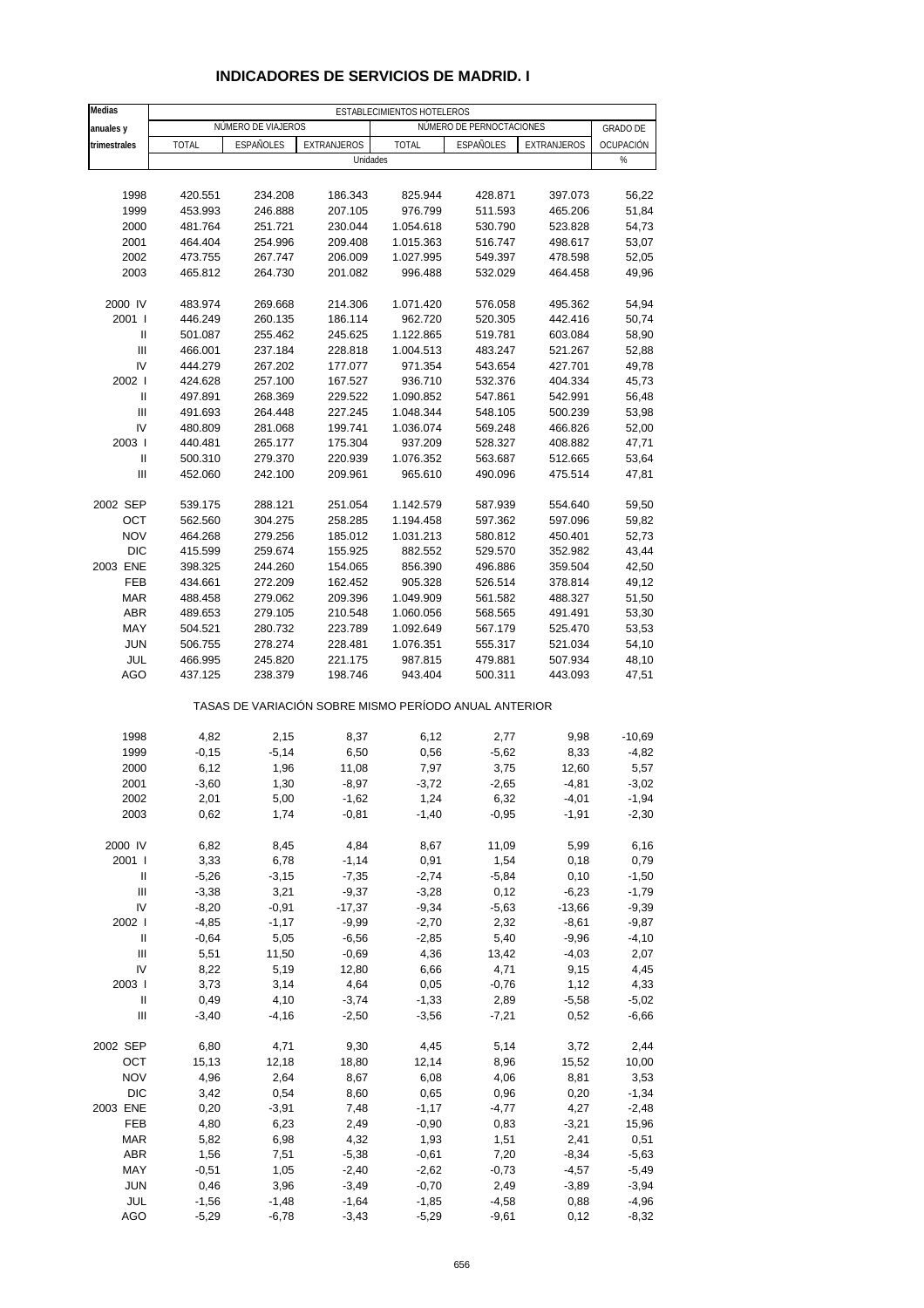| Medias                                   |                  |                    |                                                       | ACAMPAMENTOS TURÍSTICOS |                          |                      |                 |
|------------------------------------------|------------------|--------------------|-------------------------------------------------------|-------------------------|--------------------------|----------------------|-----------------|
| anuales y                                |                  | NÚMERO DE VIAJEROS |                                                       |                         | NÚMERO DE PERNOCTACIONES |                      | <b>GRADO DE</b> |
| trimestrales                             | <b>TOTAL</b>     | <b>ESPAÑOLES</b>   | EXTRANJEROS                                           | <b>TOTAL</b>            | <b>ESPAÑOLES</b>         | EXTRANJEROS          | OCUPACIÓN       |
|                                          |                  |                    | Unidades                                              |                         |                          |                      | $\%$            |
|                                          |                  |                    |                                                       |                         |                          |                      |                 |
| 1998                                     | 15.017           | 12.392             | 2.625                                                 | 31.665                  | 26.832                   | 4.833                | 6,57            |
| 1999                                     | 16.544           | 14.336             | 2.208                                                 | 37.586                  | 33.280                   | 4.306                | 6,55            |
| 2000                                     | 16.613           | 13.715             | 2.898                                                 | 50.546                  | 44.367                   | 6.180                | 30,46           |
| 2001                                     | 19.173           | 15.861             | 3.312                                                 | 49.047                  | 41.253                   | 7.794                | 37,37           |
| 2002                                     | 18.960           | 15.344             | 3.616                                                 | 51.775                  | 43.644                   | 8.130                | 45,73           |
| 2003                                     | 20.405           | 16.817             | 3.588                                                 | 57.206                  | 49.972                   | 7.234                | 50,19           |
|                                          |                  |                    |                                                       |                         |                          |                      |                 |
| 2000 IV                                  | 10.572           | 9.468              | 1.105                                                 | 29.869                  | 27.295                   | 2.573                | 24,70           |
| 2001 l<br>Ш                              | 10.673<br>23.227 | 9.349<br>20.218    | 1.324<br>3.009                                        | 17.740<br>47.253        | 15.147<br>41.091         | 2.593<br>6.161       | 30,85<br>30,86  |
| $\ensuremath{\mathsf{III}}\xspace$       | 32.309           | 24.527             | 7.781                                                 | 108.745                 | 89.890                   | 18.855               | 39,40           |
| IV                                       | 10.485           | 9.350              | 1.135                                                 | 22.450                  | 18.882                   | 3.568                | 48,38           |
| 2002 l                                   | 14.757           | 13.466             | 1.292                                                 | 31.117                  | 27.742                   | 3.376                | 48,81           |
| Ш                                        | 18.857           | 15.678             | 3.180                                                 | 37.263                  | 30.085                   | 7.177                | 45,10           |
| Ш                                        | 33.196           | 24.298             | 8.897                                                 | 122.620                 | 103.004                  | 19.616               | 48,32           |
| IV                                       | 9.028            | 7.934              | 1.094                                                 | 16.099                  | 13.746                   | 2.353                | 40,68           |
| 2003                                     | 8.355            | 7.141              | 1.214                                                 | 17.527                  | 14.898                   | 2.629                | 44,72           |
| Ш                                        | 19.120           | 16.418             | 2.702                                                 | 43.572                  | 37.538                   | 6.034                | 49,99           |
| Ш                                        | 40.406           | 31.928             | 8.478                                                 | 137.176                 | 121.235                  | 15.941               | 58,68           |
|                                          |                  |                    |                                                       |                         |                          |                      |                 |
| 2002 SEP                                 | 19.342           | 14.079             | 5.263                                                 | 43.710                  | 33.009                   | 10.701               | 43,95           |
| OCT                                      | 11.549           | 9.800              | 1.749                                                 | 18.698                  | 14.929                   | 3.769                | 41,00           |
| <b>NOV</b>                               | 8.541            | 7.504              | 1.037                                                 | 17.636                  | 15.339                   | 2.297                | 40,66           |
| <b>DIC</b><br>2003 ENE                   | 6.993<br>7.471   | 6.497<br>6.027     | 496<br>1.444                                          | 11.962<br>12.395        | 10.970<br>9.769          | 992<br>2.626         | 40,38<br>43,49  |
| <b>FEB</b>                               | 7.598            | 6.862              | 736                                                   | 17.785                  | 15.630                   | 2.155                | 44,41           |
| <b>MAR</b>                               | 9.996            | 8.533              | 1.463                                                 | 22.401                  | 19.296                   | 3.105                | 46,27           |
| <b>ABR</b>                               | 18.188           | 15.398             | 2.790                                                 | 40.906                  | 35.147                   | 5.759                | 50,66           |
| MAY                                      | 17.520           | 15.019             | 2.501                                                 | 39.758                  | 33.685                   | 6.073                | 49,05           |
| <b>JUN</b>                               | 21.652           | 18.838             | 2.814                                                 | 50.053                  | 43.782                   | 6.271                | 50,26           |
| JUL                                      | 36.691           | 31.257             | 5.434                                                 | 106.898                 | 95.238                   | 11.660               | 57,90           |
| <b>AGO</b>                               | 44.120           | 32.599             | 11.521                                                | 167.453                 | 147.231                  | 20.222               | 59,46           |
|                                          |                  |                    | TASAS DE VARIACIÓN SOBRE MISMO PERÍODO ANUAL ANTERIOR |                         |                          |                      |                 |
| 1998                                     | 22,04            | 24,80              | 10,53                                                 | 5,70                    | 6,61                     | 0,92                 | 5,31            |
| 1999                                     | 10,17            | 15,69              | $-15,90$                                              | 18,70                   | 24,03                    | $-10,91$             | $-0,32$         |
| 2000                                     | 0,42             | $-4,33$            | 31,25                                                 | 34,48                   | 33,31                    | 43,52                | 364,92          |
| 2001                                     | 15,41            | 15,64              | 14,31                                                 | $-2,97$                 | $-7,02$                  | 26,13                | 22,67           |
| 2002                                     | -1,11            | $-3,26$            | 9,16                                                  | 5,56                    | 5,80                     | 4,31                 | 22,36           |
| 2003                                     | $-9,86$          | $-8,01$            | $-17,62$                                              | $-13,54$                | $-11,06$                 | $-27,49$             | 4,90            |
|                                          |                  |                    |                                                       |                         |                          |                      |                 |
| 2000 IV                                  | 25,27            | 24,45              | 32,83                                                 | 76,96                   | 79,57                    | 53,36                | 718,67          |
| 2001 l                                   | 15,46            | 13,40              | 32,39                                                 | 12,02                   | 6,10                     | 66,08                | 5,83            |
| Ш                                        | 13,66            | 14,86              | 6,18                                                  | 15,35                   | 16,69                    | 7,18                 | $-6,18$         |
| $\ensuremath{\mathsf{III}}\xspace$<br>IV | 23,32            | 25,47              | 16,98                                                 | $-5,86$                 | $-10,72$                 | 27,10                | 12,18           |
| 2002 l                                   | $-0,83$<br>38,27 | $-1,24$<br>44,04   | 2,72<br>$-2,47$                                       | $-24,84$<br>75,41       | $-30,82$<br>83,15        | 38,64<br>30,18       | 95,91<br>58,25  |
| Ш                                        | $-18,81$         | $-22,46$           | 5,67                                                  | $-21,14$                | $-26,78$                 | 16,49                | 46,15           |
| $\mathbf{III}$                           | 2,75             | $-0,93$            | 14,34                                                 | 12,76                   | 14,59                    | 4,03                 | 22,64           |
| IV                                       | $-13,90$         | $-15,15$           | $-3,58$                                               | $-28,29$                | $-27,20$                 | $-34,06$             | $-15,92$        |
| 2003                                     | $-43,38$         | $-46,97$           | $-5,99$                                               | $-43,67$                | $-46,30$                 | $-22,13$             | $-8,38$         |
| Ш                                        | 1,39             | 4,72               | $-15,03$                                              | 16,93                   | 24,77                    | $-15,93$             | 10,85           |
| $\ensuremath{\mathsf{III}}\xspace$       | 0,71             | 8,57               | $-20,88$                                              | $-15,36$                | $-12,15$                 | $-33,78$             | 16,19           |
|                                          |                  |                    |                                                       |                         |                          |                      |                 |
| 2002 SEP                                 | 13,36            | 0,31               | 73,93                                                 | 25,62                   | 17,79                    | 58,04                | 16,42           |
| OCT                                      | $-9,67$          | $-9,86$            | $-8,57$                                               | $-28,98$                | $-28,76$                 | $-29,84$             | $-14,78$        |
| <b>NOV</b>                               | $-8,93$          | $-12,02$           | 22,14                                                 | $-19,68$                | $-20,40$                 | $-14,51$             | $-15,49$        |
| <b>DIC</b>                               | $-24,73$         | $-24,88$           | $-22,74$                                              | $-37,26$                | $-33,20$                 | $-62,48$             | $-17,47$        |
| 2003 ENE                                 | $-9,06$          | $-18,11$           | 68,89                                                 | $-26,85$                | -31,83                   | 0,50                 | $-11,46$        |
| FEB                                      | $-26,55$         | $-27,86$           | $-11,54$                                              | $-3,22$                 | $-1,10$                  | $-16,21$             | $-5,85$         |
| <b>MAR</b>                               | $-61, 12$        | $-63,73$           | $-33,14$                                              | $-61,40$                | $-63,65$                 | $-37,17$<br>$-13,86$ | $-7,74$         |
| <b>ABR</b><br>MAY                        | 1,63<br>3,56     | 4,20<br>8,25       | $-10,58$<br>$-17,78$                                  | 26,33<br>13,40          | 36,80<br>22,58           | $-19,90$             | 13,56<br>8,88   |
| <b>JUN</b>                               | $-0,49$          | 2,49               | $-16,67$                                              | 12,86                   | 18,06                    | $-13,67$             | 10,15           |
| JUL                                      | $-10,46$         | 5,39               | $-51,99$                                              | $-19,61$                | $-12,19$                 | $-52,43$             | 16,36           |
| AGO                                      | 12,36            | 11,80              | 13,96                                                 | $-12,41$                | $-12,13$                 | $-14,44$             | 16,02           |

### **INDICADORES DE SERVICIOS DE MADRID. II**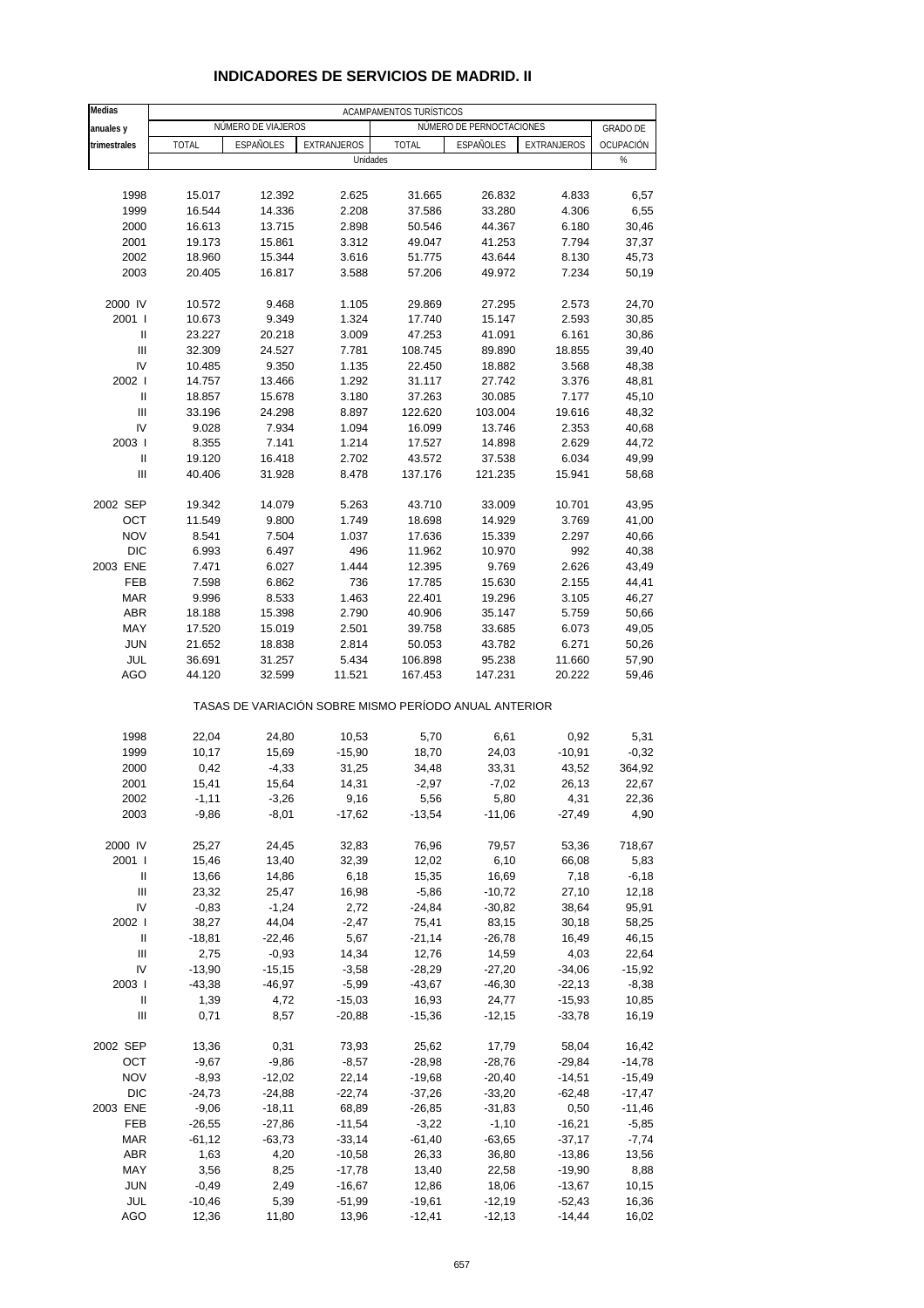| Medias                             | APARTAMENTOS TURÍSTICOS |                          |             |              |                                                       |             |                          |  |  |
|------------------------------------|-------------------------|--------------------------|-------------|--------------|-------------------------------------------------------|-------------|--------------------------|--|--|
| anuales y                          |                         | NÚMERO DE VIAJEROS       |             |              | NÚMERO DE PERNOCTACIONES                              |             | <b>GRADO DE</b>          |  |  |
| trimestrales                       | <b>TOTAL</b>            | ESPAÑOLES                | EXTRANJEROS | <b>TOTAL</b> | ESPAÑOLES                                             | EXTRANJEROS | OCUPACIÓN                |  |  |
|                                    |                         |                          | Unidades    |              |                                                       |             | $\%$                     |  |  |
|                                    |                         |                          |             |              |                                                       |             |                          |  |  |
| 1998                               |                         |                          |             |              |                                                       |             |                          |  |  |
| 1999                               |                         |                          |             |              |                                                       |             |                          |  |  |
| 2000                               | 16.548                  | 10.385                   | 6.163       | 62.330       | 32.612                                                | 29.718      | 41,46                    |  |  |
| 2001                               | 17.124                  | 10.553                   | 6.571       | 68.125       | 34.181                                                | 33.944      | 46,92                    |  |  |
| 2002                               | 19.359                  | 11.964                   | 7.394       | 75.368       | 38.158                                                | 37.209      | 49,66                    |  |  |
| 2003                               | 18.151                  | 11.325                   | 6.826       | 68.071       | 33.788                                                | 34.283      | 46,92                    |  |  |
|                                    |                         |                          |             |              |                                                       |             |                          |  |  |
| 2000 IV                            | 16.574                  | 10.787                   | 5.787       | 63.714       | 33.457                                                | 30.257      | 41,69                    |  |  |
| 2001 l                             | 16.383                  | 11.259                   | 5.124       | 63.069       | 33.925                                                | 29.145      | 44,04                    |  |  |
| Ш                                  | 18.328                  | 10.432                   | 7.895       | 73.061       | 34.145                                                | 38.916      | 50,41                    |  |  |
| Ш                                  | 16.545                  | 9.215                    | 7.329       | 67.062       | 31.244                                                | 35.818      | 45,84                    |  |  |
| IV                                 | 17.239                  | 11.303                   | 5.936       | 69.306       | 37.409                                                | 31.897      | 47,36                    |  |  |
| 2002                               | 17.491                  | 11.588                   | 5.903       | 65.113       | 35.711                                                | 29.402      | 45,85                    |  |  |
| Ш                                  | 20.602                  | 12.055                   | 8.547       | 79.133       | 38.477                                                | 40.656      | 51,96                    |  |  |
| Ш                                  | 20.045                  | 11.783                   | 8.262       | 80.558       | 39.373                                                | 41.185      | 50,81                    |  |  |
| IV                                 | 19.298                  | 12.432                   | 6.866       | 76.667       | 39.073                                                | 37.594      | 50,01                    |  |  |
| 2003                               | 18.119                  | 12.087                   | 6.033       | 64.123       | 33.998                                                | 30.125      | 44,32                    |  |  |
| Ш                                  | 19.179                  | 11.635                   | 7.544       | 73.254       | 35.729                                                | 37.524      | 50,75                    |  |  |
| $\ensuremath{\mathsf{III}}\xspace$ |                         |                          |             | 66.221       |                                                       |             | 45,10                    |  |  |
|                                    | 16.656                  | 9.717                    | 6.940       |              | 30.562                                                | 35.659      |                          |  |  |
| 2002 SEP                           | 21.306                  | 12.810                   | 8.496       | 84.694       | 43.502                                                | 41.192      | 54,61                    |  |  |
| OCT                                | 23.132                  | 14.376                   | 8.756       | 87.959       | 44.619                                                | 43.340      | 54,95                    |  |  |
| <b>NOV</b>                         | 18.022                  | 12.094                   | 5.928       | 77.304       | 40.424                                                | 36.880      | 51,38                    |  |  |
| <b>DIC</b>                         | 16.739                  | 10.826                   | 5.913       | 64.738       | 32.175                                                | 32.563      | 43,70                    |  |  |
| 2003 ENE                           | 16.131                  | 10.432                   | 5.699       | 60.409       | 32.594                                                | 27.815      | 40,43                    |  |  |
| FEB                                | 18.423                  | 12.697                   | 5.726       | 60.708       | 33.317                                                | 27.391      | 44,86                    |  |  |
| <b>MAR</b>                         | 19.804                  | 13.131                   | 6.673       | 71.251       | 36.083                                                | 35.168      | 47,67                    |  |  |
| ABR                                |                         | 12.334                   | 7.536       | 71.388       | 36.396                                                | 34.992      |                          |  |  |
| MAY                                | 19.870                  |                          |             |              |                                                       |             | 49,28                    |  |  |
|                                    | 19.774                  | 12.022                   | 7.752       | 75.297       | 37.574                                                | 37.723      | 51,49                    |  |  |
| <b>JUN</b>                         | 17.894                  | 10.550                   | 7.344       | 73.076       | 33.218                                                | 39.858      | 51,47                    |  |  |
| JUL                                | 17.506                  | 10.172                   | 7.334       | 69.717       | 30.958                                                | 38.759      | 47,40                    |  |  |
| AGO                                | 15.806                  | 9.261                    | 6.545       | 62.724       | 30.166                                                | 32.558      | 42,79                    |  |  |
|                                    |                         |                          |             |              | TASAS DE VARIACIÓN SOBRE MISMO PERÍODO ANUAL ANTERIOR |             |                          |  |  |
| 1998                               |                         |                          |             |              |                                                       |             |                          |  |  |
| 1999                               |                         |                          |             |              |                                                       |             |                          |  |  |
| 2000                               |                         |                          |             |              |                                                       |             |                          |  |  |
| 2001                               | 3,48                    | 1,61                     | 6,63        | 9,30         | 4,81                                                  | 14,22       | 13,17                    |  |  |
| 2002                               | 13,05                   | 13,38                    | 12,53       | 10,63        | 11,64                                                 | 9,62        | 5,85                     |  |  |
| 2003                               | $-5,16$                 | $-3,07$                  | $-8,43$     | $-7,66$      | $-9,04$                                               | $-6,25$     | $-4,06$                  |  |  |
|                                    |                         |                          |             |              |                                                       |             |                          |  |  |
| 2000 IV                            |                         | $\overline{\phantom{a}}$ |             |              |                                                       |             | $\overline{\phantom{a}}$ |  |  |
| 2001 l                             | 7,55                    | 6,55                     | 9,82        | 11,71        | 5,89                                                  | 19,36       | 11,41                    |  |  |
| Ш                                  | 4,33                    | $-2,70$                  | 15,35       | 8,48         | $-4,74$                                               | 23,51       | 12,88                    |  |  |
| Ш                                  | $-1,63$                 | $-2,63$                  | $-0,34$     | 8,52         | 7,35                                                  | 9,57        | 14,77                    |  |  |
| IV                                 | 4,01                    | 4,78                     | 2,59        | 8,78         | 11,81                                                 | 5,42        | 13,60                    |  |  |
| 2002                               | 6,76                    | 2,92                     | 15,21       | 3,24         | 5,26                                                  | 0,88        | 4,11                     |  |  |
| Ш                                  | 12,41                   | 15,55                    | 8,25        | 8,31         | 12,69                                                 | 4,47        | 3,07                     |  |  |
| Ш                                  | 21,16                   | 27,87                    | 12,72       | 20,12        | 26,02                                                 | 14,98       | 10,84                    |  |  |
| IV                                 | 11,94                   | 9,99                     | 15,66       | 10,62        | 4,45                                                  | 17,86       | 5,59                     |  |  |
| 2003                               | 3,59                    | 4,31                     | 2,20        | $-1,52$      | $-4,80$                                               | 2,46        | $-3,34$                  |  |  |
| Ш                                  | $-6,90$                 | $-3,48$                  | $-11,74$    | $-7,43$      | $-7,14$                                               | $-7,70$     | $-2,34$                  |  |  |
| Ш                                  | $-14,21$                | $-13,78$                 | $-14,80$    | $-15,63$     | $-18,08$                                              | $-13,41$    | $-7,81$                  |  |  |
|                                    |                         |                          |             |              |                                                       |             |                          |  |  |
| 2002 SEP                           | 13,15                   | 11,10                    | 16,38       | 14,27        | 9,07                                                  | 20,34       | 5,81                     |  |  |
| OCT                                | 29,77                   | 29,97                    | 29,45       | 19,34        | 17,17                                                 | 21,67       | 10,30                    |  |  |
| <b>NOV</b>                         | 6,06                    | 8,21                     | 1,93        | 8,20         | 3,95                                                  | 13,28       | 2,95                     |  |  |
| DIC                                | $-0,96$                 | $-7,25$                  | 13,08       | 3,13         | $-8,74$                                               | 18,35       | 3,16                     |  |  |
| 2003 ENE                           | $-4,91$                 | $-10,61$                 | 7,65        | $-6,16$      | $-10,35$                                              | $-0,73$     | $-8,30$                  |  |  |
| FEB                                | 14,66                   | 18,44                    | 7,09        | 4,42         | 2,80                                                  | 6,45        | 1,75                     |  |  |
| <b>MAR</b>                         | 1,87                    | 6,13                     | $-5,59$     | $-2,15$      | $-5,95$                                               | 2,07        | $-3,46$                  |  |  |
| ABR                                | 7,04                    | 10,66                    | 1,59        | $-1,82$      | 0,57                                                  | $-4,18$     | $-3,56$                  |  |  |
| MAY                                | $-10,83$                | $-7,85$                  | $-15,08$    | $-8,44$      | $-9,57$                                               | $-7,30$     | 0,10                     |  |  |
| <b>JUN</b>                         | $-15,06$                | $-11,88$                 | $-19,24$    | $-11,37$     | $-11,87$                                              | $-10,94$    | $-3,51$                  |  |  |
| <b>JUL</b>                         | $-6,36$                 | 1,04                     | $-15,01$    | $-13,59$     | $-6,09$                                               | $-18,76$    | $-5,22$                  |  |  |

#### **INDICADORES DE SERVICIOS DE MADRID. III**

AGO -21,49 -25,75 -14,56 -17,79 -27,57 -6,04 -10,52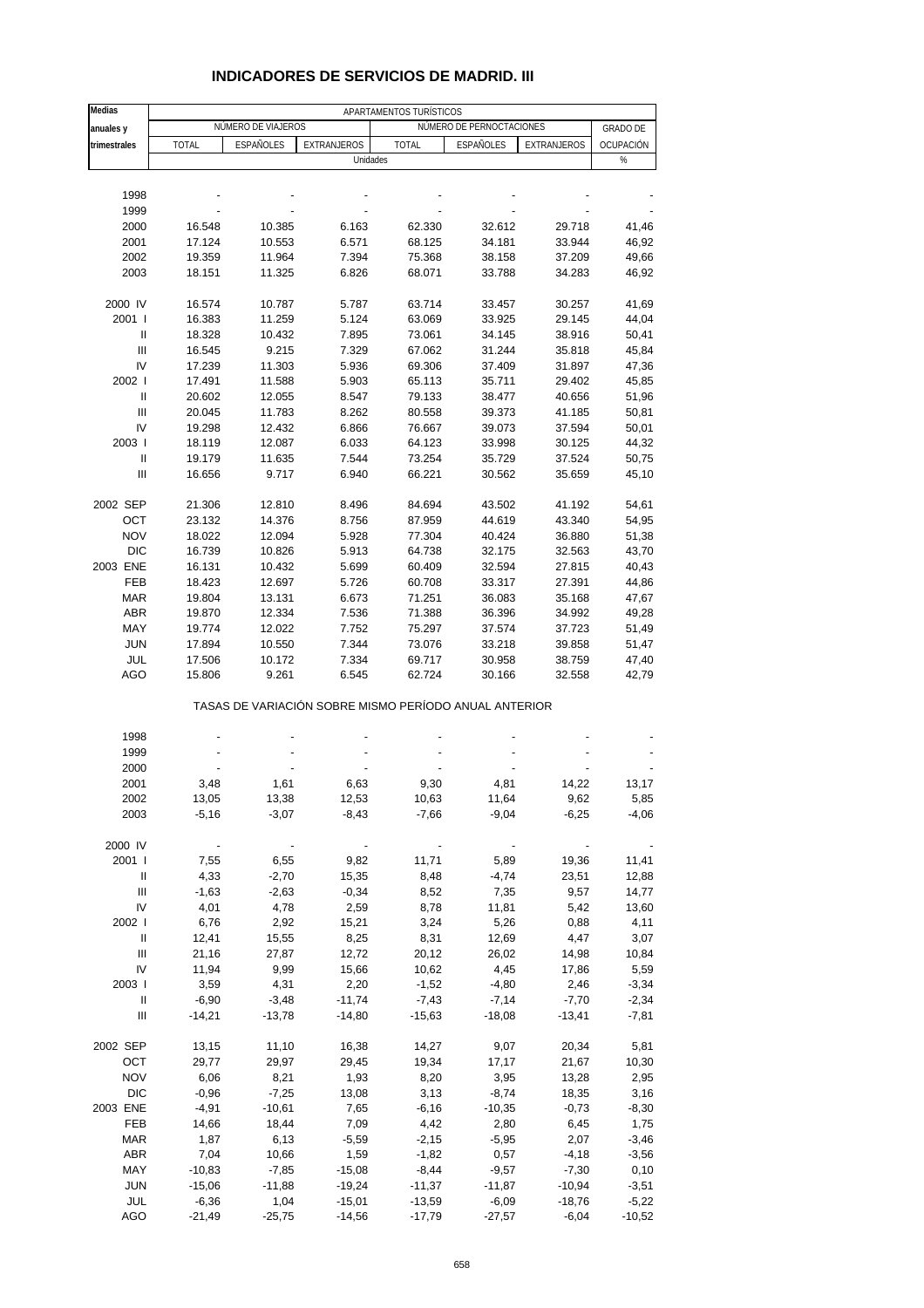| Medias                             | TRANSPORTE AÉREO DE PASAJEROS |                        |                        |                   |                                                       |                        |                  |                        |  |  |
|------------------------------------|-------------------------------|------------------------|------------------------|-------------------|-------------------------------------------------------|------------------------|------------------|------------------------|--|--|
| anuales y                          | <b>TOTAL</b>                  |                        | <b>INTERIOR</b>        |                   |                                                       | INTERNACIONAL          |                  | CONSUMO<br>E.ELECTRICA |  |  |
| trimestrales                       |                               | <b>TOTAL</b>           | REGULAR                | NO REGULAR        | <b>TOTAL</b>                                          | REGULAR                | NO REGULAR       | <b>SERVICIOS</b>       |  |  |
|                                    |                               |                        |                        | Unidades          |                                                       |                        |                  | Gwh                    |  |  |
|                                    |                               |                        |                        |                   |                                                       |                        |                  |                        |  |  |
| 1998                               | 2.076.714                     | 1.062.885              | 1.049.940              | 12.945            | 1.013.829                                             | 967.840                | 45.989           | 588,9                  |  |  |
| 1999                               | 2.299.225                     | 1.149.644              | 1.138.314              | 11.330            | 1.149.581                                             | 1.102.273              | 47.308           | 607,9                  |  |  |
| 2000                               | 2.713.839                     | 1.376.422              | 1.368.092              | 8.330             | 1.337.417                                             | 1.282.867              | 54.550           | 590,1                  |  |  |
| 2001                               | 2.814.822                     | 1.393.184              | 1.386.386              | 6.799             | 1.421.638                                             | 1.368.533              | 53.105           | 604,5                  |  |  |
| 2002                               | 2.806.442                     | 1.369.807              | 1.353.667              | 16.140            | 1.436.635                                             | 1.377.074              | 59.561           | 627,7                  |  |  |
| 2003                               | 2.920.459                     | 1.427.798              | 1.406.772              | 21.027            | 1.492.661                                             | 1.425.736              | 66.925           | 688,8                  |  |  |
|                                    |                               |                        |                        |                   |                                                       |                        |                  |                        |  |  |
| 2000 IV                            | 2.683.508                     | 1.359.960              | 1.352.612              | 7.348             | 1.323.548                                             | 1.274.632              | 48.916           | 557,2                  |  |  |
| 2001 l                             | 2.539.908                     | 1.258.413              | 1.253.616              | 4.797             | 1.281.495                                             | 1.247.572              | 33.923           | 619,8                  |  |  |
| Ш                                  | 2.997.717                     | 1.475.401              | 1.464.554              | 10.846            | 1.522.316                                             | 1.469.156              | 53.160           | 565,6                  |  |  |
| Ш                                  | 3.201.875                     | 1.550.751              | 1.543.013              | 7.738             | 1.651.124                                             | 1.558.231              | 92.893           | 635,1                  |  |  |
| IV                                 | 2.519.787                     | 1.288.172              | 1.284.360              | 3.812             | 1.231.615                                             | 1.199.172              | 32.443           | 597,6                  |  |  |
| 2002 l<br>Ш                        | 2.482.184<br>2.858.072        | 1.225.349<br>1.406.817 | 1.219.567<br>1.401.339 | 5.782<br>5.478    | 1.256.835<br>1.451.256                                | 1.225.619<br>1.394.584 | 31.216<br>56.672 | 664,6<br>596,3         |  |  |
| $\mathbf{III}$                     | 3.191.837                     | 1.514.586              | 1.467.965              | 46.621            |                                                       | 1.580.697              | 96.554           | 600,5                  |  |  |
| IV                                 | 2.693.675                     | 1.332.477              | 1.325.798              | 6.679             | 1.677.251<br>1.361.198                                | 1.307.396              | 53.802           | 649,6                  |  |  |
| 2003                               | 2.555.946                     | 1.281.469              | 1.279.327              | 2.142             | 1.274.477                                             | 1.239.136              | 35.341           | 701,3                  |  |  |
| $\ensuremath{\mathsf{II}}$         | 2.937.890                     | 1.455.019              | 1.443.514              | 11.505            | 1.482.871                                             | 1.423.812              | 59.059           | 653,0                  |  |  |
| Ш                                  | 3.441.084                     | 1.606.461              | 1.542.824              | 63.637            | 1.834.623                                             | 1.708.522              | 126.101          | 758,9                  |  |  |
|                                    |                               |                        |                        |                   |                                                       |                        |                  |                        |  |  |
| 2002 SEP                           | 3.139.870                     | 1.520.974              | 1.481.458              | 39.516            | 1.618.896                                             | 1.531.018              | 87.878           | 565,6                  |  |  |
| OCT                                | 3.004.585                     | 1.467.747              | 1.458.438              | 9.309             | 1.536.838                                             | 1.459.775              | 77.063           | 657,3                  |  |  |
| <b>NOV</b>                         | 2.540.759                     | 1.287.088              | 1.281.990              | 5.098             | 1.253.671                                             | 1.216.731              | 36.940           | 651,6                  |  |  |
| <b>DIC</b>                         | 2.535.681                     | 1.242.596              | 1.236.965              | 5.631             | 1.293.085                                             | 1.245.682              | 47.403           | 639,8                  |  |  |
| 2003 ENE                           | 2.463.453                     | 1.224.226              | 1.221.153              | 3.073             | 1.239.227                                             | 1.204.731              | 34.496           | 728,7                  |  |  |
| FEB                                | 2.445.944                     | 1.266.089              | 1.264.652              | 1.437             | 1.179.855                                             | 1.150.875              | 28.980           | 714,2                  |  |  |
| <b>MAR</b>                         | 2.758.441                     | 1.354.093              | 1.352.177              | 1.916             | 1.404.348                                             | 1.361.801              | 42.547           | 660,9                  |  |  |
| <b>ABR</b>                         | 2.903.388                     | 1.423.408              | 1.407.907              | 15.501            | 1.479.980                                             | 1.416.948              | 63.032           | 635,4                  |  |  |
| MAY                                | 2.874.863                     | 1.439.201              | 1.429.243              | 9.958             | 1.435.662                                             | 1.385.084              | 50.578           | 644,2                  |  |  |
| <b>JUN</b>                         | 3.035.419                     | 1.502.447              | 1.493.392              | 9.055             | 1.532.972                                             | 1.469.404              | 63.568           | 679,4                  |  |  |
| JUL                                | 3.413.032                     | 1.642.612              | 1.589.815              | 52.797            | 1.770.420                                             | 1.660.667              | 109.753          | 758,9                  |  |  |
| AGO                                | 3.469.135                     | 1.570.310              | 1.495.833              | 74.477            | 1.898.825                                             | 1.756.377              | 142.448          |                        |  |  |
|                                    |                               |                        |                        |                   | TASAS DE VARIACIÓN SOBRE MISMO PERÍODO ANUAL ANTERIOR |                        |                  |                        |  |  |
|                                    |                               |                        |                        |                   |                                                       |                        |                  |                        |  |  |
| 1998<br>1999                       | 7,80<br>10,71                 | 5,39<br>8,16           | 5,33                   | 10,04<br>$-12,48$ | 10,46<br>13,39                                        | 11,02<br>13,89         | $-0,19$<br>2,87  | 14,47<br>3,23          |  |  |
| 2000                               | 18,03                         | 19,73                  | 8,42<br>20,19          | $-26,48$          | 16,34                                                 | 16,38                  | 15,31            | $-2,93$                |  |  |
| 2001                               | 3,72                          | 1,22                   | 1,34                   | $-18,38$          | 6,30                                                  | 6,68                   | $-2,65$          | 2,45                   |  |  |
| 2002                               | $-0,30$                       | $-1,68$                | $-2,36$                | 137,41            | 1,05                                                  | 0,62                   | 12,16            | 3,84                   |  |  |
| 2003                               | 4,04                          | 4,61                   | 4,35                   | 25,41             | 3,50                                                  | 3,02                   | 15,03            | 10,80                  |  |  |
|                                    |                               |                        |                        |                   |                                                       |                        |                  |                        |  |  |
| 2000 IV                            | 10,36                         | 11,87                  | 11,96                  | $-3,19$           | 8,85                                                  | 8,92                   | 7,01             | $-1,07$                |  |  |
| 2001 l                             | 9,79                          | 4,59                   | 4,56                   | 12,39             | 15,42                                                 | 15,93                  | $-0,58$          | $-3,55$                |  |  |
| $\, \parallel$                     | 6,74                          | 2,36                   | 2,12                   | 51,96             | 11,34                                                 | 11,90                  | $-2,16$          | 1,34                   |  |  |
| $\ensuremath{\mathsf{III}}\xspace$ | 4,99                          | 3,30                   | 3,79                   | $-46,87$          | 6,62                                                  | 6,16                   | 14,93            | 5,42                   |  |  |
| IV                                 | $-6,10$                       | $-5,28$                | $-5,05$                | $-48,12$          | $-6,95$                                               | $-5,92$                | $-33,68$         | 7,25                   |  |  |
| 2002                               | $-2,27$                       | $-2,63$                | $-2,72$                | 20,53             | $-1,92$                                               | $-1,76$                | $-7,98$          | 7,23                   |  |  |
| $\, \parallel$                     | $-4,66$                       | $-4,65$                | $-4,32$                | $-49,49$          | $-4,67$                                               | $-5,08$                | 6,61             | 5,43                   |  |  |
| Ш                                  | $-0,31$                       | $-2,33$                | $-4,86$                | 502,49            | 1,58                                                  | 1,44                   | 3,94             | $-5,44$                |  |  |
| IV                                 | 6,90                          | 3,44                   | 3,23                   | 75,20             | 10,52                                                 | 9,02                   | 65,84            | 8,69                   |  |  |
| 2003                               | 2,97                          | 4,58                   | 4,90                   | $-62,95$          | 1,40                                                  | 1,10                   | 13,21            | 5,52                   |  |  |
| $\ensuremath{\mathsf{II}}$         | 2,79                          | 3,43                   | 3,01                   | 110,02            | 2,18                                                  | 2,10                   | 4,21             | 9,51                   |  |  |
| $\ensuremath{\mathsf{III}}\xspace$ | 6,94                          | 6,29                   | 5,58                   | 26,84             | 7,51                                                  | 6,41                   | 24,99            | 33,30                  |  |  |
| 2002 SEP                           | 1,28                          | $-3,46$                | $-5,57$                | 500,09            | 6,18                                                  | 5,97                   | 9,98             | $-8,69$                |  |  |
| OCT                                | 6,95                          | $-0,12$                | $-0,42$                | 87,08             | 14,70                                                 | 12,69                  | 73,38            | 9,66                   |  |  |
| <b>NOV</b>                         | 6,28                          | 4,16                   | 3,99                   | 78,81             | 8,55                                                  | 7,42                   | 66,01            | 8,26                   |  |  |
| <b>DIC</b>                         | 7,47                          | 7,18                   | 7,03                   | 55,98             | 7,75                                                  | 6,52                   | 54,76            | 8,15                   |  |  |
| 2003 ENE                           | 7,46                          | 7,68                   | 7,59                   | 63,20             | 7,24                                                  | 5,99                   | 82,62            | 0,29                   |  |  |
| FEB                                | 4,41                          | 5,58                   | 5,89                   | $-70,23$          | 3,18                                                  | 2,25                   | 62,00            | 7,63                   |  |  |
| <b>MAR</b>                         | $-1,89$                       | 1,05                   | 1,72                   | $-81,99$          | $-4,57$                                               | $-3,74$                | $-25,19$         | 9,49                   |  |  |
| <b>ABR</b>                         | 2,29                          | 1,58                   | 0,74                   | 306,64            | 2,99                                                  | 1,56                   | 50,97            | $-1,35$                |  |  |
| MAY                                | 0,14                          | 1,46                   | 1,27                   | 37,54             | $-1,14$                                               | 0,34                   | $-29,54$         | $-0,09$                |  |  |
| <b>JUN</b><br>JUL                  | 5,94<br>6,17                  | 7,27<br>6,39           | 7,04<br>5,67           | 68,25<br>33,85    | 4,67<br>5,96                                          | 4,36<br>5,21           | 12,55<br>18,66   | 35,91<br>33,30         |  |  |
| <b>AGO</b>                         | 7,71                          | 6,18                   | 5,49                   | 22,29             | 9,00                                                  | 7,57                   | 30,34            |                        |  |  |
|                                    |                               |                        |                        |                   |                                                       |                        |                  |                        |  |  |

## **INDICADORES DE SERVICIOS DE MADRID. IV**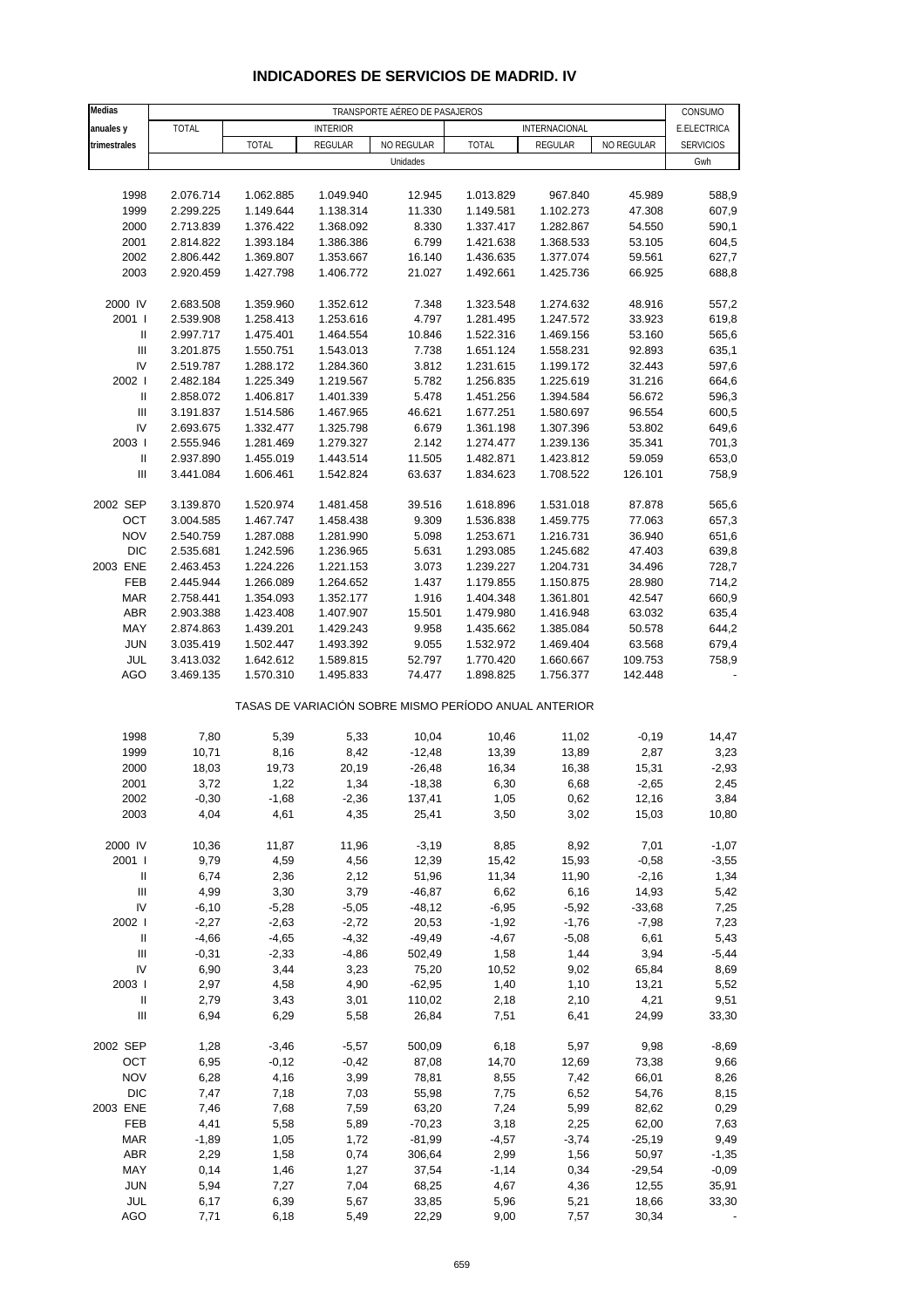| Medias                             | CONSUMO            |                                                       |                  |                  | <b>INVERSIÓN</b> |                    |  |  |
|------------------------------------|--------------------|-------------------------------------------------------|------------------|------------------|------------------|--------------------|--|--|
| anuales y                          | GASOLINA           | MATRICULACIÓN                                         | E.ELÉCTRICA      | I.VENTAS G.S.    | MATRICULACIÓN    | <b>INSCRIPCIÓN</b> |  |  |
| trimestrales                       | <b>AUTO</b>        | <b>TURISMOS</b>                                       | USOS DOMEST.     | DEFLACTADA (1)   | VH. CARGA        | MAQ.AGRÍCOLA       |  |  |
|                                    | Toneladas          | Unidades                                              | Gwh              | <b>Base 1998</b> | Unidades         |                    |  |  |
|                                    |                    |                                                       |                  |                  |                  |                    |  |  |
| 1998                               | 98.461             | 19.909                                                | 510,1            | 100,0            | 3.044            | 23                 |  |  |
| 1999                               | 96.006             | 23.382                                                | 547,9            | 106,4            | 3.846            | 18                 |  |  |
| 2000                               | 91.278             | 24.070                                                | 586,6            | 109,2            | 4.062            | 21                 |  |  |
| 2001                               | 93.546             | 27.600                                                | 623,6            | 110,3            | 4.334            | 15                 |  |  |
| 2002                               | 92.614             | 26.483                                                | 714,8            | 109,0            | 4.893            | 19                 |  |  |
| 2003                               | 89.624             | 26.693                                                | 727,3            | 104,4            | 5.582            | 16                 |  |  |
|                                    |                    |                                                       |                  |                  |                  |                    |  |  |
| 2000 IV                            | 90.944             | 18.938                                                | 558,3            | 126,2            | 4.413            | 23                 |  |  |
| 2001 l                             | 90.326             | 28.786                                                | 791,6            | 108,1            | 3.287            | 11                 |  |  |
| Ш                                  | 94.200             | 33.268                                                | 583,8            | 100,7            | 5.510            | 21                 |  |  |
| $\ensuremath{\mathsf{III}}\xspace$ | 89.909             | 25.510                                                | 515,7            | 102,4            | 3.921            | 8                  |  |  |
| IV                                 | 99.747             | 22.836                                                | 603,2            | 129,8            | 4.620            | 19                 |  |  |
| 2002                               | 89.746             | 27.392                                                | 809,8            | 105,8            | 4.519            | 22                 |  |  |
| Ш                                  | 95.035             | 31.532                                                | 744,6            | 100,2            | 5.397            | 16                 |  |  |
| Ш                                  | 89.953             | 22.527                                                | 705,6            | 103,9            | 4.439            | 19                 |  |  |
| IV                                 | 95.724             | 24.482                                                | 599,1            | 126,0            | 5.216            | 18                 |  |  |
| 2003                               | 88.156             | 25.627                                                | 845,7            | 107,9            | 5.164            | 16                 |  |  |
| $\sf II$                           | 90.081             | 30.724                                                | 646,0            | 100,8            | 6.445            | 17                 |  |  |
| Ш                                  | 92.659             | 23.729                                                | 616,4            |                  | 5.136            | 15                 |  |  |
| 2002 OCT                           | 98.117             | 23.873                                                |                  | 108,3            | 5.510            | 24                 |  |  |
| <b>NOV</b>                         | 91.762             | 21.340                                                | 553,1<br>597,1   | 108,4            | 5.180            | 12                 |  |  |
| DIC                                | 97.294             | 28.233                                                | 647,1            | 161,3            | 4.957            | 17                 |  |  |
| 2003 ENE                           | 89.627             | 19.231                                                | 869,2            | 129,6            | 4.397            | 17                 |  |  |
| FEB                                | 84.000             | 24.352                                                | 885,7            | 93,8             | 4.963            | 5                  |  |  |
| <b>MAR</b>                         | 90.839             | 33.297                                                | 782,2            | 100,4            | 6.132            | 26                 |  |  |
| <b>ABR</b>                         | 88.682             | 26.602                                                | 728,9            | 95,3             | 5.702            | 17                 |  |  |
| MAY                                | 91.208             | 28.442                                                | 602,7            | 104,8            | 6.372            | 14                 |  |  |
| <b>JUN</b>                         | 90.353             | 37.129                                                | 606,3            | 102,2            | 7.260            | 19                 |  |  |
| JUL                                | 92.659             | 35.243                                                | 616,4            |                  | 7.213            | 12                 |  |  |
| AGO                                | -                  | 15.086                                                |                  |                  | 3.632            | 18                 |  |  |
| <b>SEP</b>                         |                    | 20.859                                                |                  |                  | 4.564            |                    |  |  |
|                                    |                    | TASAS DE VARIACIÓN SOBRE MISMO PERÍODO ANUAL ANTERIOR |                  |                  |                  |                    |  |  |
|                                    |                    |                                                       |                  |                  |                  |                    |  |  |
| 1998                               | $-2,34$            | 19,46<br>17,44                                        | 2,56             | 0,18             | 17,44            | 5,04               |  |  |
| 1999                               | $-2,49$            |                                                       | 7,42             | 6,43             | 26,33            | $-22,51$           |  |  |
| 2000<br>2001                       | $-4,93$            | 2,94                                                  | 7,05             | 2,66             | 5,61             | 20,48<br>$-29,64$  |  |  |
|                                    | 2,48               | 14,66                                                 | 6,31             | 0,96             | 6,70             |                    |  |  |
| 2002<br>2003                       | $-1,00$<br>$-4,22$ | -4,05<br>$-1,68$                                      | 14,63<br>$-7,74$ | -1,18<br>1,35    | 12,89<br>16,65   | 26,40<br>$-13,51$  |  |  |
|                                    |                    |                                                       |                  |                  |                  |                    |  |  |
| 2000 IV                            | $-6,76$            | $-10,50$                                              | 5,42             | 0,11             | 19,35            | $-2,78$            |  |  |
| 2001 l                             | $-0,92$            | 10,23                                                 | 4,75             | 1,15             | $-17,14$         | $-34,62$           |  |  |
| $\label{eq:1} \mathsf{II}$         | $-0,15$            | 13,09                                                 | 5,67             | 0,80             | 25,20            | $-15,07$           |  |  |
| $\ensuremath{\mathsf{III}}\xspace$ | 1,40               | 16,96                                                 | 7,48             | $-1,32$          | 13,06            | $-56,90$           |  |  |
| IV                                 | 9,68               | 20,58                                                 | 8,05             | 2,80             | 4,69             | $-18,57$           |  |  |
| 2002                               | $-0,64$            | $-4,84$                                               | 2,29             | $-2,18$          | 37,49            | 97,06              |  |  |
| $\sf II$                           | 0,89               | $-5,22$                                               | 27,56            | $-0,53$          | $-2,05$          | $-22,58$           |  |  |
| Ш                                  | 0,05               | $-11,70$                                              | 36,83            | 1,45             | 13,23            | 128,00             |  |  |
| IV                                 | $-4,03$            | 7,21                                                  | $-0,68$          | $-2,93$          | 12,90            | $-7,02$            |  |  |
| 2003 l                             | $-1,77$            | $-6,44$                                               | 4,44             | 2,04             | 14,27            | $-28,36$           |  |  |
| Ш                                  | $-5,21$            | $-2,56$                                               | $-13,25$         | 0,62             | 19,42            | 4,17               |  |  |
| $\ensuremath{\mathsf{III}}\xspace$ | $-7,96$            | 5,34                                                  | $-27,95$         |                  | 15,70            | $-9,09$            |  |  |
| 2002 OCT                           | $-3,56$            | 1,92                                                  | 0,66             | $-3,75$          | 12,24            | $-4,00$            |  |  |
| <b>NOV</b>                         | $-1,99$            | $-5,76$                                               | $-2,15$          | $-0,22$          | 12,56            | $-25,00$           |  |  |
| <b>DIC</b>                         | $-6,34$            | 25,80                                                 | $-0,43$          | $-4, 13$         | 14,01            | 6,25               |  |  |
| 2003 ENE                           | 1,95               | $-4,33$                                               | $-5,89$          | 3,76             | 7,09             | $-37,04$           |  |  |
| FEB                                | $-1,90$            | $-15,31$                                              | 6,22             | 0,62             | 12,21            | $-66,67$           |  |  |
| <b>MAR</b>                         | $-5,08$            | $-0,08$                                               | 16,42            | 1,20             | 21,96            | 4,00               |  |  |
| ABR                                | $-6,39$            | $-13,53$                                              | $-6, 13$         | $-5,31$          | 18,59            | $-26,09$           |  |  |
| MAY                                | $-3,48$            | $-4,44$                                               | $-3,54$          | 3,95             | 16,40            | $-6,67$            |  |  |
| <b>JUN</b>                         | $-5,76$            | 8,98                                                  | $-27,18$         | 3,27             | 22,88            | 90,00              |  |  |
| JUL                                | $-7,96$            | $-6,37$                                               | $-27,95$         |                  | 17,69            | -47,83             |  |  |
| <b>AGO</b>                         |                    | 16,12                                                 |                  |                  | 16,15            | 80,00              |  |  |
| <b>SEP</b>                         |                    | 23,09                                                 |                  |                  | 12,36            |                    |  |  |

#### **INDICADORES DE DEMANDA DE MADRID. I**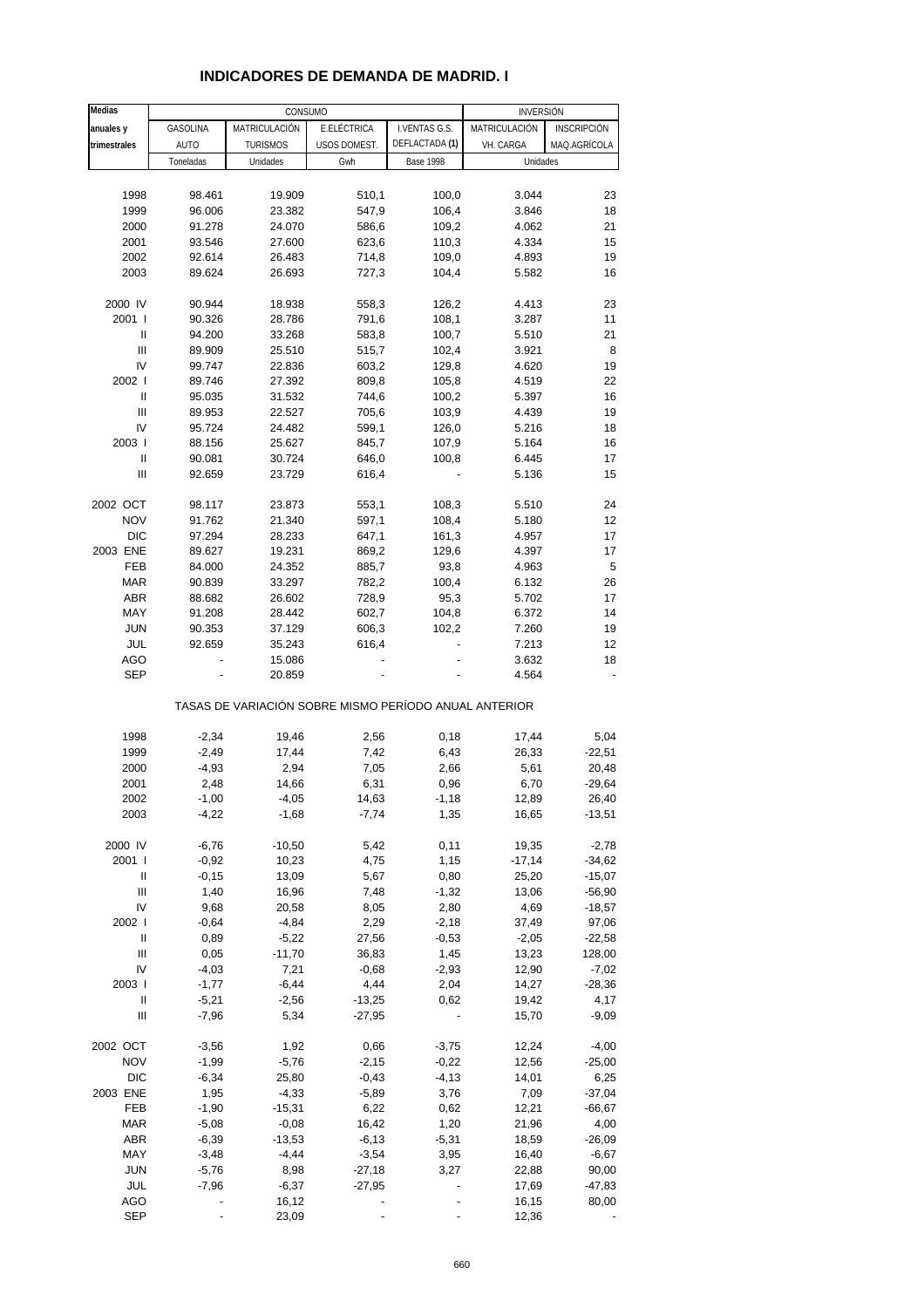| <b>Medias</b>                      | OPINIONES EMPRESARIALES |                        |                                  |                                                       |                           |                          |                     |                           |                          |  |
|------------------------------------|-------------------------|------------------------|----------------------------------|-------------------------------------------------------|---------------------------|--------------------------|---------------------|---------------------------|--------------------------|--|
| anuales y                          |                         | BIENES DE CONSUMO      |                                  |                                                       | <b>BIENES INTERMEDIOS</b> |                          |                     | BIENES DE INVERSIÓN       |                          |  |
| trimestrales                       | N.CTRA.PED.             | N.STOCKS               | UTIL. CAPAC.                     | N.CTRA.PED.                                           | N.STOCKS                  | UTIL. CAPAC.             | N.CTRA.PED.         | N.STOCKS                  | UTIL. CAPAC.             |  |
|                                    | Saldo de respuestas     |                        | %                                | Saldo de respuestas                                   |                           | $\%$                     | Saldo de respuestas |                           | $\%$                     |  |
|                                    |                         |                        |                                  |                                                       |                           |                          |                     |                           |                          |  |
| 1998                               | $\boldsymbol{9}$        | 6                      | 78,4                             | $-6$                                                  | 11                        | 77,2                     | $\sqrt{2}$          | $\,6\,$                   | 79,5                     |  |
| 1999                               | 21                      | $\overline{4}$         | 79,2                             | $-10$                                                 | 13                        | 78,4                     | 15                  | 3                         | 80,9                     |  |
| 2000                               | 5                       | 8                      | 79,5                             | 8                                                     | 8                         | 80,4                     | 17                  | 6                         | 83,8                     |  |
| 2001                               | $-15$                   | 12                     | 74,5                             | $-12$                                                 | 25                        | 75,2                     | 11                  | $-4$                      | 83,0                     |  |
| 2002                               | $-2$                    | $\boldsymbol{7}$       | 78,6                             | $-13$                                                 | 14                        | 71,8                     | -9                  | 8                         | 80,5                     |  |
| 2003                               | -6                      | 5                      | 79,1                             | $-23$                                                 | 8                         | 68,7                     | $\,6$               | 4                         | 80,3                     |  |
|                                    |                         |                        |                                  |                                                       |                           |                          |                     |                           |                          |  |
| 2000 IV<br>2001 l                  | $-4$<br>$-4$            | 11<br>$\boldsymbol{9}$ | 81,1<br>74,2                     | $\,6\,$<br>$-15$                                      | 11<br>26                  | 78,9<br>75,2             | 23<br>22            | 12<br>$-13$               | 87,6<br>79,5             |  |
| Ш                                  | $-12$                   | 12                     | 77,0                             | $-14$                                                 | 30                        | 76,1                     | 10                  | $-10$                     | 89,4                     |  |
| $\ensuremath{\mathsf{III}}\xspace$ | $-13$                   | 16                     | 71,7                             | $-16$                                                 | 24                        | 75,6                     | 8                   | $\overline{\mathbf{4}}$   | 80,4                     |  |
| IV                                 | $-29$                   | 10                     | 75,2                             | $-4$                                                  | 20                        | 73,9                     | 3                   | $\boldsymbol{2}$          | 82,5                     |  |
| 2002                               | $-4$                    | 10                     | 80,5                             | -9                                                    | 15                        | 73,9                     | $-29$               | $\mathbf{1}$              | 80,8                     |  |
| $\ensuremath{\mathsf{II}}$         | -8                      | 5                      | 76,9                             | $-10$                                                 | 10                        | 71,6                     | $-18$               | $\boldsymbol{7}$          | 78,8                     |  |
| $\mathbf{III}$                     | -9                      | 12                     | 74,6                             | $-12$                                                 | 16                        | 66,8                     | 13                  | 9                         | 79,2                     |  |
| IV                                 | 14                      | $\mathbf{1}$           | 82,2                             | $-23$                                                 | 14                        | 74,9                     | $-3$                | 17                        | 83,1                     |  |
| 2003                               | -8                      | $-2$                   | 81,5                             | $-24$                                                 | 6                         | 68,4                     | $-16$               | 11                        | 77,8                     |  |
| Ш                                  | $-11$                   | 9                      | 78,8                             | $-22$                                                 | 13                        | 68,7                     | $\sqrt{2}$          | $\mathbf{1}$              | 77,0                     |  |
| $\ensuremath{\mathsf{III}}\xspace$ | $\mathbf{1}$            | $\overline{7}$         | 76,9                             | $-22$                                                 | 6                         | 69,0                     | 34                  | $\mathbf 0$               | 86,2                     |  |
|                                    |                         |                        |                                  |                                                       |                           |                          |                     |                           |                          |  |
| 2002 OCT                           | 11                      | $\overline{c}$         | $\overline{a}$                   | $-16$                                                 | 23                        |                          | 22                  | 13                        |                          |  |
| <b>NOV</b>                         | 24                      | -4                     | $\overline{a}$                   | $-25$                                                 | 15                        | $\overline{a}$           | $-29$               | 20                        |                          |  |
| <b>DIC</b>                         | 8                       | 6                      | ٠                                | $-27$                                                 | $\overline{\mathbf{4}}$   | ÷,                       | $-3$                | 17                        | $\overline{a}$           |  |
| 2003 ENE                           | $-19$                   | $\mathbf{1}$           | ÷,                               | $-30$                                                 | $\overline{\mathbf{4}}$   | $\overline{\phantom{a}}$ | $-8$                | 11                        | $\overline{a}$           |  |
| FEB                                | $\mbox{-}6$             | $-7$                   | $\overline{a}$                   | $-21$                                                 | 8                         |                          | $-17$               | 12                        |                          |  |
| <b>MAR</b>                         | $\sqrt{2}$              | $\mathbf{1}$           | $\overline{a}$                   | $-21$                                                 | $\overline{7}$            | ÷,                       | $-24$               | 11                        |                          |  |
| ABR                                | $-2$                    | 4                      | $\overline{a}$                   | $-11$                                                 | 28                        | $\overline{a}$           | -8                  | $\sqrt{2}$                |                          |  |
| MAY<br>JUN                         | $\mathbf{-7}$<br>$-25$  | 13<br>$\boldsymbol{9}$ | $\overline{a}$<br>$\overline{a}$ | $-24$<br>$-31$                                        | 8<br>$\sqrt{2}$           | ÷,                       | $\mathbf{1}$<br>12  | $\pmb{0}$<br>$\pmb{0}$    | $\overline{\phantom{a}}$ |  |
| JUL                                | 12                      | 11                     | $\overline{a}$                   | $-19$                                                 | 12                        |                          | 27                  | $\ensuremath{\mathsf{3}}$ |                          |  |
| <b>AGO</b>                         | $-4$                    | 5                      |                                  | $-11$                                                 | 5                         |                          | 35                  | $\mbox{-}6$               |                          |  |
| <b>SEP</b>                         | $-4$                    | 5                      |                                  | $-37$                                                 | $\overline{c}$            |                          | 40                  | $\overline{2}$            | $\overline{a}$           |  |
|                                    |                         |                        |                                  |                                                       |                           |                          |                     |                           |                          |  |
|                                    |                         |                        |                                  | TASAS DE VARIACIÓN SOBRE MISMO PERÍODO ANUAL ANTERIOR |                           |                          |                     |                           |                          |  |
|                                    |                         |                        |                                  |                                                       |                           |                          |                     |                           |                          |  |
| 1998                               |                         |                        |                                  |                                                       |                           |                          |                     |                           |                          |  |
| 1999                               |                         |                        |                                  |                                                       |                           |                          |                     |                           |                          |  |
| 2000                               |                         |                        |                                  |                                                       |                           |                          |                     |                           |                          |  |
| 2001                               |                         |                        |                                  |                                                       |                           |                          |                     |                           |                          |  |
| 2002                               |                         |                        |                                  |                                                       |                           |                          |                     |                           |                          |  |
| 2003                               |                         |                        |                                  |                                                       |                           |                          |                     |                           |                          |  |
|                                    |                         |                        |                                  |                                                       |                           |                          |                     |                           |                          |  |
| 2000 IV<br>2001 l                  |                         |                        |                                  |                                                       |                           |                          |                     |                           |                          |  |
| $\ensuremath{\mathsf{II}}$         |                         |                        |                                  |                                                       |                           |                          |                     |                           |                          |  |
| III                                |                         |                        |                                  |                                                       |                           |                          |                     |                           |                          |  |
| IV                                 |                         |                        |                                  |                                                       |                           |                          |                     |                           |                          |  |
| 2002 l                             |                         |                        |                                  |                                                       |                           |                          |                     |                           |                          |  |
| Ш                                  |                         |                        |                                  |                                                       |                           |                          |                     |                           |                          |  |
| $\ensuremath{\mathsf{III}}\xspace$ |                         |                        |                                  |                                                       |                           |                          |                     |                           |                          |  |
| IV                                 |                         |                        |                                  |                                                       |                           |                          |                     |                           |                          |  |
| 2003                               |                         |                        |                                  |                                                       |                           |                          |                     |                           |                          |  |
| $\ensuremath{\mathsf{II}}$         |                         |                        |                                  |                                                       |                           |                          |                     |                           |                          |  |
| $\ensuremath{\mathsf{III}}\xspace$ |                         |                        |                                  |                                                       |                           |                          |                     |                           |                          |  |
|                                    |                         |                        |                                  |                                                       |                           |                          |                     |                           |                          |  |
| 2002 OCT                           |                         |                        |                                  |                                                       |                           |                          |                     |                           |                          |  |
| <b>NOV</b>                         |                         |                        |                                  |                                                       |                           |                          |                     |                           |                          |  |
| <b>DIC</b>                         |                         |                        |                                  |                                                       |                           |                          |                     |                           |                          |  |
| 2003 ENE                           |                         |                        |                                  |                                                       |                           |                          |                     |                           |                          |  |
| FEB                                |                         |                        |                                  |                                                       |                           |                          |                     |                           |                          |  |
| <b>MAR</b>                         |                         |                        |                                  |                                                       |                           |                          |                     |                           |                          |  |
| ABR                                |                         |                        |                                  |                                                       |                           |                          |                     |                           |                          |  |
| MAY<br><b>JUN</b>                  |                         |                        |                                  |                                                       |                           |                          |                     |                           |                          |  |
| JUL                                |                         |                        |                                  |                                                       |                           |                          |                     |                           |                          |  |
| <b>AGO</b>                         |                         |                        |                                  |                                                       |                           |                          |                     |                           |                          |  |
|                                    |                         |                        |                                  |                                                       |                           |                          |                     |                           |                          |  |

#### **INDICADORES DE DEMANDA DE MADRID. II**

SEP - - - - - - - - -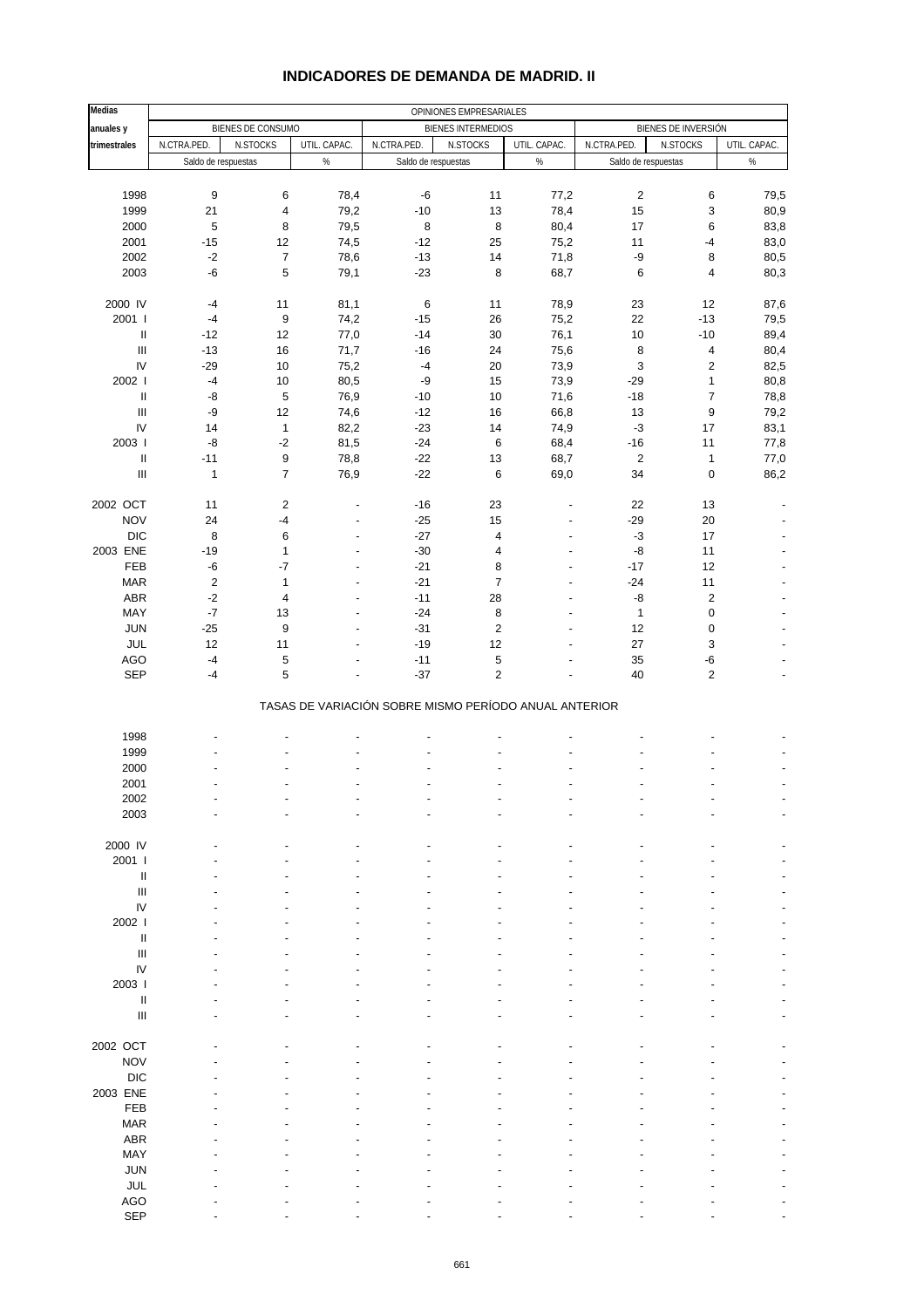## **INDICADORES DEL MERCADO DE TRABAJO DE MADRID. I**

| <b>Medias</b>            |                        | POBLACIÓN ACTIVA (2)   |                      | POBLACIÓN OCUPADA (2)  |                      |                                                       |                    |                        |  |  |
|--------------------------|------------------------|------------------------|----------------------|------------------------|----------------------|-------------------------------------------------------|--------------------|------------------------|--|--|
| anuales y                |                        |                        |                      |                        |                      |                                                       |                    |                        |  |  |
| trimestrales             | <b>TOTAL</b>           | VARONES                | <b>MUJERES</b>       | <b>TOTAL</b>           | AGRICULT.            | <b>INDUSTRIA</b>                                      | CONSTRUC.          | <b>SERVICIOS</b>       |  |  |
|                          |                        |                        |                      | Miles de personas      |                      |                                                       |                    |                        |  |  |
|                          |                        |                        |                      |                        |                      |                                                       |                    |                        |  |  |
| 1998                     | 2.252,109              | 1.347,819              | 904,291              | 1.872,904              | 19,992               | 327,783                                               | 155,436            | 1.369,693              |  |  |
| 1999                     | 2.322,657              | 1.373,565              | 949,091              | 2.022,979              | 17,869               | 338,687                                               | 179,737            | 1.486,686              |  |  |
| 2000                     | 2.419,963              | 1.417,316              | 1.002,647            | 2.143,280              | 15,192               | 351,894                                               | 195,152            | 1.581,042              |  |  |
| 2001                     | 2.434,831              | 1.433,269              | 1.001,562            | 2.258,820              | 17,657               | 354,147                                               | 208,115            | 1.678,901              |  |  |
| 2002                     | 2.495,972              | 1.452,710              | 1.043,263            | 2.318,450              | 18,254               | 346,714                                               | 220,644            | 1.732,838              |  |  |
| 2003                     | 2.523,507              | 1.461,151              | 1.062,357            | 2.339,396              | 13,287               | 341,765                                               | 226,539            | 1.757,806              |  |  |
|                          |                        |                        |                      |                        |                      |                                                       |                    |                        |  |  |
| 2000 III<br>IV           | 2.441,606              | 1.425,861              | 1.015,745            | 2.175,232              | 15,078               | 362,550                                               | 200,059            | 1.597,545              |  |  |
| 2001 l                   | 2.469,698<br>2.386,570 | 1.445,458<br>1.402,430 | 1.024,239<br>984,141 | 2.191,215<br>2.194,662 | 12,771<br>13,122     | 364,969<br>363,814                                    | 193,100<br>199,751 | 1.620,375<br>1.617,976 |  |  |
| Ш                        | 2.420,470              | 1.427,365              | 993,105              | 2.246,623              | 17,346               | 353,565                                               | 207,337            | 1.668,375              |  |  |
| Ш                        | 2.453,958              | 1.452,014              | 1.001,944            | 2.290,592              | 19,792               | 353,494                                               | 214,851            | 1.702,455              |  |  |
| IV                       | 2.478,324              | 1.451,266              | 1.027,058            | 2.303,401              | 20,368               | 345,713                                               | 210,522            | 1.726,799              |  |  |
| 2002                     | 2.481,428              | 1.452,890              | 1.028,538            | 2.299,349              | 22,109               | 338,234                                               | 219,919            | 1.719,086              |  |  |
| $\mathbf{II}$            | 2.485,162              | 1.448,790              | 1.036,372            | 2.318,217              | 19,105               | 351,520                                               | 219,739            | 1.727,853              |  |  |
| Ш                        | 2.513,797              | 1.456,745              | 1.057,051            | 2.325,859              | 19,543               | 349,927                                               | 219,697            | 1.736,693              |  |  |
| IV                       | 2.503,502              | 1.452,413              | 1.051,090            | 2.330,373              | 12,260               | 347,174                                               | 223,220            | 1.747,719              |  |  |
| 2003                     | 2.520,146              | 1.455,675              | 1.064,471            | 2.329,057              | 10,118               | 348,015                                               | 220,291            | 1.750,633              |  |  |
| $\mathbf{I}$             | 2.526,868              | 1.466,627              | 1.060,242            | 2.349,734              | 16,455               | 335,514                                               | 232,786            | 1.764,979              |  |  |
|                          |                        |                        |                      |                        |                      |                                                       |                    |                        |  |  |
| 2002 JUL                 |                        |                        |                      |                        |                      |                                                       |                    |                        |  |  |
| <b>AGO</b>               |                        |                        |                      |                        |                      |                                                       |                    |                        |  |  |
| <b>SEP</b>               |                        |                        |                      |                        |                      |                                                       |                    |                        |  |  |
| ОСТ                      |                        |                        |                      |                        |                      |                                                       |                    |                        |  |  |
| <b>NOV</b><br><b>DIC</b> |                        |                        |                      |                        |                      |                                                       |                    |                        |  |  |
| 2003 ENE                 |                        |                        |                      |                        |                      |                                                       |                    |                        |  |  |
| FEB                      |                        |                        |                      |                        |                      |                                                       |                    |                        |  |  |
| MAR                      |                        |                        |                      |                        |                      |                                                       |                    |                        |  |  |
| <b>ABR</b>               |                        |                        |                      |                        |                      |                                                       |                    |                        |  |  |
| MAY                      |                        |                        |                      |                        |                      |                                                       |                    |                        |  |  |
| <b>JUN</b>               |                        |                        |                      |                        |                      |                                                       |                    |                        |  |  |
|                          |                        |                        |                      |                        |                      |                                                       |                    |                        |  |  |
|                          |                        |                        |                      |                        |                      | TASAS DE VARIACIÓN SOBRE MISMO PERÍODO ANUAL ANTERIOR |                    |                        |  |  |
| 1998                     |                        |                        |                      |                        |                      |                                                       |                    |                        |  |  |
| 1999                     | 2,28<br>3,13           | 1,00<br>1,91           | 4,24<br>4,95         | 3,82<br>8,01           | $-15,21$<br>$-10,62$ | 1,83<br>3,33                                          | 1,09<br>15,63      | 4,98<br>8,54           |  |  |
| 2000                     | 4,19                   | 3,19                   | 5,64                 | 5,95                   | $-14,98$             | 3,90                                                  | 8,58               | 6,35                   |  |  |
| 2001                     | 0,61                   | 1,13                   | $-0,11$              | 5,39                   | 16,22                | 0,64                                                  | 6,64               | 6,19                   |  |  |
| 2002                     | 2,51                   | 1,36                   | 4,16                 | 2,64                   | 3,38                 | $-2,10$                                               | 6,02               | 3,21                   |  |  |
| 2003                     | 1,62                   | 0,71                   | 2,90                 | 1,33                   | $-35,52$             | $-0,90$                                               | 3,05               | 1,99                   |  |  |
|                          |                        |                        |                      |                        |                      |                                                       |                    |                        |  |  |
| 2000 III                 | 4,49                   | 3,35                   | 6,13                 | 6,00                   | $-18,41$             | 7,03                                                  | 9,05               | 5,70                   |  |  |
| IV                       | 4,80                   | 3,98                   | 5,97                 | 5,73                   | $-18,10$             | 5,43                                                  | 1,67               | 6,55                   |  |  |
| 2001 l                   | 0, 13                  | 0,39                   | $-0,25$              | 4,75                   | $-20,56$             | 8,40                                                  | 6,05               | 4,07                   |  |  |
| $\, \parallel$           | 1,49                   | 1,88                   | 0,93                 | 6,40                   | 5,76                 | 2,65                                                  | 4,14               | 7,53                   |  |  |
| Ш                        | 0,51                   | 1,83                   | $-1,36$              | 5,30                   | 31,26                | $-2,50$                                               | 7,39               | 6,57                   |  |  |
| IV                       | 0,35                   | 0,40                   | 0,28                 | 5,12                   | 59,49                | $-5,28$                                               | 9,02               | 6,57                   |  |  |
| 2002                     | 3,97                   | 3,60                   | 4,51                 | 4,77                   | 68,49                | $-7,03$                                               | 10, 10             | 6,25                   |  |  |
| $\mathbf{II}$            | 2,67                   | 1,50                   | 4,36                 | 3,19                   | 10,14                | $-0,58$                                               | 5,98               | 3,57                   |  |  |
| III                      | 2,44                   | 0,33                   | 5,50                 | 1,54                   | $-1,26$              | $-1,01$                                               | 2,26               | 2,01                   |  |  |
| IV                       | 1,02                   | 0,08                   | 2,34                 | 1,17                   | $-39,81$             | 0,42                                                  | 6,03               | 1,21                   |  |  |
| 2003                     | 1,56                   | 0, 19                  | 3,49                 | 1,29                   | $-54,24$             | 2,89                                                  | 0,17               | 1,84                   |  |  |
| $\sf II$                 | 1,68                   | 1,23                   | 2,30                 | 1,36                   | $-13,87$             | $-4,55$                                               | 5,94               | 2,15                   |  |  |
| 2002 JUL                 |                        |                        |                      |                        |                      |                                                       |                    |                        |  |  |
| <b>AGO</b>               |                        |                        |                      |                        |                      |                                                       |                    |                        |  |  |
| <b>SEP</b>               |                        |                        |                      |                        |                      |                                                       |                    |                        |  |  |
| OCT                      |                        |                        |                      |                        |                      |                                                       |                    |                        |  |  |
| <b>NOV</b>               |                        |                        |                      |                        |                      |                                                       |                    |                        |  |  |
| <b>DIC</b>               |                        |                        |                      |                        |                      |                                                       |                    |                        |  |  |
| 2003 ENE                 |                        |                        |                      |                        |                      |                                                       |                    |                        |  |  |
| FEB                      |                        |                        |                      |                        |                      |                                                       |                    |                        |  |  |
| <b>MAR</b>               |                        |                        |                      |                        |                      |                                                       |                    |                        |  |  |
| <b>ABR</b>               |                        |                        |                      |                        |                      |                                                       |                    |                        |  |  |
| MAY                      |                        |                        |                      |                        |                      |                                                       |                    |                        |  |  |
| <b>JUN</b>               |                        |                        |                      |                        |                      |                                                       |                    |                        |  |  |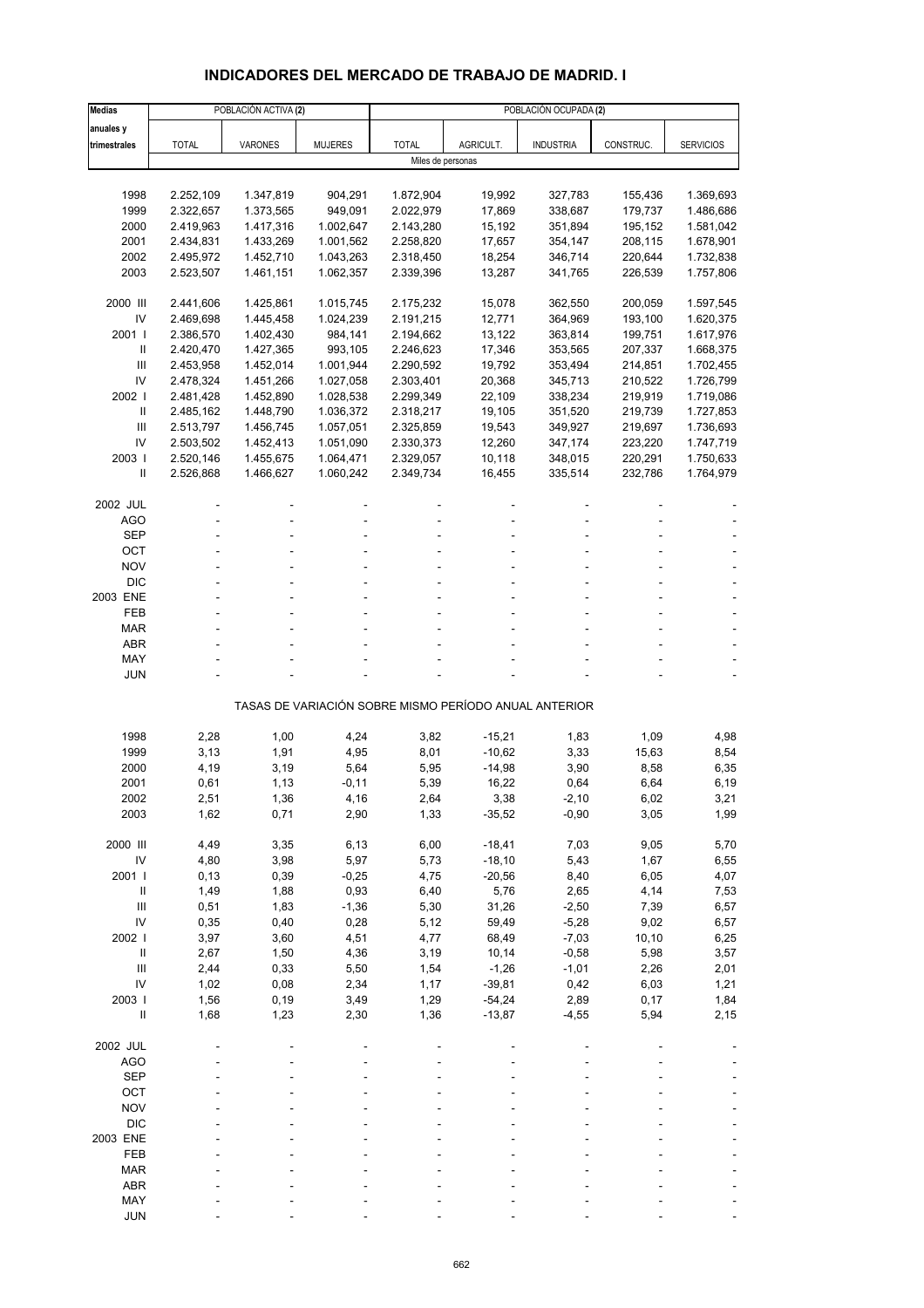## **INDICADORES DEL MERCADO DE TRABAJO DE MADRID. II**

| <b>Medias</b> | POBLACIÓN ASALARIADA (2)                              |           |                   |           |                  |  |
|---------------|-------------------------------------------------------|-----------|-------------------|-----------|------------------|--|
| anuales y     |                                                       |           |                   |           |                  |  |
| trimestrales  | <b>TOTAL</b>                                          | AGRICULT. | <b>INDUSTRIA</b>  | CONSTRUC. | <b>SERVICIOS</b> |  |
|               |                                                       |           | Miles de personas |           |                  |  |
|               |                                                       |           |                   |           |                  |  |
| 1998          | 1.614,726                                             | 11,450    | 295,846           | 125,256   | 1.182,174        |  |
| 1999          | 1.784,941                                             | 10,504    | 316,334           | 154,026   | 1.304,077        |  |
| 2000          | 1.892,512                                             | 7,586     | 326,311           | 166,808   | 1.391,808        |  |
| 2001          | 1.983,623                                             | 7,400     | 328,735           | 174,224   | 1.473,264        |  |
| 2002          | 2.046,066                                             | 11,305    | 320,340           | 184,359   | 1.530,062        |  |
| 2003          | 2.067,995                                             | 7,585     | 309,732           | 185,227   | 1.565,452        |  |
| 2000 III      | 1.921,088                                             | 7,711     | 334,259           | 172,335   | 1.406,783        |  |
| IV            | 1.936,091                                             | 4,436     | 342,335           | 161,810   | 1.427,510        |  |
| 2001 l        | 1.927,062                                             | 3,468     | 338,110           | 169,451   | 1.416,033        |  |
| Ш             | 1.963,662                                             | 6,772     | 328,322           | 168,864   | 1.459,704        |  |
| Ш             | 2.014,686                                             | 9,250     | 327,215           | 178,298   | 1.499,923        |  |
| IV            | 2.029,081                                             | 10,110    | 321,291           | 180,283   | 1.517,397        |  |
| 2002 l        | 2.019,857                                             | 12,196    | 313,699           | 184,844   | 1.509,118        |  |
| Ш             | 2.036,400                                             | 11,037    | 325,760           | 181,853   | 1.517,750        |  |
| Ш             | 2.060,939                                             | 13,210    | 321,721           | 184,044   | 1.541,964        |  |
| IV            | 2.067,066                                             | 8,778     | 320,178           | 186,695   | 1.551,415        |  |
| 2003          |                                                       |           | 316,402           |           |                  |  |
|               | 2.057,723                                             | 5,660     |                   | 180,193   | 1.555,468        |  |
| Ш             | 2.078,267                                             | 9,509     | 303,061           | 190,261   | 1.575,436        |  |
| 2002 JUL      |                                                       |           |                   |           |                  |  |
| AGO           |                                                       |           | ٠                 |           |                  |  |
| SEP           |                                                       |           |                   |           |                  |  |
| OCT           | ä,                                                    |           | ٠                 |           |                  |  |
| NOV           |                                                       |           | ä,                |           |                  |  |
| <b>DIC</b>    |                                                       |           |                   |           |                  |  |
| 2003 ENE      | ä,                                                    | ۰         | ٠                 |           |                  |  |
| FEB           |                                                       |           | ٠                 |           |                  |  |
| MAR           |                                                       |           |                   |           |                  |  |
| ABR           |                                                       |           | ٠                 |           |                  |  |
| MAY           |                                                       |           |                   |           |                  |  |
| JUN           |                                                       |           |                   |           |                  |  |
|               | TASAS DE VARIACIÓN SOBRE MISMO PERÍODO ANUAL ANTERIOR |           |                   |           |                  |  |
|               |                                                       |           |                   |           |                  |  |
| 1998          | 5,11                                                  | $-5,02$   | 0,88              | 2,57      | 6,62             |  |
| 1999          | 10,54                                                 | -8,26     | 6,93              | 22,97     | 10,31            |  |
| 2000          | 6,03                                                  | $-27,78$  | 3,15              | 8,30      | 6,73             |  |
| 2001          | 4,81                                                  | $-2,45$   | 0,74              | 4,45      | 5,85             |  |
| 2002          | 3,15                                                  | 52,77     | -2,55             | 5,82      | 3,86             |  |
| 2003          | 1,97                                                  | $-34,71$  | $-3, 13$          | 1,02      | 3,44             |  |
| 2000 III      | 6,35                                                  | $-22,81$  | 5,90              | 9,00      | 6,36             |  |
| IV            | 6,12                                                  | $-51,65$  | 6,67              | $-1,41$   | 7,32             |  |
| 2001 l        | 4,48                                                  | $-64,77$  | 8,47              | 5,11      | 3,99             |  |
| Ш             | 5,09                                                  | $-18,90$  | 3,59              | $-1,75$   |                  |  |
|               |                                                       |           |                   |           | 6,45             |  |
| Ш             | 4,87                                                  | 19,96     | $-2,11$           | 3,46      | 6,62             |  |
| IV            | 4,80                                                  | 127,91    | $-6, 15$          | 11,42     | 6,30             |  |
| 2002          | 4,82                                                  | 251,67    | $-7,22$           | 9,08      | 6,57             |  |
| $\sf II$      | 3,70                                                  | 62,98     | $-0,78$           | 7,69      | 3,98             |  |
| Ш             | 2,30                                                  | 42,81     | $-1,68$           | 3,22      | 2,80             |  |
| IV            | 1,87                                                  | $-13,18$  | $-0,35$           | 3,56      | 2,24             |  |
| 2003          | 1,87                                                  | $-53,59$  | 0,86              | $-2,52$   | 3,07             |  |
| Ш             | 2,06                                                  | $-13,84$  | $-6,97$           | 4,62      | 3,80             |  |
| 2002 JUL      |                                                       |           |                   |           |                  |  |
| AGO           |                                                       |           |                   |           |                  |  |
| <b>SEP</b>    |                                                       |           |                   |           |                  |  |
| ОСТ           |                                                       |           |                   |           |                  |  |
| <b>NOV</b>    |                                                       |           |                   |           |                  |  |
| <b>DIC</b>    |                                                       |           |                   |           |                  |  |
|               |                                                       |           |                   |           |                  |  |
| 2003 ENE      |                                                       |           |                   |           |                  |  |
| FEB           |                                                       |           |                   |           |                  |  |
| MAR           |                                                       |           |                   |           |                  |  |
| ABR           |                                                       |           |                   |           |                  |  |
| MAY           |                                                       |           |                   |           |                  |  |
| <b>JUN</b>    |                                                       |           |                   |           |                  |  |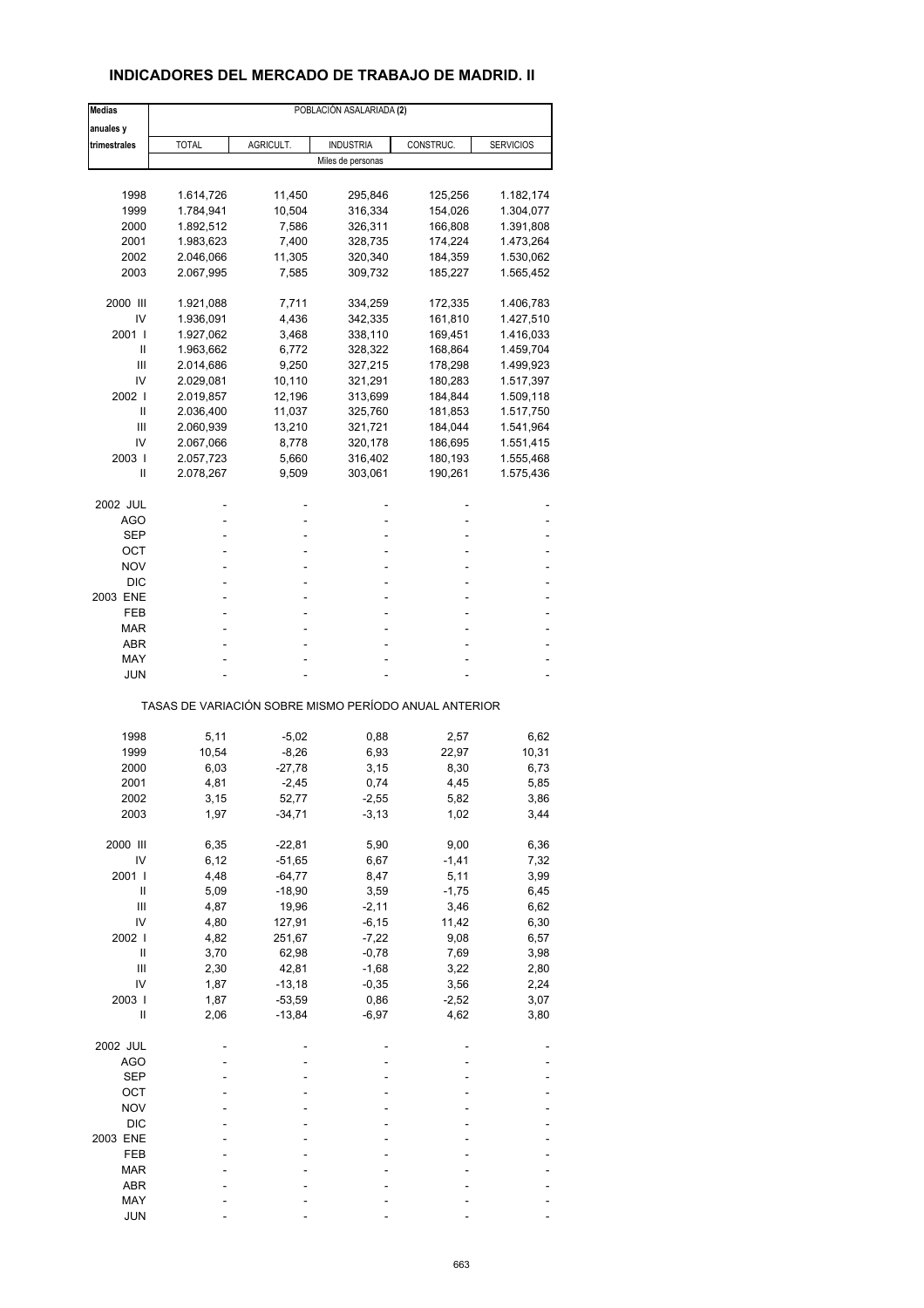# **INDICADORES DEL MERCADO DE TRABAJO DE MADRID. III**

| Medias                     |                      | PARADOS <sub>(2)</sub> |                |                                                       | TASA DE ACTIVIDAD (2) |                | TASA DE PARO (2) |                |                |
|----------------------------|----------------------|------------------------|----------------|-------------------------------------------------------|-----------------------|----------------|------------------|----------------|----------------|
| anuales y                  |                      |                        |                |                                                       | <b>MENORES</b>        |                |                  | <b>MENORES</b> |                |
| trimestrales               | <b>TOTAL</b>         | VARONES                | <b>MUJERES</b> | <b>TOTAL</b>                                          | 20 AÑOS               | <b>MUJERES</b> | <b>TOTAL</b>     | 20 AÑOS        | <b>MUJERES</b> |
|                            |                      | Miles de personas      |                |                                                       |                       | Porcentaje     |                  |                |                |
|                            |                      |                        |                |                                                       |                       |                |                  |                |                |
| 1998                       | 379,205              | 172,890                | 206,316        | 53,56                                                 | 18,17                 | 41,04          | 16,85            | 41,72          | 22,81          |
| 1999                       | 299,678              | 126,830                | 172,848        | 54,65                                                 | 20,86                 | 42,61          | 12,91            | 35,38          | 18,23          |
| 2000                       | 276,683              | 110,646                | 166,038        | 56,08                                                 | 20,51                 | 44,35          | 11,44            | 35,79          | 16,56          |
| 2001                       | 176,011              | 73,976                 | 102,035        | 55,59                                                 | 19,94                 | 43,65          | 7,23             | 30,09          | 10,20          |
| 2002                       | 177,523              | 69,580                 | 107,943        | 56,37                                                 | 20,07                 | 44,95          | 7,11             | 20,69          | 10,35          |
| 2003                       | 184,112              | 72,473                 | 111,639        | 56,58                                                 | 16,16                 | 45,43          | 7,30             | 21,79          | 10,51          |
|                            |                      |                        |                |                                                       |                       |                |                  |                |                |
| 2000 III                   | 266,373              | 99,076                 | 167,298        | 56,46                                                 | 23,16                 | 44,83          | 10,91            | 35,76          | 16,47          |
| IV                         | 278,483              | 110,709                | 167,774        | 56,85                                                 | 19,72                 | 45,01          | 11,28            | 37,40          | 16,38          |
| 2001 l                     | 191,908              | 77,094                 | 114,814        | 54,74                                                 | 17,13                 | 43,09          | 8,04             | 25,22          | 11,67          |
| $\sf II$                   | 173,847              | 75,367                 | 98,480         | 55,35                                                 | 17,68                 | 43,35          | 7,18             | 39,58          | 9,92           |
| $\mathbf{III}$             | 163,365              | 68,939                 | 94,427         | 55,95                                                 | 23,82                 | 43,61          | 6,66             | 30, 10         | 9,42           |
| IV                         | 174,923              | 74,505                 | 100,418        | 56,34                                                 | 21,15                 | 44,56          | 7,06             | 25,45          | 9,78           |
| 2002                       | 182,078              | 74,566                 | 107,512        | 56,26                                                 | 19,84                 | 44,50          | 7,34             | 18,58          | 10,45          |
| $\ensuremath{\mathsf{II}}$ | 166,945              | 62,956                 | 103,989        | 56,20                                                 | 18,58                 | 44,72          | 6,72             | 15,95          | 10,03          |
| $\mathbf{III}$             | 187,938              | 75,714                 | 112,223        | 56,70                                                 | 22,16                 | 45,49          | 7,48             | 25,22          | 10,62          |
| IV                         | 173,130              | 65,082                 | 108,047        | 56,32                                                 | 19,69                 | 45,11          | 6,92             | 23,03          | 10,28          |
| 2003                       | 191,089              | 72,358                 | 118,731        | 56,56                                                 | 15,88                 | 45,57          | 7,58             | 22,78          | 11,15          |
| $\sf II$                   | 177,135              | 72,587                 | 104,547        | 56,59                                                 | 16,44                 | 45,29          | 7,01             | 20,79          | 9,86           |
|                            |                      |                        |                |                                                       |                       |                |                  |                |                |
| 2002 JUL                   |                      |                        |                |                                                       |                       |                |                  |                |                |
| <b>AGO</b>                 |                      |                        |                |                                                       |                       |                |                  |                |                |
| <b>SEP</b>                 |                      |                        |                |                                                       |                       |                |                  |                |                |
| OCT                        |                      |                        |                |                                                       |                       |                |                  |                |                |
|                            |                      |                        |                |                                                       |                       |                |                  |                |                |
| <b>NOV</b>                 |                      |                        |                |                                                       |                       |                |                  |                |                |
| <b>DIC</b>                 |                      |                        |                |                                                       |                       |                |                  |                |                |
| 2003 ENE                   |                      |                        |                |                                                       |                       |                |                  |                |                |
| FEB                        |                      |                        |                |                                                       |                       |                |                  |                |                |
| <b>MAR</b>                 |                      |                        |                |                                                       |                       |                |                  |                |                |
| <b>ABR</b><br>MAY          |                      |                        |                |                                                       |                       |                |                  |                |                |
| <b>JUN</b>                 |                      |                        |                |                                                       |                       |                |                  |                |                |
|                            |                      |                        |                |                                                       |                       |                |                  |                |                |
|                            |                      |                        |                | TASAS DE VARIACIÓN SOBRE MISMO PERÍODO ANUAL ANTERIOR |                       |                |                  |                |                |
|                            |                      |                        |                |                                                       |                       |                |                  |                |                |
| 1998                       | $-4,71$              | $-11,17$               | 1,47           |                                                       |                       |                |                  |                |                |
| 1999                       | $-20,97$             | $-26,64$               | $-16,22$       |                                                       |                       |                |                  |                |                |
| 2000                       | $-7,67$              | $-12,76$               | $-3,94$        |                                                       |                       |                |                  |                |                |
| 2001                       | $-36,39$             | $-33,14$               | $-38,55$       |                                                       |                       |                |                  |                |                |
|                            |                      |                        |                |                                                       |                       |                |                  |                |                |
| 2002<br>2003               | 0,86<br>5,50         | -5,94<br>5,40          | 5,79<br>5,57   |                                                       |                       |                |                  |                |                |
|                            |                      |                        |                |                                                       |                       |                |                  |                |                |
| 2000 III                   | $-6,43$              | $-13,21$               | $-1,90$        |                                                       |                       |                |                  |                |                |
| $\mathsf{IV}$              | $-2,01$              | $-6,91$                | 1,52           |                                                       |                       |                |                  |                |                |
| 2001 l                     | $-33,46$             | $-36,43$               | $-31,31$       |                                                       |                       |                |                  |                |                |
| $\, \parallel$             | $-36,42$             | $-32,42$               | $-39,18$       |                                                       |                       |                |                  |                |                |
| $\mathbf{III}$             |                      | $-30,42$               | $-43,56$       |                                                       |                       |                |                  |                |                |
| IV                         | $-38,67$<br>$-37,19$ | $-32,70$               | $-40, 15$      |                                                       |                       |                |                  |                |                |
| 2002 l                     | $-5,12$              | $-3,28$                | $-6,36$        |                                                       |                       |                |                  |                |                |
| $\ensuremath{\mathsf{II}}$ | $-3,97$              | $-16,47$               | 5,59           |                                                       |                       |                |                  |                |                |
| $\mathbf{III}$             |                      |                        |                |                                                       |                       |                |                  |                |                |
| IV                         | 15,04                | 9,83                   | 18,85          |                                                       |                       |                |                  |                |                |
|                            | $-1,03$              | $-12,65$               | 7,60           |                                                       |                       |                |                  |                |                |
| 2003                       | 4,95                 | $-2,96$                | 10,44          |                                                       |                       |                |                  |                |                |
| $\sf II$                   | 6, 10                | 15,30                  | 0,54           |                                                       |                       |                |                  |                |                |
| 2002 JUL                   |                      |                        |                |                                                       |                       |                |                  |                |                |
|                            |                      |                        |                |                                                       |                       |                |                  |                |                |
| <b>AGO</b>                 |                      |                        |                |                                                       |                       |                |                  |                |                |
| <b>SEP</b>                 |                      |                        |                |                                                       |                       |                |                  |                |                |
| OCT                        |                      |                        |                |                                                       |                       |                |                  |                |                |
| <b>NOV</b>                 |                      |                        |                |                                                       |                       |                |                  |                |                |
| <b>DIC</b>                 |                      |                        |                |                                                       |                       |                |                  |                |                |
| 2003 ENE                   |                      |                        |                |                                                       |                       |                |                  |                |                |
| FEB                        |                      |                        |                |                                                       |                       |                |                  |                |                |
| <b>MAR</b>                 |                      |                        |                |                                                       |                       |                |                  |                |                |
| <b>ABR</b>                 |                      |                        |                |                                                       |                       |                |                  |                |                |
| MAY                        |                      |                        |                |                                                       |                       |                |                  |                |                |
| <b>JUN</b>                 |                      |                        |                |                                                       |                       |                |                  |                |                |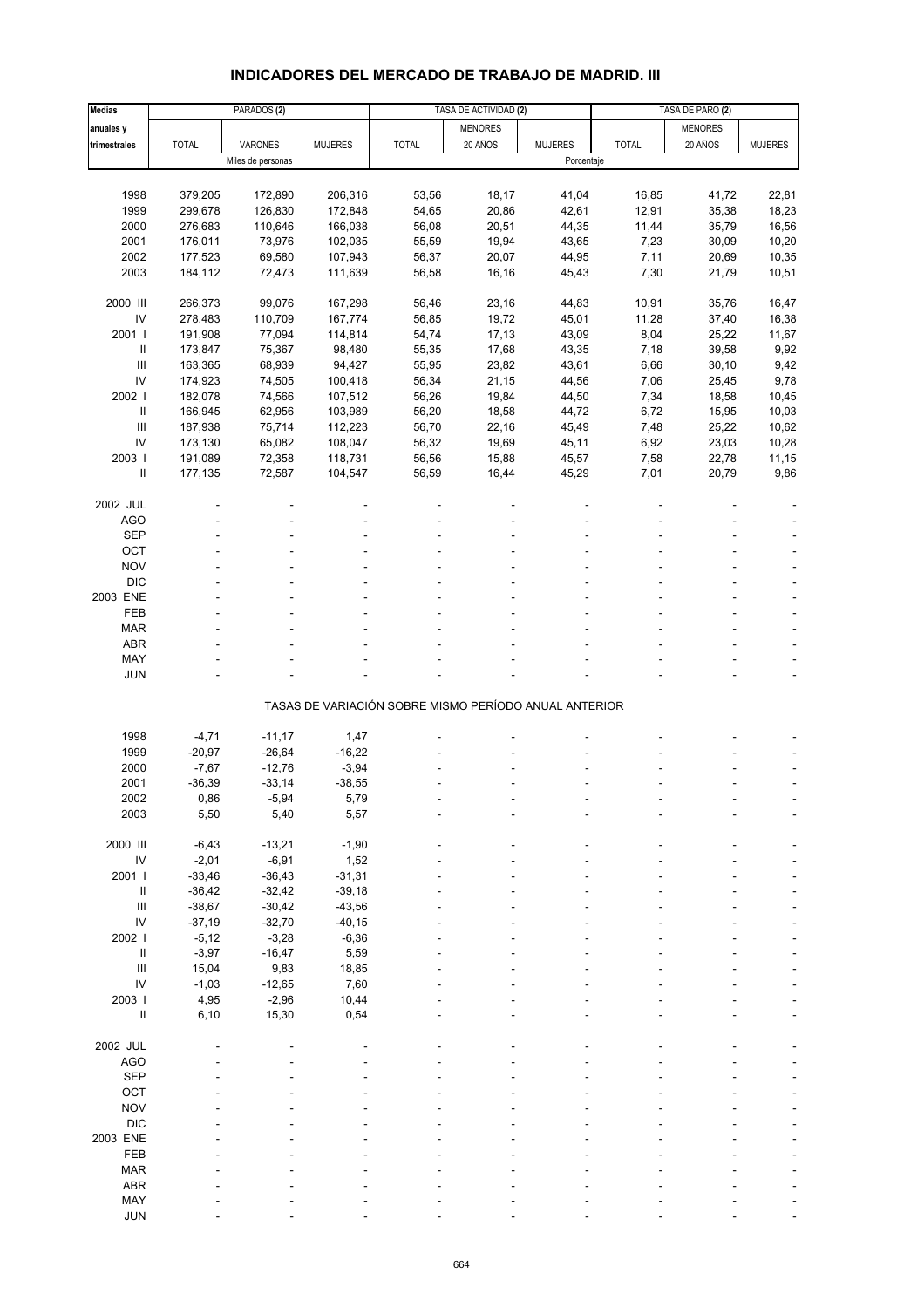| <b>Medias</b>              |                    |                                                       | PARO REGISTRADO  |                  |                    |                  |
|----------------------------|--------------------|-------------------------------------------------------|------------------|------------------|--------------------|------------------|
| anuales y                  |                    |                                                       |                  |                  |                    | SIN EMPLEO       |
| trimestrales               | <b>TOTAL</b>       | <b>AGRICULTURA</b>                                    | <b>INDUSTRIA</b> | CONSTRUCCIÓN     | <b>SERVICIOS</b>   | <b>ANTERIOR</b>  |
|                            |                    |                                                       | Personas         |                  |                    |                  |
|                            |                    |                                                       |                  |                  |                    |                  |
| 1998                       | 231.903            | 1.536                                                 | 32.694           | 18.814           | 142.009            | 36.851           |
| 1999                       | 193.419            | 1.235                                                 | 25.712           | 14.057           | 123.722            | 28.694           |
| 2000                       | 178.702            | 1.037                                                 | 22.813           | 12.071           | 118.256            | 24.525           |
| 2001                       | 175.040            | 1.001                                                 | 21.703           | 11.634           | 119.207            | 21.495           |
| 2002                       | 194.489            | 1.036                                                 | 22.913           | 13.445           | 135.771            | 21.325           |
| 2003                       | 198.755            | 1.000                                                 | 22.513           | 13.972           | 140.064            | 21.206           |
| 2000 IV                    |                    | 1.080                                                 |                  |                  |                    | 23.988           |
| 2001 l                     | 175.389            | 1.073                                                 | 22.107<br>22.247 | 11.488<br>12.255 | 116.726<br>120.842 | 22.014           |
| Ш                          | 178.430<br>169.549 | 956                                                   | 21.089           | 11.295           | 115.111            | 21.098           |
| $\mathbf{III}$             | 171.590            | 883                                                   |                  |                  |                    |                  |
| IV                         |                    |                                                       | 21.203           | 11.155           | 117.496            | 20.852           |
|                            | 180.591            | 1.090                                                 | 22.273           | 11.833           | 123.380            | 22.015           |
| 2002                       | 193.173            | 1.093                                                 | 23.595           | 13.232           | 134.183            | 21.070           |
| $\ensuremath{\mathsf{II}}$ | 193.393            | 1.028                                                 | 22.809           | 13.338           | 134.684            | 21.533           |
| III                        | 191.612            | 907                                                   | 22.354           | 12.871           | 134.795            | 20.685           |
| IV                         | 199.779            | 1.117                                                 | 22.893           | 14.336           | 139.421            | 22.012           |
| 2003                       | 206.088            | 1.145                                                 | 23.368           | 14.472           | 145.506            | 21.597           |
| $\mathbf{II}$              | 198.596            | 983                                                   | 22.480           | 13.846           | 139.433            | 21.855           |
| Ш                          | 191.580            | 872                                                   | 21.692           | 13.598           | 135.252            | 20.166           |
| 2002 OCT                   | 203.480            | 1.139                                                 | 23.204           | 13.438           | 142.780            | 22.919           |
| <b>NOV</b>                 | 199.219            | 1.120                                                 | 22.689           | 13.361           | 139.729            | 22.320           |
| <b>DIC</b>                 | 196.637            | 1.092                                                 | 22.785           | 16.210           | 135.753            | 20.797           |
| 2003 ENE                   | 204.612            | 1.133                                                 | 23.250           | 14.768           | 144.397            | 21.064           |
| FEB                        | 205.893            | 1.155                                                 | 23.304           | 14.287           | 145.630            | 21.517           |
| <b>MAR</b>                 | 207.758            | 1.146                                                 | 23.549           | 14.360           | 146.492            | 22.211           |
| <b>ABR</b>                 | 203.945            | 1.051                                                 | 23.141           | 14.269           | 143.544            | 21.940           |
| MAY                        | 198.416            | 977                                                   | 22.564           | 13.979           | 139.033            | 21.863           |
|                            |                    | 921                                                   |                  |                  |                    |                  |
| <b>JUN</b>                 | 193.427            |                                                       | 21.734           | 13.289           | 135.722            | 21.761           |
| <b>JUL</b>                 | 191.449            | 866                                                   | 21.359           | 13.214           | 135.857            | 20.153           |
| <b>AGO</b><br><b>SEP</b>   | 189.759<br>193.533 | 855<br>895                                            | 21.834<br>21.884 | 13.999<br>13.580 | 133.705<br>136.195 | 19.366<br>20.979 |
|                            |                    | TASAS DE VARIACIÓN SOBRE MISMO PERÍODO ANUAL ANTERIOR |                  |                  |                    |                  |
|                            |                    |                                                       |                  |                  |                    |                  |
| 1998                       | $-12,56$           | 2,66                                                  | $-20,81$         | $-17,42$         | $-9,60$            | $-13,45$         |
| 1999                       | $-16,59$           | $-19,59$                                              | $-21,36$         | $-25,28$         | $-12,88$           | $-22,14$         |
| 2000                       | $-7,61$            | $-16,00$                                              | $-11,27$         | $-14, 13$        | $-4,42$            | $-14,53$         |
| 2001                       | $-2,05$            | $-3,54$                                               | $-4,86$          | $-3,62$          | 0,80               | $-12,36$         |
| 2002                       | 11,11              | 3,57                                                  | 5,57             | 15,56            | 13,89              | -0,79            |
| 2003                       | 3,13               | $-0,94$                                               | $-1,77$          | 6,27             | 4,10               | 0,52             |
| 2000 IV                    | $-4,69$            | $-10,49$                                              | $-7,86$          | $-10,68$         | $-2,03$            | $-10,56$         |
| 2001 l                     | $-4,50$            | $-7,34$                                               | $-7,44$          | $-6,85$          | $-1,81$            | $-13,40$         |
| Ш                          | $-4,44$            | $-5,32$                                               | $-7,80$          | $-6,75$          | $-1,42$            | $-14,46$         |
| $\mathsf{III}$             | $-2,04$            | $-2,03$                                               | $-4,65$          | $-3,24$          | 0,89               | $-13,22$         |
| IV                         | 2,97               | 0,93                                                  | 0,75             | 3,00             | 5,70               | $-8,22$          |
| 2002                       | 8,26               | 1,90                                                  | 6,06             | 7,98             | 11,04              | $-4,29$          |
| $\label{eq:1} \mathsf{II}$ | 14,06              | 7,57                                                  | 8,16             | 18,09            | 17,00              | 2,06             |
| Ш                          | 11,67              | 2,68                                                  | 5,43             | 15,39            | 14,72              | $-0,80$          |
| IV                         | 10,62              | 2,45                                                  | 2,78             | 21,16            | 13,00              | $-0,01$          |
| 2003                       | 6,69               | 4,73                                                  | $-0,96$          | 9,37             | 8,44               | 2,50             |
| Ш                          | 2,69               | $-4, 41$                                              | $-1,44$          | 3,80             | 3,53               | 1,49             |
| Ш                          | $-0,02$            | $-3,82$                                               | $-2,96$          | 5,64             | 0,34               | $-2,51$          |
| 2002 OCT                   | 12,59              | 2,80                                                  | 5,19             | 19,59            | 15,35              | 1,67             |
| <b>NOV</b>                 | 9,41               | 0,63                                                  | 2,30             | 16,26            | 12,05              | $-1,20$          |
| <b>DIC</b>                 | 9,87               | 4,00                                                  | 0,90             | 26,95            | 11,58              | $-0,55$          |
| 2003 ENE                   | 7,57               | 6,38                                                  | $-0,45$          | 13,10            | 9,39               | 1,57             |
| FEB                        | 6,17               | 5,67                                                  | $-1,28$          | 9,61             | 7,76               | 2,23             |
| <b>MAR</b>                 | 6,33               | 2,23                                                  | $-1,16$          | 5,55             | 8,19               | 3,66             |
| ABR                        | 2,36               | $-3,04$                                               | $-2,19$          | 4,34             | 3,29               | 0,38             |
| MAY                        | 3,00               | $-5,33$                                               | $-0,80$          | 4,09             | 3,71               | 2,33             |
| <b>JUN</b>                 |                    | $-4,95$                                               | $-1,30$          |                  |                    | 1,79             |
| JUL                        | 2,73               | $-3,46$                                               | $-2,19$          | 2,94             | 3,59               | $-1,55$          |
| <b>AGO</b>                 | 1,29<br>$-0,33$    | $-1,04$                                               | $-2,55$          | 6,53             | 1,83<br>$-0,24$    | $-2,45$          |
| <b>SEP</b>                 |                    |                                                       | $-4, 10$         | 5,80             |                    | $-3,46$          |
|                            | $-0,97$            | $-6,67$                                               |                  | 4,63             | $-0,54$            |                  |

#### **INDICADORES DEL MERCADO DE TRABAJO DE MADRID. IV**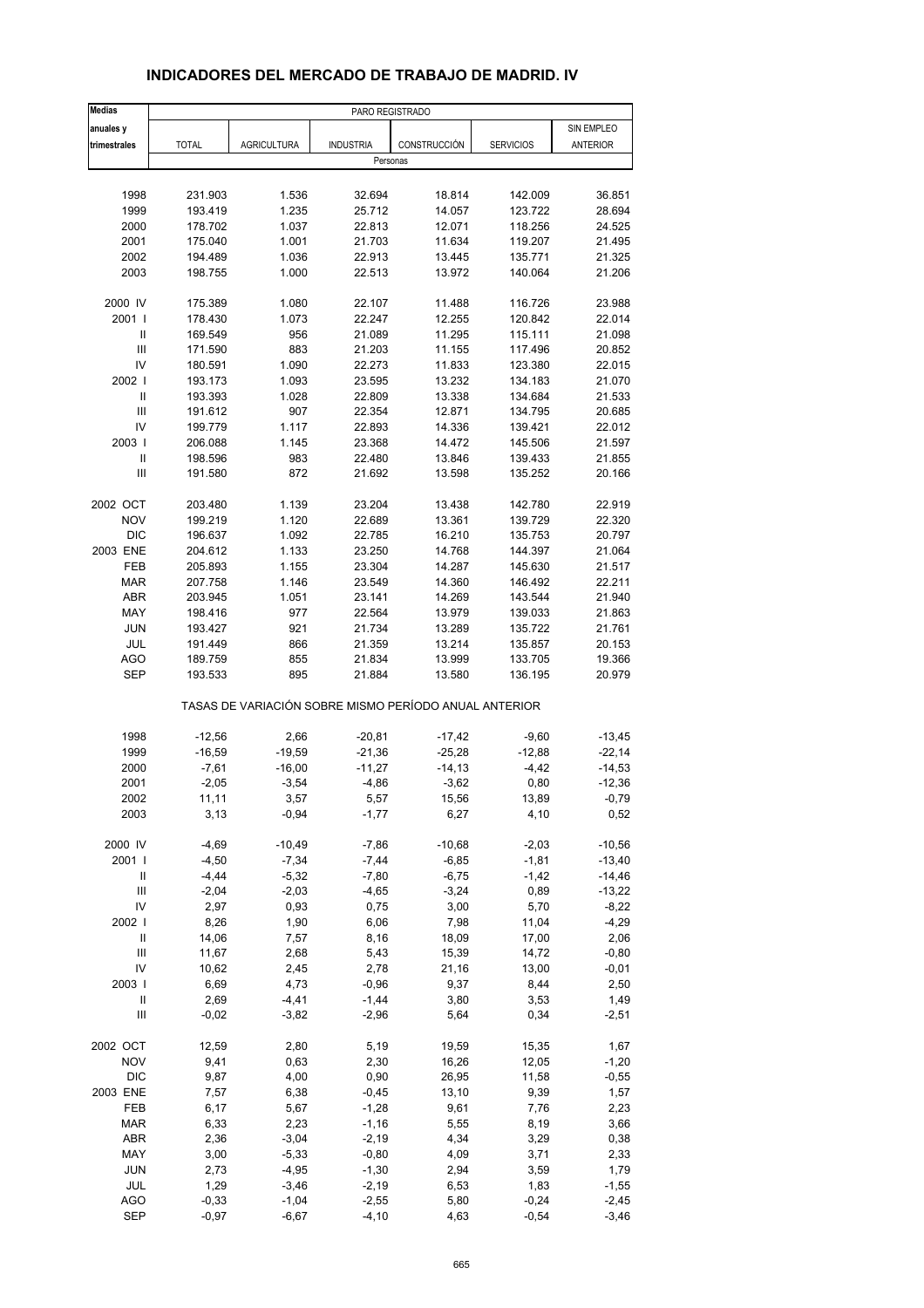## **INDICADORES DEL MERCADO DE TRABAJO DE MADRID. V**

| <b>Medias</b>                      | AFILIADOS A LA SEGURIDAD SOCIAL EN ALTA LABORAL       |                    |                    |              |                        |  |
|------------------------------------|-------------------------------------------------------|--------------------|--------------------|--------------|------------------------|--|
| anuales y                          |                                                       |                    | <b>TOTAL</b>       |              |                        |  |
| trimestrales                       | <b>TOTAL</b>                                          | <b>AGRICULTURA</b> | <b>INDUSTRIA</b>   | CONSTRUCCIÓN | <b>SERVICIOS</b>       |  |
|                                    |                                                       |                    | Personas           |              |                        |  |
|                                    |                                                       |                    |                    |              |                        |  |
| 1998                               | 2.007.223                                             | 9.489              | 270.029            | 167.486      | 1.552.459              |  |
| 1999                               | 2.131.806                                             | 9.629              | 272.978            | 189.569      | 1.655.006              |  |
| 2000                               | 2.275.431                                             | 9.800              | 281.950            | 208.547      | 1.770.689              |  |
| 2001                               | 2.396.842                                             | 9.973              | 284.782            | 227.182      | 1.872.203              |  |
| 2002                               | 2.473.157                                             | 10.532             | 280.811            | 242.296      | 1.937.396              |  |
| 2003                               | 2.529.783                                             | 10.540             | 278.033            | 253.613      | 1.985.623              |  |
| 2000 IV                            | 2.341.435                                             | 9.794              | 285.477            | 217.006      | 1.824.860              |  |
| 2001 l                             | 2.361.649                                             | 9.807              | 286.040            | 220.770      | 1.840.797              |  |
| Ш                                  | 2.394.184                                             | 10.200             | 287.041            | 226.872      | 1.867.863              |  |
| Ш                                  | 2.396.204                                             | 9.950              | 283.758            | 229.709      | 1.870.614              |  |
| IV                                 | 2.435.332                                             | 9.935              | 282.289            | 231.378      | 1.909.536              |  |
| 2002                               | 2.429.127                                             | 10.089             | 280.777            | 233.306      | 1.902.785              |  |
| Ш                                  | 2.469.111                                             | 10.576             | 282.500            | 241.724      | 1.932.166              |  |
| Ш                                  | 2.479.730                                             | 10.886             | 280.211            | 248.080      | 1.938.467              |  |
| IV                                 | 2.514.661                                             | 10.576             | 279.755            | 246.076      | 1.976.164              |  |
| 2003                               | 2.513.244                                             | 10.493             | 278.003            | 250.346      | 1.972.349              |  |
| Ш                                  | 2.543.064                                             | 10.376             | 278.635            | 255.512      | 1.996.612              |  |
| Ш                                  | 2.534.669                                             | 10.857             | 277.175            | 255.664      | 1.989.051              |  |
| 2002 SEP                           | 2.482.885                                             | 10.680             |                    | 249.378      |                        |  |
| OCT                                | 2.504.347                                             | 10.577             | 279.391<br>279.726 | 251.184      | 1.941.368<br>1.960.772 |  |
| <b>NOV</b>                         | 2.529.169                                             | 10.618             | 281.183            | 251.950      | 1.983.324              |  |
| <b>DIC</b>                         | 2.510.466                                             | 10.534             | 278.356            | 235.095      | 1.984.396              |  |
| 2003 ENE                           | 2.497.889                                             | 10.340             | 277.675            | 246.558      | 1.961.238              |  |
| FEB                                | 2.514.468                                             | 10.467             | 277.933            | 250.861      | 1.973.135              |  |
| <b>MAR</b>                         | 2.527.375                                             | 10.671             | 278.400            | 253.619      | 1.982.675              |  |
| ABR                                | 2.533.659                                             | 10.190             | 278.194            | 253.874      | 1.989.379              |  |
| MAY                                | 2.550.183                                             | 10.336             | 278.698            | 255.288      | 2.003.983              |  |
| <b>JUN</b>                         | 2.545.350                                             | 10.603             | 279.013            | 257.373      | 1.996.473              |  |
| JUL                                | 2.540.879                                             | 10.882             | 278.118            | 256.869      | 1.993.109              |  |
| <b>AGO</b>                         | 2.528.459                                             | 10.831             | 276.231            | 254.458      | 1.984.992              |  |
|                                    | TASAS DE VARIACIÓN SOBRE MISMO PERÍODO ANUAL ANTERIOR |                    |                    |              |                        |  |
| 1998                               | 5,00                                                  | $-13,47$           |                    | 8,85         | 6,50                   |  |
| 1999                               | 6,21                                                  | 1,48               | $-3,86$<br>1,09    | 13,18        | 6,61                   |  |
| 2000                               | 6,74                                                  | 1,78               | 3,29               | 10,01        | 6,99                   |  |
| 2001                               | 5,34                                                  | 1,77               | 1,00               | 8,94         | 5,73                   |  |
| 2002                               | 3,18                                                  | 5,60               | -1,39              | 6,65         | 3,48                   |  |
| 2003                               | 2,99                                                  | 0,42               | $-1,19$            | 5,67         | 3,29                   |  |
|                                    |                                                       |                    |                    |              |                        |  |
| 2000 IV                            | 6,77                                                  | 2,40               | 3,71               | 10, 11       | 6,94                   |  |
| 2001 l                             | 6,71                                                  | 2,48               | 3,15               | 10,59        | 6,90                   |  |
| Ш                                  | 6,00                                                  | 3,75               | 1,85               | 10,44        | 6,31                   |  |
| Ш                                  | 4,70                                                  | $-0,54$            | 0,21               | 8,29         | 5,16                   |  |
| IV<br>2002                         | 4,01                                                  | 1,44               | $-1, 12$           | 6,62         | 4,64                   |  |
| $\mathsf{II}$                      | 2,86<br>3,13                                          | 2,88<br>3,68       | $-1,84$<br>$-1,58$ | 5,68<br>6,55 | 3,37<br>3,44           |  |
| $\ensuremath{\mathsf{III}}\xspace$ | 3,49                                                  | 9,41               | $-1,25$            | 8,00         | 3,63                   |  |
| IV                                 | 3,26                                                  | 6,45               | $-0,90$            | 6,35         | 3,49                   |  |
| 2003                               | 3,46                                                  | 4,00               | $-0,99$            | 7,30         | 3,66                   |  |
| $\mathsf{II}$                      | 3,00                                                  | $-1,88$            | $-1,37$            | 5,70         | 3,34                   |  |
| Ш                                  | 2,28                                                  | $-1,20$            | $-1,23$            | 3,33         | 2,69                   |  |
|                                    |                                                       |                    |                    |              |                        |  |
| 2002 SEP                           | 3,21                                                  | 8,22               | $-1,40$            | 7,73         | 3,33                   |  |
| OCT                                | 3,52                                                  | 9,03               | $-1,08$            | 7,88         | 3,65                   |  |
| <b>NOV</b>                         | 3,46                                                  | 5,97               | $-0,84$            | 7,57         | 3,59                   |  |
| <b>DIC</b>                         | 2,80                                                  | 4,45               | $-0,77$            | 3,53         | 3,23                   |  |
| 2003 ENE                           | 3,23                                                  | 2,96               | $-0,96$            | 6,57         | 3,45                   |  |
| FEB                                | 3,42                                                  | 3,89               | $-1, 13$           | 7,10         | 3,64                   |  |
| <b>MAR</b><br>ABR                  | 3,75<br>3,38                                          | 5,14               | $-0,87$<br>$-1,26$ | 8,23<br>6,72 | 3,88                   |  |
| MAY                                | 3,20                                                  | $-1,18$<br>$-2,41$ | $-1,41$            | 5,94         | 3,68<br>3,58           |  |
| <b>JUN</b>                         | 2,42                                                  | $-2,04$            | $-1,43$            | 4,49         | 2,75                   |  |
| JUL                                | 2,52                                                  | $-0,73$            | $-1,13$            | 3,50         | 2,95                   |  |
| <b>AGO</b>                         | 2,04                                                  | $-1,67$            | $-1,32$            | 3,15         | 2,42                   |  |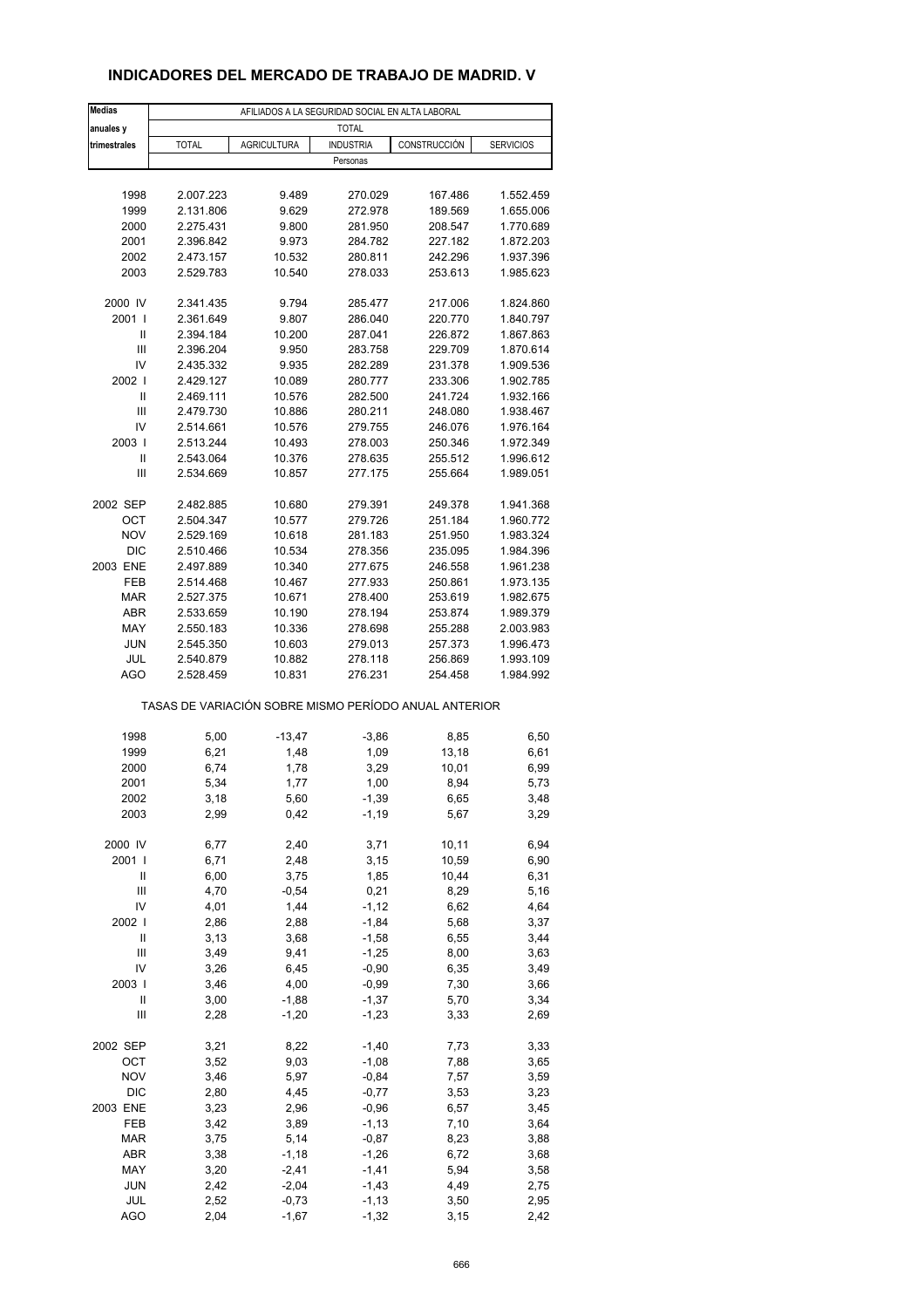### **INDICADORES DEL MERCADO DE TRABAJO DE MADRID. VI**

| <b>Medias</b>       | AFILIADOS A LA SEGURIDAD SOCIAL EN ALTA LABORAL       |                    |                     |                    |                        |  |  |
|---------------------|-------------------------------------------------------|--------------------|---------------------|--------------------|------------------------|--|--|
| anuales y           |                                                       |                    | <b>CUENTA AJENA</b> |                    |                        |  |  |
| trimestrales        | <b>TOTAL</b>                                          | <b>AGRICULTURA</b> | <b>INDUSTRIA</b>    | CONSTRUCCIÓN       | <b>SERVICIOS</b>       |  |  |
|                     |                                                       |                    | Personas            |                    |                        |  |  |
|                     |                                                       |                    |                     |                    |                        |  |  |
| 1998                | 1.712.797                                             | 5.833              | 247.927             | 139.194            | 1.314.081              |  |  |
| 1999                | 1.825.487                                             | 6.244              | 252.111             | 157.779            | 1.407.729              |  |  |
| 2000                | 1.960.799                                             | 6.493              | 261.281             | 174.682            | 1.516.741              |  |  |
| 2001                | 2.074.912                                             | 6.764              | 264.234             | 190.710            | 1.611.836              |  |  |
| 2002<br>2003        | 2.142.017<br>2.190.807                                | 7.390<br>7.422     | 260.428<br>257.932  | 203.605<br>213.149 | 1.669.264<br>1.711.049 |  |  |
|                     |                                                       |                    |                     |                    |                        |  |  |
| 2000 IV             | 2.023.061                                             | 6.537              | 264.835             | 182.176            | 1.568.030              |  |  |
| 2001 l              | 2.041.470                                             | 6.586              | 265.473             | 185.401            | 1.582.533              |  |  |
| Ш                   | 2.072.149                                             | 6.971              | 266.415             | 190.553            | 1.606.882              |  |  |
| $\mathsf{III}$      | 2.074.680                                             | 6.746              | 263.254             | 192.890            | 1.610.475              |  |  |
| IV                  | 2.111.350                                             | 6.753              | 261.794             | 193.998            | 1.647.454              |  |  |
| 2002                | 2.104.041                                             | 6.927              | 260.362             | 195.549            | 1.639.851              |  |  |
| Ш                   | 2.138.638                                             | 7.421              | 262.035             | 203.130            | 1.664.708              |  |  |
| Ш                   | 2.146.868                                             | 7.746              | 259.860             | 209.055            | 1.668.906              |  |  |
| IV                  | 2.178.519                                             | 7.464              | 259.454             | 206.687            | 1.703.591              |  |  |
| 2003                | 2.176.732                                             | 7.384              | 257.878             | 210.721            | 1.699.429              |  |  |
| Ш<br>Ш              | 2.202.651<br>2.194.152                                | 7.250<br>7.738     | 258.514<br>257.139  | 214.788<br>214.333 | 1.720.885<br>1.713.725 |  |  |
|                     |                                                       |                    |                     |                    |                        |  |  |
| 2002 SEP            | 2.149.332                                             | 7.553              | 259.067             | 210.264            | 1.671.161              |  |  |
| OCT                 | 2.168.590                                             | 7.464              | 259.363             | 211.796            | 1.688.657              |  |  |
| <b>NOV</b>          | 2.191.851                                             | 7.508              | 260.822             | 212.347            | 1.709.848              |  |  |
| <b>DIC</b>          | 2.175.117                                             | 7.421              | 258.177             | 195.918            | 1.712.267              |  |  |
| 2003 ENE            | 2.162.700                                             | 7.230              | 257.537             | 207.335            | 1.689.262              |  |  |
| FEB                 | 2.178.189                                             | 7.357              | 257.839             | 211.244            | 1.700.409              |  |  |
| <b>MAR</b>          | 2.189.307                                             | 7.565              | 258.259             | 213.584            | 1.708.616              |  |  |
| <b>ABR</b>          | 2.194.387                                             | 7.073              | 258.058             | 213.480            | 1.714.477              |  |  |
| MAY                 | 2.209.493                                             | 7.212              | 258.566             | 214.569            | 1.727.984              |  |  |
| <b>JUN</b>          | 2.204.073                                             | 7.465              | 258.919             | 216.316            | 1.720.195              |  |  |
| JUL                 | 2.200.153                                             | 7.754              | 258.062             | 215.589            | 1.717.555              |  |  |
| <b>AGO</b>          | 2.188.150                                             | 7.721              | 256.216             | 213.077            | 1.709.894              |  |  |
|                     | TASAS DE VARIACIÓN SOBRE MISMO PERÍODO ANUAL ANTERIOR |                    |                     |                    |                        |  |  |
|                     |                                                       |                    |                     |                    |                        |  |  |
| 1998                | 5,22                                                  | $-15,89$           | $-4,22$             | 8,94               | 7,02                   |  |  |
| 1999                | 6,58                                                  | 7,06               | 1,69                | 13,35              | 7,13                   |  |  |
| 2000                | 7,41                                                  | 3,98               | 3,64                | 10,71              | 7,74                   |  |  |
| 2001                | 5,82                                                  | 4,18               | 1,13                | 9,18               | 6,27                   |  |  |
| 2002<br>2003        | 3,23<br>2,98                                          | 9,25<br>1,11       | -1,44<br>$-1,16$    | 6,76<br>5,72       | 3,56<br>3,31           |  |  |
|                     |                                                       |                    |                     |                    |                        |  |  |
| 2000 IV             | 7,40                                                  | 5,61               | 4,05                | 10,71              | 7,64                   |  |  |
| 2001 l              | 7,32                                                  | 5,94               | 3,45                | 11,18              | 7,59                   |  |  |
| Ш                   | 6,59                                                  | 7,19               | 2,03                | 10,92              | 6,91                   |  |  |
| Ш                   | 5,11                                                  | 0,49               | 0,27                | 8,37               | 5,61                   |  |  |
| IV                  | 4,36                                                  | 3,31               | $-1,15$             | 6,49               | 5,07                   |  |  |
| 2002                | 3,06                                                  | 5,18               | $-1,93$             | 5,47               | 3,62                   |  |  |
| Ш                   | 3,21                                                  | 6,45               | $-1,64$             | 6,60               | 3,60                   |  |  |
| Ш                   | 3,48                                                  | 14,82              | $-1,29$             | 8,38               | 3,63                   |  |  |
| IV                  | 3,18                                                  | 10,53              | $-0,89$             | 6,54               | 3,41                   |  |  |
| 2003                | 3,45                                                  | 6,60               | $-0,95$             | 7,76               | 3,63                   |  |  |
| Ш<br>$\mathsf{III}$ | 2,99<br>2,26                                          | $-2,30$<br>$-1,34$ | $-1,34$<br>$-1,20$  | 5,74<br>2,82       | 3,37<br>2,75           |  |  |
|                     |                                                       |                    |                     |                    |                        |  |  |
| 2002 SEP            | 3,13                                                  | 13,12              | $-1,45$             | 8,08               | 3,24                   |  |  |
| OCT                 | 3,46                                                  | 14,48              | $-1, 11$            | 8,27               | 3,57                   |  |  |
| <b>NOV</b>          | 3,38                                                  | 9,86               | $-0,86$             | 7,92               | 3,49                   |  |  |
| <b>DIC</b>          | 2,71                                                  | 7,46               | $-0,72$             | 3,32               | 3,16                   |  |  |
| 2003 ENE            | 3,18                                                  | 5,10               | $-0,93$             | 6,92               | 3,38                   |  |  |
| FEB                 | 3,40                                                  | 6,38               | $-1,10$             | 7,52               | 3,62                   |  |  |
| <b>MAR</b>          | 3,78                                                  | 8,29               | $-0,83$             | 8,82               | 3,90                   |  |  |
| ABR                 | 3,41                                                  | $-1,16$            | $-1,23$             | 7,00               | 3,74                   |  |  |
| MAY                 | 3,22                                                  | $-3,03$            | $-1,39$             | 6,03               | 3,64                   |  |  |
| <b>JUN</b><br>JUL   | 2,36<br>2,53                                          | $-2,66$<br>$-0,81$ | $-1,40$<br>$-1,09$  | 4,25               | 2,75                   |  |  |
| <b>AGO</b>          | 1,99                                                  | $-1,87$            | $-1,31$             | 3,05<br>2,59       | 3,06<br>2,45           |  |  |
|                     |                                                       |                    |                     |                    |                        |  |  |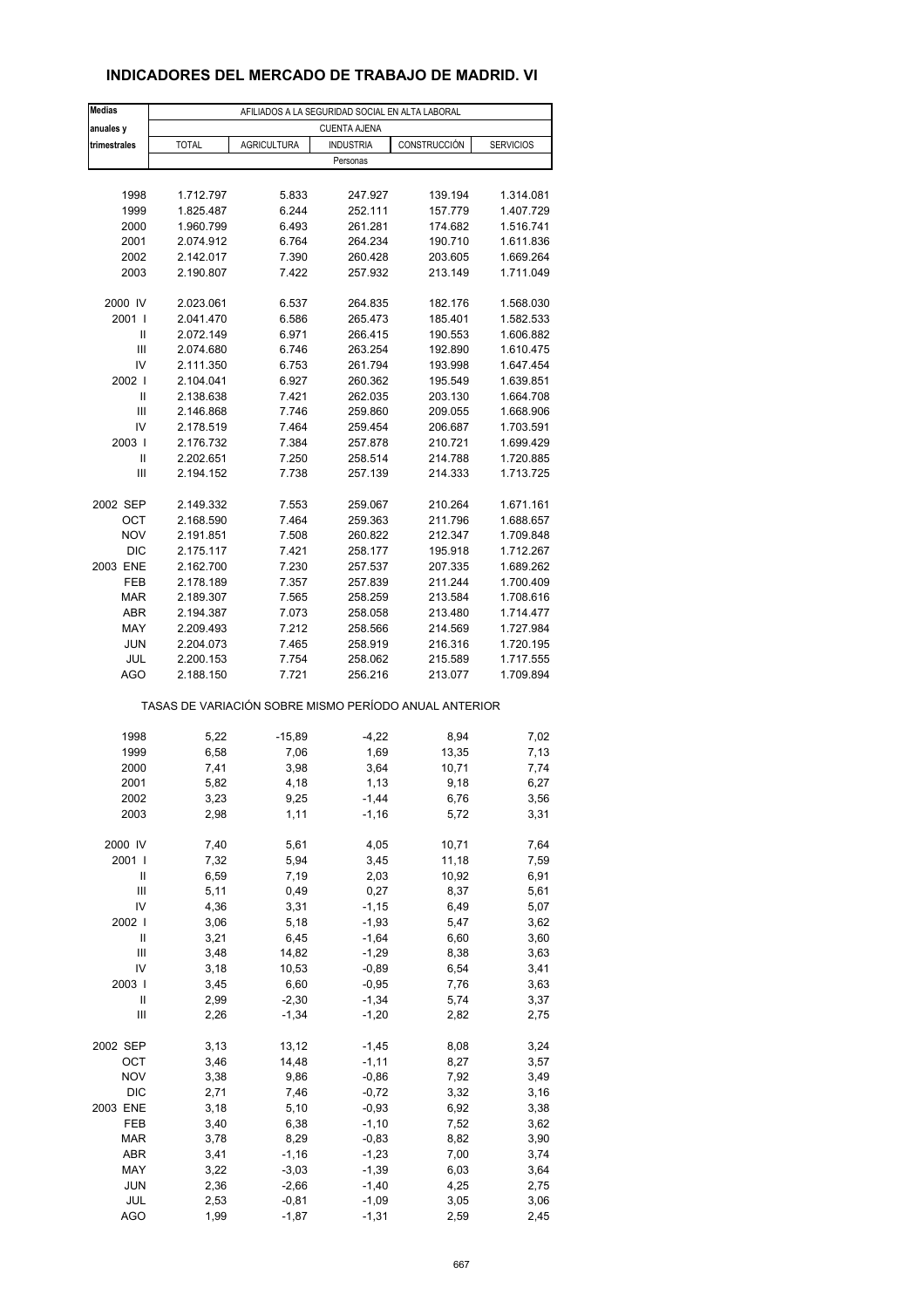### **INDICADORES DEL MERCADO DE TRABAJO DE MADRID. VII**

| <b>Medias</b>                           |                                                       |                    | AFILIADOS A LA SEGURIDAD SOCIAL EN ALTA LABORAL |              |                  |
|-----------------------------------------|-------------------------------------------------------|--------------------|-------------------------------------------------|--------------|------------------|
| anuales y                               |                                                       |                    | <b>CUENTA PROPIA</b>                            |              |                  |
| trimestrales                            | <b>TOTAL</b>                                          | <b>AGRICULTURA</b> | <b>INDUSTRIA</b>                                | CONSTRUCCIÓN | <b>SERVICIOS</b> |
|                                         |                                                       |                    | Personas                                        |              |                  |
|                                         |                                                       |                    |                                                 |              |                  |
| 1998                                    | 294.426                                               | 3.656              | 22.102                                          | 28.292       | 238.378          |
| 1999                                    | 306.319                                               | 3.385              | 20.867                                          | 31.790       | 247.277          |
| 2000                                    | 314.632                                               | 3.307              | 20.669                                          | 33.866       | 253.948          |
| 2001                                    | 321.930                                               | 3.209              | 20.548                                          | 36.472       | 260.367          |
| 2002                                    | 331.141                                               | 3.142              | 20.383                                          | 38.691       | 268.132          |
| 2003                                    | 338.976                                               | 3.118              | 20.101                                          | 40.463       | 274.574          |
| 2000 IV                                 | 318.374                                               | 3.258              | 20.643                                          | 34.830       | 256.830          |
| 2001 l                                  | 320.179                                               | 3.221              | 20.567                                          | 35.369       | 258.264          |
| Ш                                       | 322.035                                               | 3.229              | 20.626                                          | 36.319       | 260.981          |
| $\ensuremath{\mathsf{III}}\xspace$      | 321.524                                               | 3.204              | 20.504                                          | 36.819       | 260.139          |
| IV                                      | 323.983                                               | 3.182              | 20.495                                          | 37.380       | 262.082          |
| 2002                                    | 325.087                                               | 3.162              | 20.414                                          | 37.757       | 262.934          |
| Ш                                       | 330.472                                               | 3.155              | 20.465                                          | 38.594       | 267.458          |
| Ш                                       | 332.862                                               | 3.140              | 20.350                                          | 39.025       | 269.561          |
| IV                                      | 336.141                                               | 3.112              | 20.301                                          | 39.389       | 272.573          |
| 2003                                    | 336.512                                               | 3.109              | 20.124                                          | 39.625       | 272.920          |
| Ш                                       | 340.413                                               | 3.126              | 20.121                                          | 40.723       | 275.726          |
| Ш                                       | 340.518                                               | 3.119              | 20.036                                          | 41.331       | 275.326          |
| 2002 SEP                                | 333.553                                               | 3.127              | 20.324                                          | 39.114       | 270.207          |
| OCT                                     | 335.757                                               | 3.113              | 20.363                                          | 39.388       | 272.115          |
| <b>NOV</b>                              | 337.318                                               | 3.110              | 20.361                                          | 39.603       | 273.476          |
| <b>DIC</b>                              | 335.349                                               | 3.113              | 20.179                                          | 39.177       | 272.129          |
| 2003 ENE                                | 335.189                                               | 3.110              | 20.138                                          | 39.223       | 271.976          |
| FEB                                     | 336.279                                               | 3.110              | 20.094                                          | 39.617       | 272.726          |
| <b>MAR</b>                              | 338.068                                               | 3.106              | 20.141                                          | 40.035       | 274.059          |
| <b>ABR</b>                              | 339.272                                               | 3.117              | 20.136                                          | 40.394       | 274.902          |
| MAY                                     | 340.690                                               | 3.124              | 20.132                                          | 40.719       | 275.999          |
| <b>JUN</b>                              | 341.277                                               | 3.138              | 20.094                                          | 41.057       | 276.278          |
| JUL                                     | 340.726                                               | 3.128              | 20.056                                          | 41.280       | 275.554          |
| AGO                                     | 340.309                                               | 3.110              | 20.015                                          | 41.381       | 275.098          |
|                                         | TASAS DE VARIACIÓN SOBRE MISMO PERÍODO ANUAL ANTERIOR |                    |                                                 |              |                  |
|                                         |                                                       |                    |                                                 |              |                  |
| 1998                                    | 3,73                                                  | $-9,30$            | 0,34                                            | 8,41         | 3,72             |
| 1999                                    | 4,04                                                  | $-7,43$            | $-5,59$                                         | 12,36        | 3,73             |
| 2000                                    | 2,71                                                  | $-2,28$            | $-0,95$                                         | 6,53         | 2,70             |
| 2001                                    | 2,32                                                  | $-2,98$            | $-0,59$                                         | 7,69         | 2,53             |
| 2002                                    | 2,86                                                  | $-2,08$            | $-0,80$                                         | 6,09         | 2,98             |
| 2003                                    | 3,04                                                  | $-1,19$            | $-1,57$                                         | 5,44         | 3,14             |
| 2000 IV                                 | 2,90                                                  | $-3,47$            | $-0,52$                                         | 7,07         | 2,83             |
| 2001 l                                  | 2,99                                                  | $-3,94$            | $-0,59$                                         | 7,58         | 2,87             |
| Ш                                       | 2,40                                                  | $-2,98$            | $-0,47$                                         | 7,99         | 2,76             |
| Ш                                       | 2,14                                                  | $-2,64$            | $-0,57$                                         | 7,89         | 2,45             |
| IV                                      | 1,76                                                  | $-2,32$            | $-0,72$                                         | 7,32         | 2,04             |
| 2002                                    | 1,53                                                  | $-1,83$            | $-0,74$                                         | 6,75         | 1,81             |
| $\ensuremath{\mathsf{II}}$              | 2,62                                                  | $-2,29$            | $-0,78$                                         | 6,26         | 2,48             |
| Ш                                       | 3,53                                                  | $-2,00$            | $-0,75$                                         | 5,99         | 3,62             |
| IV                                      | 3,75                                                  | $-2,20$            | $-0,95$                                         | 5,38         | 4,00             |
| 2003                                    | 3,51                                                  | $-1,69$            | $-1,42$                                         | 4,95         | 3,80             |
| Ш<br>$\ensuremath{\mathsf{III}}\xspace$ | 3,01<br>2,41                                          | $-0,91$            | $-1,68$<br>$-1,61$                              | 5,52<br>6,03 | 3,09             |
|                                         |                                                       | $-0,86$            |                                                 |              | 2,26             |
| 2002 SEP                                | 3,70                                                  | $-2,04$            | $-0,73$                                         | 5,89         | 3,84             |
| OCT                                     | 3,91                                                  | $-2,14$            | $-0,70$                                         | 5,82         | 4,12             |
| <b>NOV</b>                              | 3,98                                                  | $-2,39$            | $-0,62$                                         | 5,72         | 4,22             |
| DIC                                     | 3,36                                                  | $-2,08$            | $-1,51$                                         | 4,59         | 3,68             |
| 2003 ENE                                | 3,55                                                  | $-1,71$            | $-1,39$                                         | 4,74         | 3,88             |
| FEB                                     | 3,49                                                  | $-1,55$            | $-1,55$                                         | 4,92         | 3,77             |
| <b>MAR</b>                              | 3,50                                                  | $-1,80$            | $-1,32$                                         | 5,19         | 3,74             |
| ABR                                     | 3,17                                                  | $-1,24$            | $-1,62$                                         | 5,28         | 3,33             |
| MAY                                     | 3,07                                                  | $-0,95$            | $-1,66$                                         | 5,48         | 3,17             |
| <b>JUN</b>                              | 2,79                                                  | $-0,54$            | $-1,76$                                         | 5,80         | 2,78             |
| JUL<br><b>AGO</b>                       | 2,43<br>2,38                                          | $-0,54$<br>$-1,18$ | $-1,67$<br>$-1,55$                              | 5,90<br>6,15 | 2,32<br>2,21     |
|                                         |                                                       |                    |                                                 |              |                  |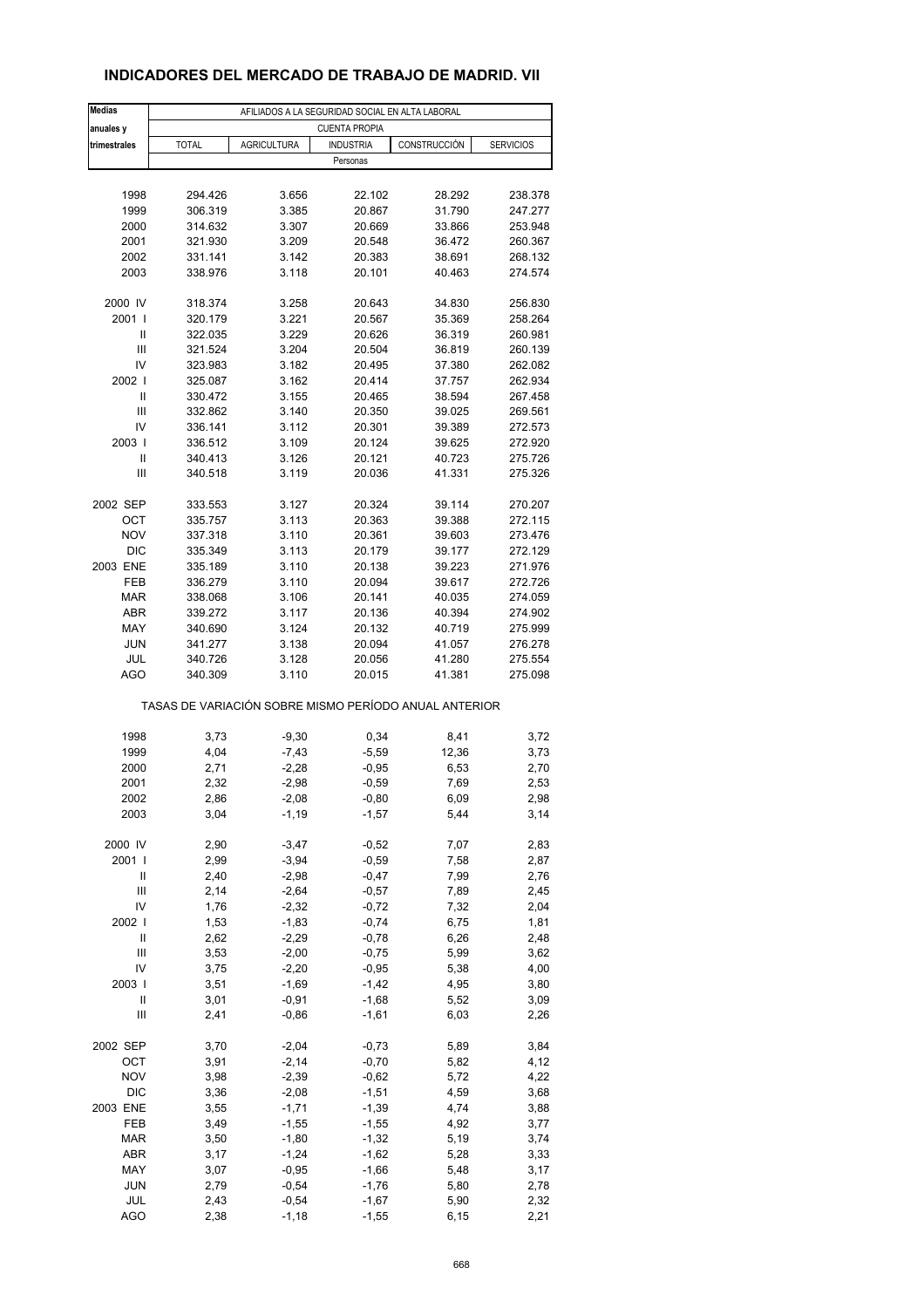#### **Medias | EFECTIVOS LABORALES | JORNADA MEDIA POR TRABAJADOR Y TRIM. anuales y** TOTAL SECTORES CONTRATO CONTRATO TOTAL A TIEMPO A TIEMPO **trimestrales | |** INDUSTRIA | CONSTRUC. | SERVICIOS | INDEFINIDO | TEMPORAL | | COMPLETO | PARCIAL Miles de personas Horas et al. 2009, et al. 2009, et al. 2009, et al. 2009, et al. 2009, et al. 2009, et al. 2009, et al. 2009, et al. 2009, et al. 2009, et al. 2009, et al. 2009, et al. 2009, et al. 2009, et al. 2009, et 1998 1.532,5 253,0 141,0 1.138,5 1.068,1 464,4 419,7 442,5 246,8 1999 1.634,1 256,8 157,3 1.220,0 1.155,3 478,8 421,3 442,8 245,2 2000 1.773,4 266,4 175,3 1.331,7 1.247,5 525,9 423,3 444,7 244,3 2001 1.879,2 269,5 189,6 1.420,2 1.341,2 538,0 419,7 442,2 251,4 2002 1.933,4 269,7 200,8 1.463,0 1.378,7 554,8 417,6 441,4 258,9 2003 1.976,1 268,3 214,3 1.493,5 1.411,8 564,4 436,9 462,4 269,4 2000 III 1.791,6 269,4 179,8 1.342,3 1.256,5 535,1 366,1 383,3 222,2 IV 1.829,7 266,4 178,1 1.385,3 1.290,1 539,7 437,4 461,6 247,8 2001 I 1.856,8 271,1 185,4 1.400,3 1.303,6 553,3 440,5 466,0 256,6 II 1.873,8 270,7 191,8 1.411,3 1.343,1 530,7 440,3 463,3 259,8 III 1.879,0 267,5 192,9 1.418,6 1.353,6 525,4 363,2 380,4 226,3 IV 1.907,1 268,6 188,1 1.450,4 1.364,6 542,5 434,7 458,9 262,8 2002 I 1.904,2 270,2 193,3 1.440,8 1.360,4 543,8 437,7 464,3 264,4 II 1.943,9 273,1 207,0 1.463,7 1.382,3 561,6 438,1 463,1 265,1 III 1.934,5 268,2 206,9 1.459,4 1.377,9 556,6 362,7 380,8 235,0 IV 1.951,1 267,1 196,1 1.487,9 1.394,1 557,0 431,9 457,5 271,1 2003 I 1.970,0 269,7 210,8 1.489,5 1.411,5 558,5 437,6 463,8 271,1 II 1.982,2 266,9 217,7 1.497,5 1.412,0 570,2 436,2 461,0 267,7 2002 JUL ----- ---- AGO - - - - - ---- SEP - - - - - ---- OCT the second contract of the second contract of the second contract of the second contract of the second contract of the second contract of the second contract of the second contract of the second contract of the second NOV  $\qquad$  -  $\qquad$  -  $\qquad$  -  $\qquad$  -  $\qquad$  -  $\qquad$  -  $\qquad$  -  $\qquad$  -  $\qquad$  -  $\qquad$  -DIC - - - - - - - - - - - - - - - -2003 ENE ----- ---- FEB - - - - - ---- MAR - - - - - - - - - - - - - - - - - - $ABR$  , and the set of the set of the set of the set of the set of the set of the set of the set of the set of the set of the set of the set of the set of the set of the set of the set of the set of the set of the set of t MAY - - - - - ---- JUN - - - - - ---- TASAS DE VARIACIÓN SOBRE MISMO PERÍODO ANUAL ANTERIOR 1998 6,18 -4,79 7,04 8,85 6,37 5,75 -0,24 0,13 4,83 1999 6,62 1,48 11,56 7,16 8,16 3,10 0,38 0,07 -0,63 2000 8,53 3,76 11,41 9,16 7,99 9,84 0,48 0,42 -0,38 2001 5,97 1,14 8,14 6,64 7,51 2,29 -0,86 -0,56 2,91 2002 2,89 0,06 5,95 3,01 2,79 3,12 -0,49 -0,16 2,99 2003 2,71 -1,23 7,04 2,84 2,95 2,11 -0,23 -0,28 1,76 2000 III 9,23 4,78 11,82 9,82 7,80 12,75 0,27 0,34 2,30 IV 8,43 1,68 10,76 9,54 7,58 10,55 0,11 0,24 1,18 2001 I 8,00 2,61 8,87 9,00 7,12 10,11 -0,81 -0,19 2,76 II 6,89 1,88 10,93 7,37 9,50 0,82 -1,21 -0,75 0,93 III 4,88 -0,71 7,29 5,68 7,73 -1,81 -0,79 -0,76 1,85 IV 4,23 0,83 5,61 4,70 5,77 0,52 -0,62 -0,58 6,05 2002 I 2,55 -0,33 4,26 2,89 4,36 -1,72 -0,64 -0,36 3,04 II 3,74 0,89 7,92 3,71 2,92 5,82 -0,50 -0,04 2,04 III 2,95 0,26 7,26 2,88 1,80 5,94 -0,14 0,11 3,84 IV 2,31 -0,56 4,25 2,59 2,16 2,67 -0,64 -0,31 3,16 2003 I 3,46 -0,19 9,05 3,38 3,76 2,70 -0,02 -0,11 2,53 II 1,97 -2,27 5,17 2,31 2,15 1,53 -0,43 -0,45 0,98 2002 JUL ----- ---- AGO - - - - - ---- SEP - - - - - ---- OCT the second contract of the second contract of the second contract of the second contract of the second contract of the second contract of the second contract of the second contract of the second contract of the second NOV  $\qquad$  -  $\qquad$  -  $\qquad$  -  $\qquad$  -  $\qquad$  -  $\qquad$  -  $\qquad$  -  $\qquad$  -  $\qquad$  -  $\qquad$  -DIC - - - - - - - - - - - - - - - -2003 ENE ----- ---- FEB - - - - - ---- MAR - - - - - - - - - - - - - - - - - -ABR - - - - - ----

#### **INDICADORES DEL MERCADO DE TRABAJO DE MADRID. VIII**

 MAY - - - - - ---- JUN - - - - - ----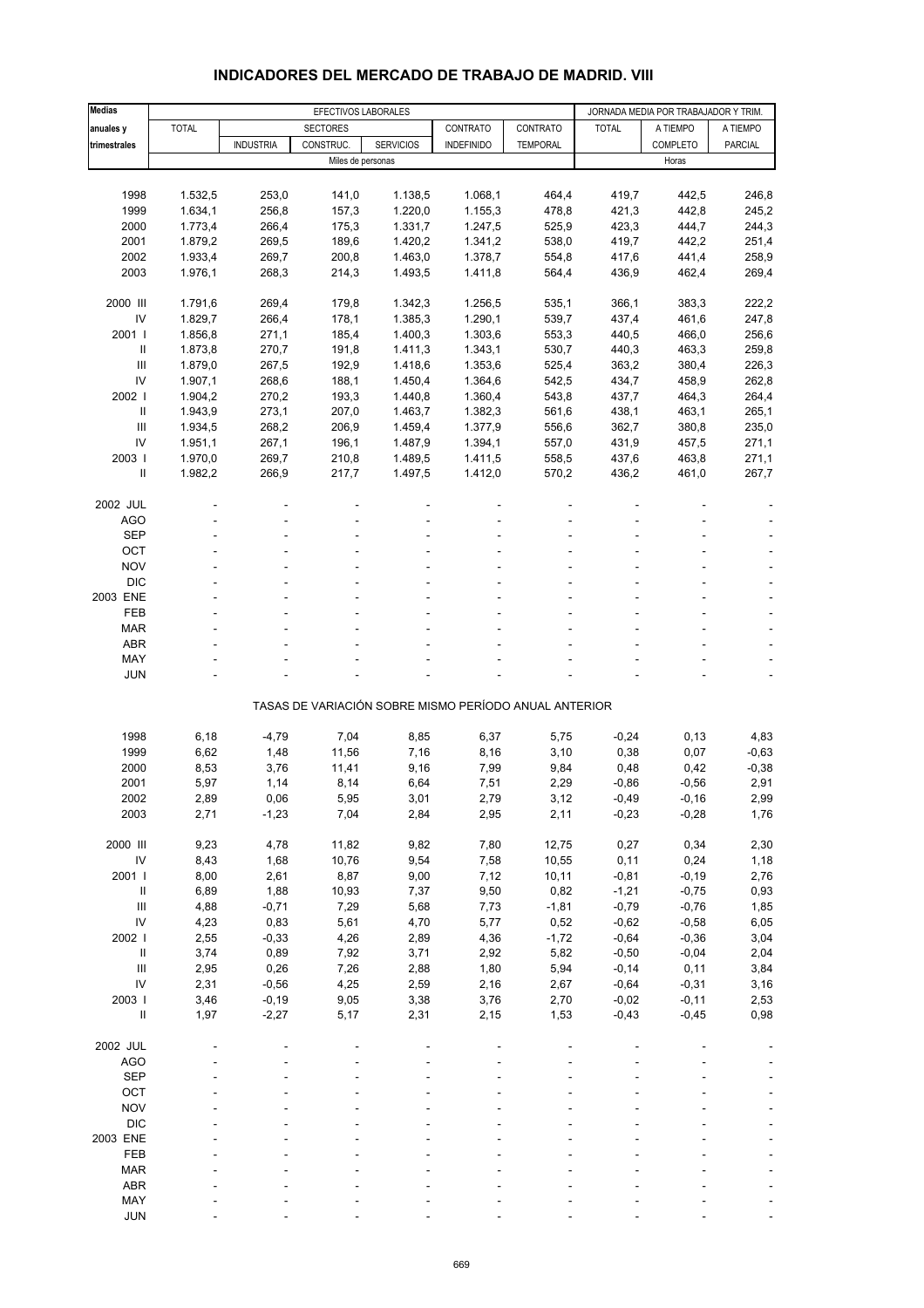## **INDICADORES DE PRECIOS DE MADRID. I**

| <b>Medias</b> |                                                       | INDICES DE PRECIOS DE CONSUMO (3) |              | DIFERENCIAL DE |
|---------------|-------------------------------------------------------|-----------------------------------|--------------|----------------|
| anuales y     | <b>GENERAL</b>                                        | <b>ALIMENTACIÓN</b>               | SIN          | INFLACIÓN      |
| trimestrales  |                                                       | <b>AGREGADO</b>                   | ALIMENTACIÓN | RTO. ESPAÑA    |
|               |                                                       | <b>Base 2001</b>                  |              | P.Porcentuales |
|               |                                                       |                                   |              |                |
|               |                                                       |                                   |              |                |
| 1998          | 92,000                                                | 91,405                            | 92,109       | $-0, 10$       |
| 1999          | 93,887                                                | 92,625                            | 94,238       | $-0,26$        |
| 2000          | 97,087                                                | 94,541                            | 97,902       | $-0,02$        |
| 2001          | 100,538                                               | 99,805                            | 100,745      | $-0,03$        |
| 2002          | 103,616                                               | 105,411                           | 103,105      | 0,08           |
| 2003          | 106,343                                               | 109,071                           | 105,567      | 0,08           |
| 2000 IV       | 98,602                                                | 96,401                            | 99,287       | 0,00           |
| 2001 l        | 99,380                                                | 98,215                            | 99,709       | 0,04           |
| Ш             | 100,396                                               | 98,833                            | 100,838      | $-0, 11$       |
| Ш             | 101,191                                               | 100,144                           | 101,486      | 0,12           |
| IV            | 101,187                                               | 102,030                           | 100,946      | $-0,19$        |
|               |                                                       |                                   |              |                |
| 2002 l        | 101,753                                               | 103,236                           | 101,331      | 0,00           |
| Ш             | 103,774                                               | 105,024                           | 103,418      | 0,12           |
| Ш             | 103,774                                               | 106,071                           | 103,120      | 0,18           |
| IV            | 105,162                                               | 107,313                           | 104,549      | 0,02           |
| 2003          | 105,554                                               | 108,423                           | 104,740      | $-0,02$        |
| Ш             | 106,716                                               | 108,668                           | 106,154      | 0, 10          |
| Ш             | 106,758                                               | 110,121                           | 105,808      | 0,15           |
| 2002 OCT      | 105,051                                               | 106,876                           | 104,531      | 0,06           |
| <b>NOV</b>    | 105,052                                               | 107,157                           | 104,453      | 0,06           |
| <b>DIC</b>    | 105,382                                               | 107,905                           | 104,663      | $-0,07$        |
|               |                                                       |                                   |              |                |
| 2003 ENE      | 105,174                                               | 108,536                           | 104,224      | $-0,06$        |
| FEB           | 105,377                                               | 108,146                           | 104,590      | $-0,09$        |
| MAR           | 106,112                                               | 108,587                           | 105,406      | 0,08           |
| ABR           | 106,809                                               | 108,454                           | 106,333      | 0,06           |
| MAY           | 106,618                                               | 108,722                           | 106,014      | 0,10           |
| <b>JUN</b>    | 106,721                                               | 108,829                           | 106,116      | 0,14           |
| JUL           | 106,318                                               | 109,268                           | 105,481      | 0,04           |
| AGO           | 106,848                                               | 109,958                           | 105,967      | 0,13           |
| <b>SEP</b>    | 107,109                                               | 111,136                           | 105,975      | 0,27           |
|               | TASAS DE VARIACIÓN SOBRE MISMO PERÍODO ANUAL ANTERIOR |                                   |              |                |
| 1998          | 1,73                                                  | 1,70                              | 1,74         |                |
| 1999          | 2,05                                                  | 1,34                              | 2,31         |                |
|               |                                                       |                                   |              |                |
| 2000          | 3,41                                                  | 2,07                              | 3,89         |                |
| 2001          | 3,55                                                  | 5,57                              | 2,90         |                |
| 2002          | 3,62                                                  | 5,41                              | 3,10         |                |
| 2003          | 3,14                                                  | 4,10                              | 2,87         |                |
| 2000 IV       | 4,00                                                  | 2,84                              | 4,41         |                |
| 2001 l        | 3,83                                                  | 4,40                              | 3,65         |                |
| Ш             | 4,03                                                  | 5,72                              | 3,42         |                |
| Ш             | 3,76                                                  | 6,30                              | 2,90         |                |
| IV            | 2,62                                                  | 5,84                              | 1,67         |                |
| 2002          | 3,10                                                  | 4,69                              | 2,65         |                |
| Ш             |                                                       |                                   |              |                |
|               | 3,67                                                  | 5,94                              | 3,02         |                |
| Ш             | 3,70                                                  | 5,70                              | 3,12         |                |
| IV            | 3,99                                                  | 5,30                              | 3,61         |                |
| 2003          | 3,74                                                  | 5,02                              | 3,36         |                |
| Ш             | 2,83                                                  | 3,47                              | 2,65         |                |
| Ш             | 2,88                                                  | 3,82                              | 2,61         |                |
| 2002 OCT      | 4,05                                                  | 5,62                              | 3,60         |                |
| <b>NOV</b>    | 3,99                                                  | 5,48                              | 3,56         |                |
| <b>DIC</b>    | 3,93                                                  | 4,82                              | 3,67         |                |
| 2003 ENE      | 3,64                                                  | 5,16                              | 3,21         |                |
| FEB           | 3,75                                                  | 4,94                              | 3,41         |                |
| <b>MAR</b>    | 3,81                                                  | 4,98                              | 3,48         |                |
|               |                                                       |                                   |              |                |
| ABR           | 3,17                                                  | 3,71                              | 3,01         |                |
| MAY           | 2,61                                                  | 3,47                              | 2,36         |                |
| JUN           | 2,72                                                  | 3,23                              | 2,57         |                |
| JUL           | 2,83                                                  | 3,43                              | 2,66         |                |
| <b>AGO</b>    | 2,95                                                  | 3,78                              | 2,71         |                |
| <b>SEP</b>    | 2,85                                                  | 4,24                              | 2,45         |                |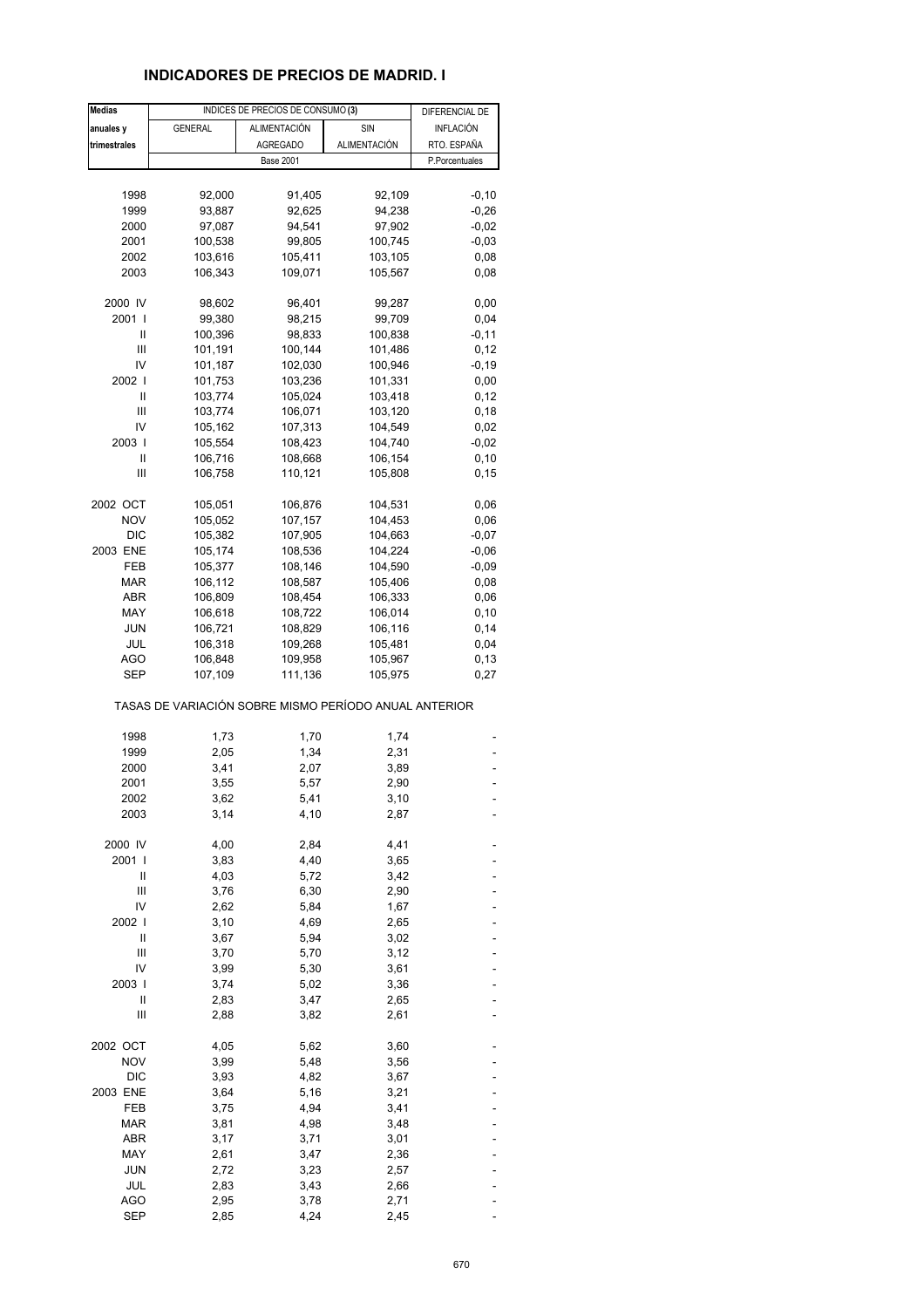# **INDICADORES DE PRECIOS DE MADRID. II**

| <b>Medias</b>              | INDICES DE PRECIOS DE CONSUMO (3) |                    |                                                       |                    |                    |                    |
|----------------------------|-----------------------------------|--------------------|-------------------------------------------------------|--------------------|--------------------|--------------------|
| anuales y                  | <b>ALIMENTOS Y</b>                | BEBIDAS ALC.       | <b>VESTIDO Y</b>                                      | <b>VIVIENDA</b>    | MENAJE             | <b>MEDICINA</b>    |
| trimestrales               | BEB.NO ALCOH.                     | Y TABACO           | CALZADO                                               |                    |                    |                    |
|                            |                                   |                    | <b>Base 2001</b>                                      |                    |                    |                    |
|                            |                                   |                    |                                                       |                    |                    |                    |
| 1998                       | 91,668                            | 88,946             | 101,925                                               | 91,580             | 92,959             | 92,979             |
| 1999                       | 92,457                            | 93,230             | 103,520                                               | 93,170             | 95,152             | 95,076             |
| 2000                       | 94,213                            | 96,273             | 104,557                                               | 97,484             | 97,515             | 96,773             |
| 2001                       | 99,778                            | 99,789             | 106,333                                               | 100,208            | 100,062            | 99,587             |
| 2002                       | 105,297                           | 106,183            | 105,756                                               | 101,702            | 101,715            | 101,588            |
| 2003                       | 109,000                           | 109,553            | 107,017                                               | 103,924            | 103,646            | 103,746            |
|                            |                                   |                    |                                                       |                    |                    |                    |
| 2000 IV                    | 96,117                            | 97,805             | 105,085                                               | 99,261             | 98,413             | 97,680             |
| 2001 l                     | 98,198                            | 98,155             | 105,464                                               | 99,166             | 99,282             | 98,730             |
| Ш                          | 98,829                            | 98,722             | 106,093                                               | 100,197            | 100,068            | 99,195             |
| Ш                          | 100,213                           | 99,732             | 106,433                                               | 100,749            | 100,317            | 100,063            |
| IV                         | 101,873                           | 102,545            | 107,342                                               | 100,718            | 100,581            | 100,359            |
| 2002                       | 103,352                           | 102,452            | 100,735                                               | 100,889            | 100,715            | 100,882            |
| Ш                          | 104,700                           | 107,216            | 108,612                                               | 101,468            | 102,021            | 101,390            |
| Ш                          | 105,858                           | 107,512            | 101,057                                               | 101,942            | 101,711            | 101,818            |
| IV<br>2003                 | 107,277<br>108,360                | 107,551<br>108,852 | 112,621                                               | 102,509            | 102,411<br>102,826 | 102,263<br>102,660 |
| Ш                          | 108,542                           | 109,529            | 103,535<br>113,247                                    | 103,570<br>103,974 | 104,186            | 104,054            |
| Ш                          | 110,098                           | 110,279            | 104,268                                               | 104,228            | 103,926            | 104,525            |
|                            |                                   |                    |                                                       |                    |                    |                    |
| 2002 OCT                   | 106,770                           | 107,596            | 111,149                                               | 102,435            | 102,202            | 102,114            |
| <b>NOV</b>                 | 107,094                           | 107,579            | 113,912                                               | 102,473            | 102,328            | 102,325            |
| <b>DIC</b>                 | 107,968                           | 107,479            | 112,801                                               | 102,619            | 102,703            | 102,349            |
| 2003 ENE                   | 108,668                           | 107,639            | 103,057                                               | 103,196            | 102,634            | 102,524            |
| FEB                        | 107,962                           | 109,399            | 102,449                                               | 103,512            | 102,769            | 102,640            |
| MAR                        | 108,451                           | 109,517            | 105,100                                               | 104,003            | 103,074            | 102,816            |
| ABR                        | 108,297                           | 109,523            | 112,959                                               | 103,974            | 103,683            | 103,796            |
| MAY                        | 108,602                           | 109,546            | 113,758                                               | 103,939            | 104,324            | 104,092            |
| <b>JUN</b>                 | 108,728                           | 109,518            | 113,025                                               | 104,010            | 104,550            | 104,275            |
| JUL                        | 109,137                           | 110,163            | 103,866                                               | 103,943            | 103,800            | 104,467            |
| <b>AGO</b>                 | 109,901                           | 110,347            | 103,080                                               | 104,035            | 103,807            | 104,531            |
| SEP                        | 111,255                           | 110,327            | 105,857                                               | 104,705            | 104,172            | 104,577            |
|                            |                                   |                    | TASAS DE VARIACIÓN SOBRE MISMO PERÍODO ANUAL ANTERIOR |                    |                    |                    |
| 1998                       | 1,14                              | 6,06               | 1,45                                                  | 1,53               | 1,35               | 3,11               |
| 1999                       | 0,86                              | 4,82               | 1,57                                                  | 1,74               | 2,36               | 2,26               |
| 2000                       | 1,90                              | 3,26               | 1,00                                                  | 4,63               | 2,48               | 1,78               |
| 2001                       | 5,91                              | 3,65               | 1,70                                                  | 2,79               | 2,61               | 2,91               |
| 2002                       | 5,30                              | 6,18               | 5,76                                                  | 1,70               | 1,71               | 1,59               |
| 2003                       | 4,17                              | 3,62               | 3,43                                                  | 2,46               | 2,13               | 2,35               |
|                            |                                   |                    |                                                       |                    |                    |                    |
| 2000 IV                    | 2,65                              | 4,17               | 1,07                                                  | 5,07               | 3,00               | 2,26               |
| 2001 l                     | 4,65                              | 3,11               | 1,26                                                  | 3,45               | 2,79               | 3,03               |
| Ш                          | 6, 15                             | 3,30               | 1,57                                                  | 3,31               | 2,81               | 2,65               |
| $\mathsf{III}$             | 6,84                              | 3,32               | 1,81                                                  | 2,98               | 2,65               | 3,21               |
| IV<br>2002                 | 5,99                              | 4,85               | 2,15                                                  | 1,47               | 2,20               | 2,74               |
| $\sf II$                   | 4,79<br>5,59                      | 4,06<br>8,33       | 5,45<br>7,16                                          | 1,85<br>1,55       | 1,55<br>1,75       | 1,70<br>1,54       |
| $\mathsf{III}$             | 5,44                              | 7,48               | 5,15                                                  | 1,51               | 1,82               | 1,40               |
| IV                         | 5,36                              | 4,89               | 5,24                                                  | 1,90               | 1,73               | 1,71               |
| 2003                       | 4,85                              | 6,25               | 2,78                                                  | 2,66               | 2,10               | 1,76               |
| $\ensuremath{\mathsf{II}}$ | 3,67                              | 2,16               | 4,27                                                  | 2,47               | 2,12               | 2,63               |
| Ш                          | 4,00                              | 2,57               | 3,18                                                  | 2,24               | 2,18               | 2,66               |
|                            |                                   |                    |                                                       |                    |                    |                    |
| 2002 OCT                   | 5,72                              | 4,93               | 4,96                                                  | 1,91               | 1,65               | 1,44               |
| <b>NOV</b>                 | 5,55                              | 4,98               | 5,71                                                  | 1,85               | 1,52               | 1,88               |
| <b>DIC</b>                 | 4,83                              | 4,75               | 5,03                                                  | 1,94               | 2,02               | 1,82               |
| 2003 ENE                   | 5,16                              | 5,16               | 2,76                                                  | 2,11               | 2,13               | 1,81               |
| FEB                        | 4,66                              | 6,85               | 2,12                                                  | 2,67               | 1,99               | 1,75               |
| <b>MAR</b>                 | 4,72                              | 6,73               | 3,45                                                  | 3,20               | 2,17               | 1,73               |
| <b>ABR</b>                 | 3,92                              | 2,34               | 4,10                                                  | 2,66               | 2,12               | 2,13               |
| MAY                        | 3,68                              | 2,11               | 4,35                                                  | 2,42               | 2,21               | 2,99               |
| <b>JUN</b><br>JUL          | 3,41<br>3,56                      | 2,02<br>2,54       | 4,35<br>3,36                                          | 2,33<br>2,10       | 2,03<br>2,05       | 2,77<br>2,55       |
| <b>AGO</b>                 | 3,95                              | 2,61               | 3,18                                                  | 2,11               | 2,14               | 2,69               |
| SEP                        | 4,49                              | 2,57               | 2,99                                                  | 2,52               | 2,35               | 2,75               |
|                            |                                   |                    |                                                       |                    |                    |                    |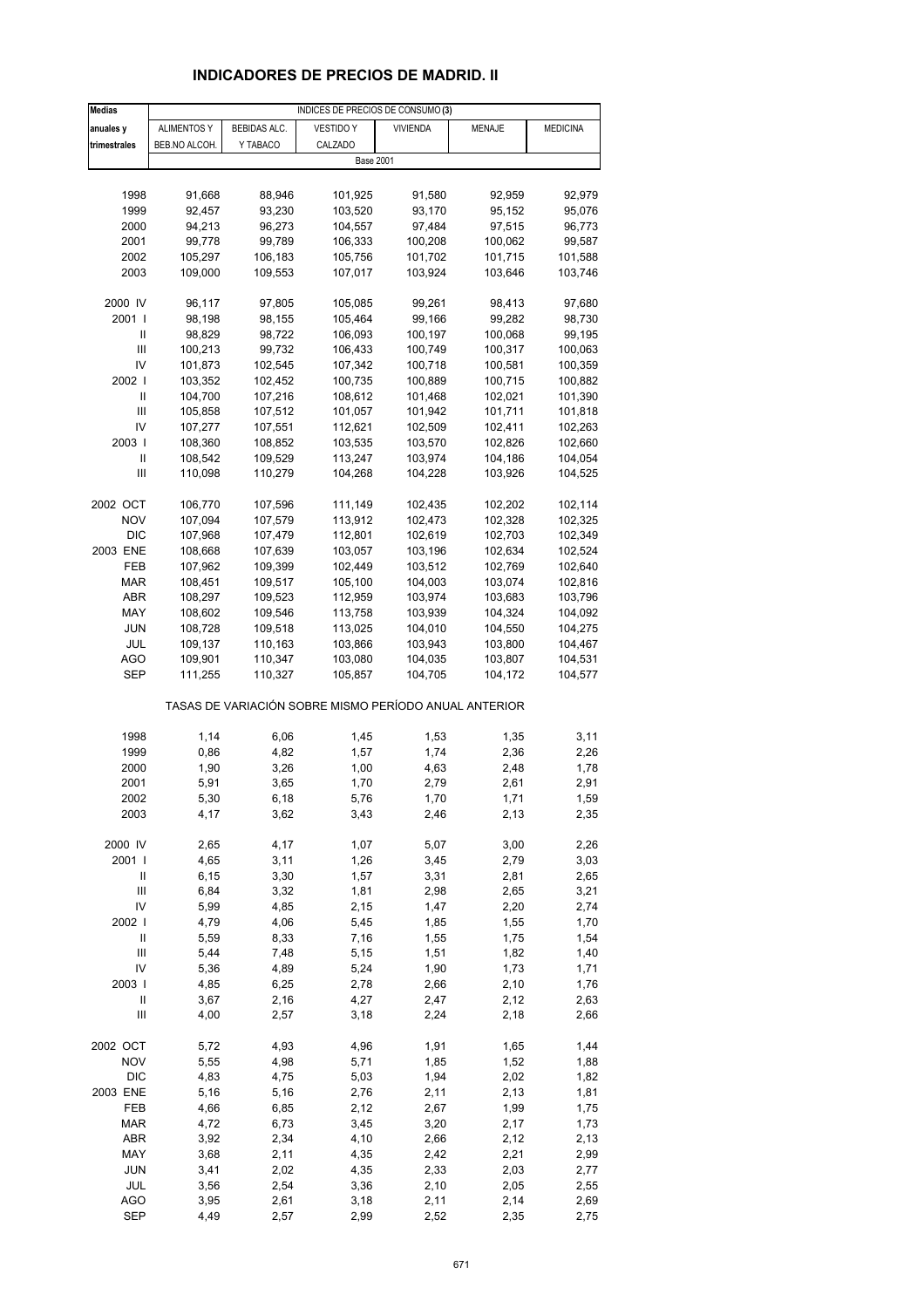# **INDICADORES DE PRECIOS DE MADRID. III**

| <b>Medias</b>              | INDICES DE PRECIOS DE CONSUMO (3) |               |                                                       |           |               |              |
|----------------------------|-----------------------------------|---------------|-------------------------------------------------------|-----------|---------------|--------------|
| anuales y                  | <b>TRANSPORTE</b>                 | COMUNICA -    | OCIO <sub>Y</sub>                                     | ENSEÑANZA | HOTELES,      | <b>OTROS</b> |
| trimestrales               |                                   | <b>CIONES</b> | <b>CULTURA</b>                                        |           | CAFÉS Y REST. |              |
|                            |                                   |               | <b>Base 2001</b>                                      |           |               |              |
|                            |                                   |               |                                                       |           |               |              |
| 1998                       | 89,919                            | 104,721       | 92,788                                                | 87,324    | 86,740        | 93,253       |
| 1999                       | 92,034                            | 106,899       | 92,991                                                | 90,018    | 90,306        | 95,608       |
| 2000                       | 98,482                            | 100,949       | 95,924                                                | 94,354    | 94,734        | 98,019       |
| 2001                       | 99,731                            | 100,184       | 99,403                                                | 99,465    | 100,116       | 100,548      |
| 2002                       | 102,452                           | 97,149        | 102,143                                               | 103,560   | 105,228       | 104,391      |
|                            |                                   | 94,978        |                                                       |           |               |              |
| 2003                       | 105,716                           |               | 102,413                                               | 108,492   | 109,142       | 107,633      |
| 2000 IV                    | 100,396                           | 101,249       | 97,047                                                | 97,665    | 96,185        | 98,877       |
| 2001                       | 99,368                            | 100,907       | 97,613                                                | 98,023    | 98,221        | 99,670       |
| Ш                          | 101,254                           | 100,224       | 98,909                                                | 98,584    | 99,624        | 100,399      |
| $\mathbf{III}$             | 100,143                           | 100,202       | 101,191                                               | 99,097    | 101,989       | 100,893      |
| IV                         | 98,161                            | 99,402        | 99,901                                                | 102,155   | 100,629       | 101,231      |
| 2002                       |                                   | 98,794        | 100,726                                               |           | 102,947       |              |
| Ш                          | 100,425                           |               |                                                       | 102,455   |               | 103,723      |
|                            | 102,931                           | 97,431        | 101,893                                               | 102,672   | 104,940       | 104,294      |
| Ш                          | 103,144                           | 97,208        | 103,666                                               | 103,185   | 106,720       | 104,471      |
| IV                         | 103,309                           | 95,163        | 102,287                                               | 105,929   | 106,305       | 105,077      |
| 2003                       | 106,356                           | 95,295        | 101,523                                               | 107,806   | 107,339       | 107,329      |
| Ш                          | 104,976                           | 94,916        | 102,153                                               | 108,621   | 109,240       | 107,616      |
| $\mathbf{III}$             | 105,816                           | 94,724        | 103,564                                               | 109,048   | 110,847       | 107,952      |
|                            |                                   |               |                                                       |           |               |              |
| 2002 OCT                   | 104,017                           | 97,383        | 102,027                                               | 105,822   | 106,381       | 104,945      |
| <b>NOV</b>                 | 102,672                           | 94,118        | 101,623                                               | 105,925   | 106,239       | 105,056      |
| <b>DIC</b>                 | 103,238                           | 93,988        | 103,210                                               | 106,039   | 106,295       | 105,230      |
| 2003 ENE                   | 105,364                           | 95,281        | 101,395                                               | 106,041   | 106,748       | 107,028      |
| FEB                        | 106,371                           | 95,370        | 101,593                                               | 108,688   | 107,078       | 107,186      |
| MAR                        | 107,333                           | 95,233        | 101,582                                               | 108,688   | 108,191       | 107,774      |
| ABR                        | 105,734                           | 95,040        | 103,267                                               | 108,575   | 109,241       | 107,546      |
| MAY                        | 104,628                           | 94,888        | 101,329                                               | 108,584   | 108,980       | 107,538      |
| <b>JUN</b>                 | 104,565                           | 94,820        | 101,863                                               | 108,704   | 109,500       | 107,764      |
| JUL                        | 105,374                           | 94,757        | 103,044                                               | 108,749   | 110,399       | 107,863      |
| <b>AGO</b>                 | 106,106                           | 94,703        | 104,827                                               | 108,769   | 111,867       | 107,846      |
| SEP                        | 105,967                           | 94,712        | 102,820                                               | 109,627   | 110,275       | 108,148      |
|                            |                                   |               | TASAS DE VARIACIÓN SOBRE MISMO PERÍODO ANUAL ANTERIOR |           |               |              |
| 1998                       | $-0,27$                           | 2,49          | 3,25                                                  | 3,62      | 2,71          | 2,17         |
| 1999                       | 2,35                              | 2,08          | 0,22                                                  | 3,08      | 4,11          | 2,53         |
| 2000                       | 7,01                              | $-5,57$       | 3,15                                                  | 4,82      | 4,90          | 2,52         |
| 2001                       | 1,27                              | $-0,76$       | 3,63                                                  | 5,42      | 5,68          | 2,58         |
| 2002                       | 2,45                              | -2,85         | 2,14                                                  | 3,56      | 5,23          | 4,39         |
| 2003                       | 3,47                              | $-2,90$       | 0,31                                                  | 5,57      | 4,07          | 3,33         |
|                            |                                   |               |                                                       |           |               |              |
| 2000 IV                    | 7,16                              | $-3,61$       | 4,82                                                  | 6,84      | 5,12          | 2,99         |
| 2001 l                     | 3,62                              | $-0,60$       | 5,25                                                  | 6,21      | 5,59          | 2,85         |
| Ш                          | 2,99                              | 0,07          | 4,68                                                  | 5,76      | 5,45          | 2,64         |
| Ш                          | 0,83                              | $-0,67$       | 1,78                                                  | 5,15      | 7,07          | 2,46         |
| IV                         | $-2,23$                           | $-1,82$       | 2,94                                                  | 4,60      | 4,62          | 2,38         |
| 2002                       | 0,74                              | $-1,88$       | 2,16                                                  | 3,46      | 4,20          | 5,06         |
| $\ensuremath{\mathsf{II}}$ | 1,25                              | $-2,51$       | 2,09                                                  | 3,43      | 5,20          | 4,56         |
| $\mathsf{III}$             | 2,72                              | $-2,81$       | 2,24                                                  | 3,62      | 5,74          | 4,13         |
| IV                         | 5,16                              | $-4,22$       | 2,07                                                  | 3,72      | 5,75          | 3,84         |
| 2003                       | 5,91                              | $-3,54$       | 0,79                                                  | 5,22      | 4,27          | 3,48         |
| $\ensuremath{\mathsf{II}}$ | 1,99                              | $-2,58$       | 0,25                                                  | 5,79      | 4,10          | 3,18         |
| Ш                          | 2,59                              | $-2,56$       | $-0, 10$                                              | 5,68      | 3,87          | 3,33         |
|                            |                                   |               |                                                       |           |               |              |
| 2002 OCT                   | 4,82                              | $-2,80$       | 2,43                                                  | 3,71      | 5,94          | 3,75         |
| <b>NOV</b>                 | 4,85                              | $-4,87$       | 1,95                                                  | 3,67      | 5,74          | 3,87         |
| <b>DIC</b>                 | 5,83                              | $-5,00$       | 1,82                                                  | 3,79      | 5,58          | 3,90         |
| 2003 ENE                   | 5,69                              | $-4,91$       | 1,13                                                  | 3,63      | 4,45          | 3,48         |
| FEB                        | 6,29                              | $-3,37$       | 1,56                                                  | 6,05      | 3,96          | 3,38         |
| <b>MAR</b>                 | 5,74                              | $-2,30$       | $-0,30$                                               | 5,99      | 4,39          | 3,57         |
| ABR                        | 2,52                              | $-2,50$       | 1,89                                                  | 5,75      | 4,73          | 3,25         |
| MAY                        | 1,20                              | $-2,66$       | $-0,49$                                               | 5,76      | 3,72          | 3,06         |
| JUN                        | 2,24                              | $-2,59$       | $-0,63$                                               | 5,87      | 3,85          | 3,25         |
| JUL                        | 2,86                              | $-2,39$       | $-0,27$                                               | 5,77      | 3,87          | 3,54         |
| <b>AGO</b>                 | 2,78                              | $-2,45$       | 0,02                                                  | 5,79      | 4,20          | 3,36         |
| <b>SEP</b>                 | 2,13                              | $-2,82$       | $-0,05$                                               | 5,49      | 3,53          | 3,10         |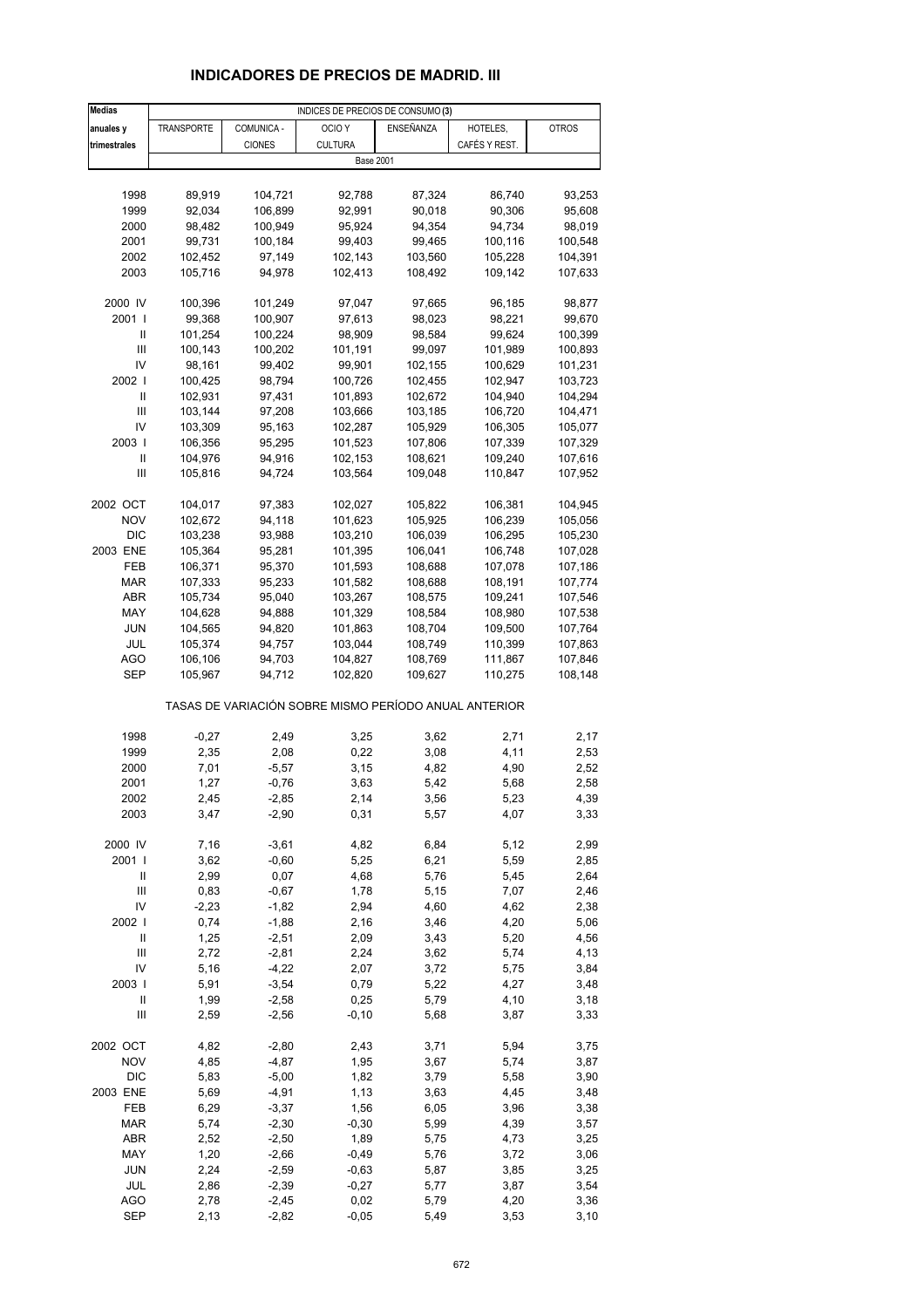| <b>Medias</b>                      | COSTE SALARIAL       |                  |                              |                                                       | <b>SALARIOS</b> |                                             |        |         |       |
|------------------------------------|----------------------|------------------|------------------------------|-------------------------------------------------------|-----------------|---------------------------------------------|--------|---------|-------|
| anuales y                          | POR TRABAJADOR Y MES |                  | POR HORA EFECTIVA DE TRABAJO |                                                       |                 | INCREMENTO SALARIAL PACTADO EN CONVENIO (4) |        |         |       |
| trimestrales                       | <b>TOTAL</b>         | <b>ORDINARIO</b> | <b>TOTAL</b>                 | <b>ORDINARIO</b>                                      | <b>TOTAL</b>    | AGRIC.                                      | CONST. | INDUST. | SERV. |
|                                    |                      | €                |                              |                                                       |                 |                                             | $\%$   |         |       |
|                                    |                      |                  |                              |                                                       |                 |                                             |        |         |       |
| 1998                               | 1.504,17             | 1.297,10         | 10,57                        | 9,12                                                  | 3,32            | 2,23                                        | 2,30   | 2,65    | 3,79  |
| 1999                               | 1.544,62             | 1.325,34         | 10,86                        | 9,32                                                  | 2,50            | 2,77                                        | 2,30   | 2,37    | 2,58  |
| 2000                               |                      |                  | 11,20                        | 9,60                                                  | 3,57            | 4,00                                        | 3,55   | 3,18    | 3,70  |
| 2001                               | 1.594,82             | 1.365,12         |                              |                                                       |                 |                                             |        |         |       |
|                                    | 1.644,74             | 1.408,40         | 11,60                        | 9,94                                                  | 3,48            | 3,47                                        | 4,40   | 3,64    | 3,25  |
| 2002                               | 1.703,60             | 1.468,91         | 11,99                        | 10,35                                                 | 3,46            | 4,00                                        | 3,50   | 3,16    | 3,55  |
| 2003                               | 1.750,40             | 1.515,47         | 12,05                        | 10,43                                                 | 3,53            | 2,00                                        | 2,50   | 3,84    | 3,43  |
|                                    |                      |                  |                              |                                                       |                 |                                             |        |         |       |
| 2000 IV                            | 1.701,29             | 1.372,47         | 11,83                        | 9,54                                                  | 3,11            | 0,00                                        | 3,55   | 2,96    | 3,05  |
| 2001                               | 1.613,01             | 1.391,70         | 10,60                        | 9,14                                                  | 3,82            | 2,00                                        | 4,40   | 3,92    | 3,48  |
| $\ensuremath{\mathsf{II}}$         | 1.614,31             | 1.395,15         | 11,15                        | 9,63                                                  | 3,79            | 2,00                                        | 4,40   | 3,71    | 3,49  |
| Ш                                  | 1.582,48             | 1.420,70         | 12,21                        | 10,96                                                 | 3,73            | 2,00                                        | 4,40   | 3,63    | 3,43  |
| IV                                 | 1.769,16             | 1.426,06         | 12,43                        | 10,02                                                 | 3,57            | 2,00                                        | 4,40   | 3,56    | 3,25  |
| 2002                               | 1.663,23             | 1.449,21         | 11,46                        | 9,99                                                  | 2,73            | 2,00                                        | 2,00   | 2,94    | 2,28  |
| Ш                                  | 1.673,03             | 1.456,93         | 11,22                        | 9,77                                                  | 2,70            | 2,00                                        | 2,00   | 2,94    | 2,55  |
| $\mathbf{III}$                     | 1.652,25             | 1.485,80         | 12,66                        | 11,38                                                 | 2,84            | 2,00                                        | 3,50   | 2,89    | 2,60  |
| IV                                 | 1.825,90             | 1.483,68         | 12,61                        | 10,25                                                 | 2,84            | 2,00                                        | 3,50   | 2,87    | 2,62  |
| 2003                               | 1.736,59             | 1.510,70         | 11,74                        | 10,21                                                 | 3,40            | 2,00                                        | 2,50   | 3,96    | 3,16  |
| $\ensuremath{\mathsf{II}}$         | 1.764,21             | 1.520,24         | 12,35                        | 10,64                                                 | 3,56            | 2,00                                        | 2,50   | 3,87    | 3,46  |
| $\ensuremath{\mathsf{III}}\xspace$ |                      |                  |                              | $\overline{a}$                                        | 3,53            | 2,00                                        | 2,50   | 3,84    | 3,43  |
|                                    |                      |                  |                              |                                                       |                 |                                             |        |         |       |
| 2002 SEP                           |                      |                  |                              | ÷                                                     | 2,84            | 2,00                                        | 3,50   | 2,89    | 2,60  |
| OCT                                |                      |                  |                              |                                                       | 2,84            | 2,00                                        | 3,50   | 2,87    | 2,62  |
| <b>NOV</b>                         |                      |                  |                              | ÷,                                                    | 2,84            | 2,00                                        | 3,50   | 2,87    | 2,62  |
| <b>DIC</b>                         |                      |                  |                              |                                                       | 2,84            | 2,00                                        | 3,50   | 2,87    | 2,62  |
| 2003 ENE                           |                      |                  |                              |                                                       | 3,87            | 2,00                                        | 0,00   | 3,97    | 3,77  |
| FEB                                |                      |                  |                              | ÷                                                     | 3,68            | 2,00                                        | 0,00   | 3,97    | 3,44  |
|                                    |                      |                  |                              |                                                       |                 |                                             |        |         |       |
| <b>MAR</b>                         |                      |                  |                              | $\frac{1}{2}$                                         | 3,40            | 2,00                                        | 2,50   | 3,96    | 3,16  |
| <b>ABR</b>                         |                      |                  |                              |                                                       | 3,40            | 2,00                                        | 2,50   | 3,96    | 3,15  |
| MAY                                |                      |                  |                              | ÷                                                     | 3,36            | 2,00                                        | 2,50   | 3,87    | 3,13  |
| <b>JUN</b>                         |                      |                  |                              | $\frac{1}{2}$                                         | 3,56            | 2,00                                        | 2,50   | 3,87    | 3,46  |
| JUL                                |                      |                  |                              |                                                       | 3,53            | 2,00                                        | 2,50   | 3,84    | 3,43  |
| <b>AGO</b>                         |                      |                  |                              | ÷,                                                    | 3,53            | 2,00                                        | 2,50   | 3,84    | 3,43  |
|                                    |                      |                  |                              | TASAS DE VARIACIÓN SOBRE MISMO PERÍODO ANUAL ANTERIOR |                 |                                             |        |         |       |
|                                    |                      |                  |                              |                                                       |                 |                                             |        |         |       |
| 1998                               | 3,04                 | 2,96             | 3,45                         | 3,37                                                  |                 |                                             |        |         |       |
| 1999                               | 2,69                 | 2,18             | 2,72                         | 2,19                                                  |                 |                                             |        |         |       |
| 2000                               | 3,25                 | 3,00             | 3,16                         | 2,92                                                  |                 |                                             |        |         |       |
| 2001                               | 3,13                 | 3,17             | 3,57                         | 3,57                                                  |                 |                                             |        |         |       |
| 2002                               | 3,58                 | 4,30             | 3,36                         | 4,13                                                  |                 |                                             |        |         |       |
| 2003                               | 4,93                 | 4,29             | 6,22                         | 5,52                                                  |                 |                                             |        |         |       |
|                                    |                      |                  |                              |                                                       |                 |                                             |        |         |       |
| 2000 IV                            | 3,15                 | 3,22             | 3,41                         | 3,47                                                  |                 |                                             |        |         |       |
| 2001 l                             | 2,51                 | 2,86             | 2,32                         | 2,70                                                  |                 |                                             |        |         |       |
| $\, \parallel$                     | 2,21                 | 2,56             | 2,11                         | 2,34                                                  |                 |                                             |        |         |       |
| $\mathbf{III}$                     | 3,76                 | 3,35             | 4,54                         | 4,08                                                  |                 |                                             |        |         |       |
| IV                                 | 3,99                 | 3,90             | 5,07                         | 5,03                                                  |                 |                                             |        |         |       |
| 2002 l                             | 3,11                 | 4,13             | 8,11                         | 9,30                                                  |                 |                                             |        |         |       |
| $\ensuremath{\mathsf{II}}$         | 3,64                 | 4,43             | 0,63                         | 1,45                                                  |                 |                                             |        |         |       |
| $\mathop{\mathrm{III}}\nolimits$   | 4,41                 | 4,58             | 3,69                         | 3,83                                                  |                 |                                             |        |         |       |
| IV                                 | 3,21                 | 4,04             | 1,45                         | 2,30                                                  |                 |                                             |        |         |       |
| 2003                               | 4,41                 | 4,24             | 2,44                         | 2,20                                                  |                 |                                             |        |         |       |
| $\sf II$                           | 5,45                 | 4,35             | 10,07                        | 8,90                                                  |                 |                                             |        |         |       |
| $\mathbf{III}$                     |                      |                  |                              |                                                       |                 |                                             |        |         |       |
|                                    |                      |                  |                              |                                                       |                 |                                             |        |         |       |
| 2002 SEP                           |                      |                  |                              |                                                       |                 |                                             |        |         |       |
| OCT                                |                      |                  |                              |                                                       |                 |                                             |        |         |       |
| <b>NOV</b>                         |                      |                  |                              |                                                       |                 |                                             |        |         |       |
| <b>DIC</b>                         |                      |                  |                              |                                                       |                 |                                             |        |         |       |
| 2003 ENE                           |                      |                  |                              |                                                       |                 |                                             |        |         |       |
| FEB                                |                      |                  |                              |                                                       |                 |                                             |        |         |       |
| <b>MAR</b>                         |                      |                  |                              |                                                       |                 |                                             |        |         |       |
| ABR                                |                      |                  |                              |                                                       |                 |                                             |        |         |       |
|                                    |                      |                  |                              |                                                       |                 |                                             |        |         |       |
| MAY                                |                      |                  |                              |                                                       |                 |                                             |        |         |       |
| <b>JUN</b>                         |                      |                  |                              |                                                       |                 |                                             |        |         |       |
| <b>JUL</b>                         |                      |                  |                              |                                                       |                 |                                             |        |         |       |
| <b>AGO</b>                         |                      |                  |                              |                                                       |                 |                                             |        |         |       |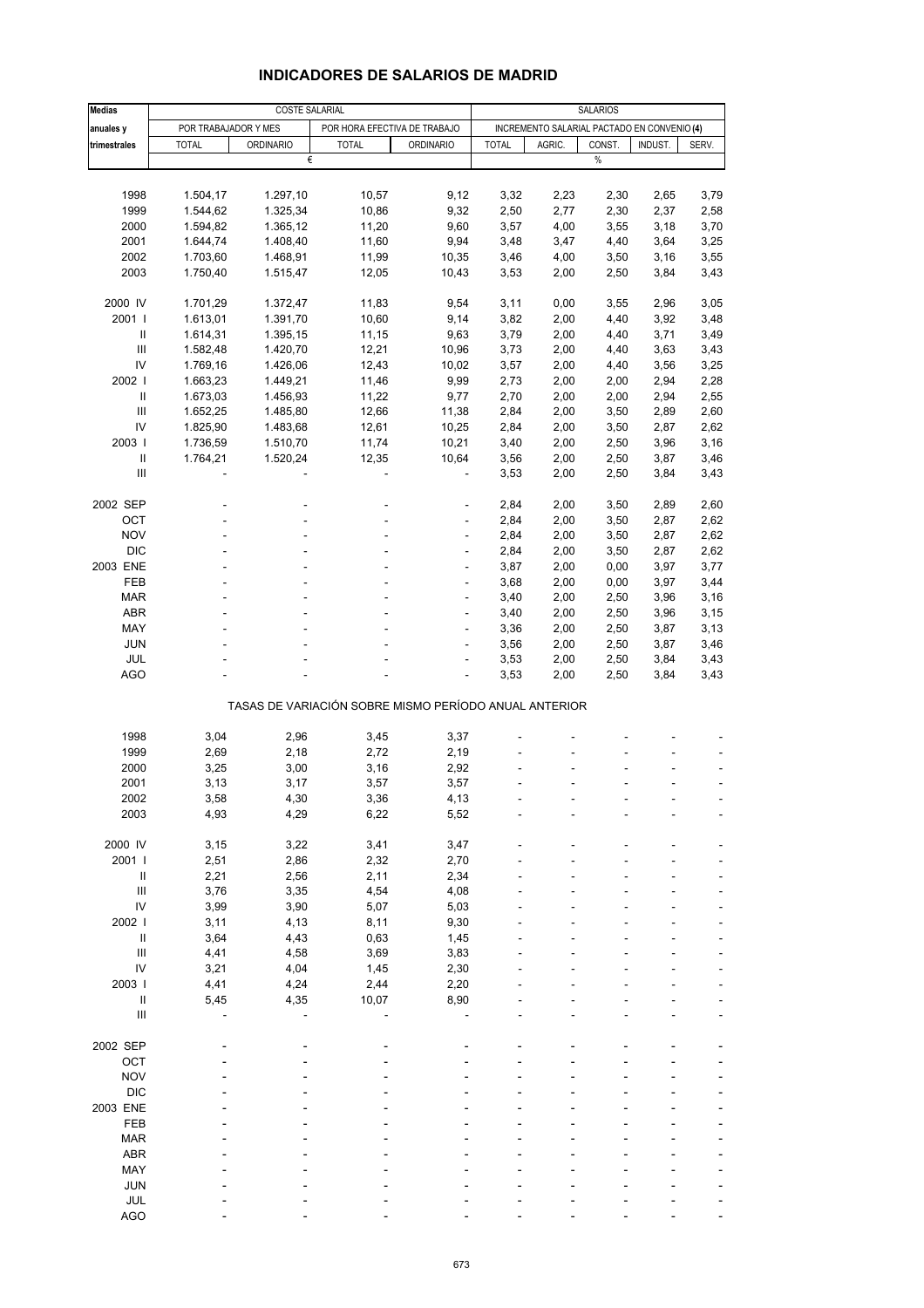## **INDICADORES MONETARIOS DE MADRID**

| <b>Medias</b>              | CRÉDITOS Y DEPÓSITOS DEL SISTEMA BANCARIO |           |                                                       |           | HIPOTECAS INMOBILIARIAS |                           |  |
|----------------------------|-------------------------------------------|-----------|-------------------------------------------------------|-----------|-------------------------|---------------------------|--|
| anuales y                  | <b>CRÉDITOS</b>                           |           | <b>DEPÓSITOS</b>                                      |           |                         | FINCAS RÚSTICAS Y URBANAS |  |
| trimestrales               | S.PRIVADO                                 | S.PÚBLICO | S.PRIVADO                                             | S.PÚBLICO | NÚMERO                  | <b>IMPORTE</b>            |  |
|                            |                                           |           | Millones de €                                         |           | Unidades                | Miles de €                |  |
|                            |                                           |           |                                                       |           |                         |                           |  |
| 1998                       | 98.445,42                                 | 6.082,39  | 99.234,85                                             | 4.247,30  | 5.772                   | 486.510                   |  |
| 1999                       | 111.241,81                                | 3.737,49  | 100.283,03                                            | 4.350,53  | 6.871                   | 639.517                   |  |
| 2000                       | 123.097,90                                | 4.449,17  | 112.989,81                                            | 4.458,41  | 6.466                   | 655.939                   |  |
| 2001                       | 137.109,84                                | 5.473,98  | 129.183,95                                            | 17.004,95 | 6.915                   | 794.936                   |  |
| 2002                       | 153.865,14                                | 5.709,10  | 142.380,92                                            | 19.514,46 | 7.428                   | 990.471                   |  |
| 2003                       | 170.734,46                                | 4.706,73  | 145.733,96                                            | 21.269,90 | 8.336                   | 1.190.292                 |  |
|                            |                                           |           |                                                       |           |                         |                           |  |
| 2000 III                   | 123.188,38                                | 4.438,60  | 114.617,96                                            | 4.378,71  | 6.116                   | 620.325                   |  |
| IV                         | 131.708,60                                | 4.836,44  | 119.689,01                                            | 5.189,03  | 5.744                   | 620.510                   |  |
| 2001 l                     | 127.219,97                                | 4.879,60  | 120.571,67                                            | 15.524,81 | 6.875                   | 786.412                   |  |
| Ш                          | 133.350,07                                | 5.622,81  | 126.050,43                                            | 16.589,60 | 7.281                   | 821.975                   |  |
| Ш                          | 144.930,04                                | 4.731,15  | 128.838,00                                            | 16.503,83 | 6.673                   | 757.843                   |  |
| IV                         | 142.939,29                                | 6.662,35  | 141.275,71                                            | 19.401,55 | 6.830                   | 813.515                   |  |
| 2002                       | 146.722,57                                | 6.638,51  | 141.700,43                                            | 18.896,63 | 7.072                   | 950.583                   |  |
| Ш                          | 150.448,31                                | 6.870,61  | 136.841,44                                            | 18.012,10 | 8.178                   | 1.021.372                 |  |
| Ш                          | 156.429,24                                | 4.718,73  | 141.586,27                                            | 18.791,63 | 7.205                   | 987.500                   |  |
| IV                         | 161.860,44                                | 4.608,55  | 149.395,55                                            | 22.357,47 | 7.258                   | 1.002.429                 |  |
| 2003                       | 167.779,46                                | 5.030,25  | 144.847,79                                            | 20.184,63 | 8.513                   | 1.186.219                 |  |
| Ш                          | 173.689,45                                | 4.383,21  | 146.620,14                                            | 22.355,17 | 8.159                   | 1.194.364                 |  |
|                            |                                           |           |                                                       |           |                         |                           |  |
| 2002 JUL                   |                                           |           |                                                       |           | 7.502                   | 926.873                   |  |
| <b>AGO</b>                 | L,                                        | L,        |                                                       |           | 5.932                   | 979.568                   |  |
| <b>SEP</b>                 |                                           |           |                                                       |           | 8.181                   | 1.056.060                 |  |
| OCT                        | ÷                                         | ä,        | $\overline{a}$                                        | ٠         | 7.812                   | 1.049.881                 |  |
| <b>NOV</b>                 |                                           |           |                                                       | ä,        | 7.273                   | 1.018.606                 |  |
| <b>DIC</b>                 |                                           |           |                                                       |           | 6.688                   | 938.801                   |  |
| 2003 ENE                   | ÷<br>ä,                                   | ä,        | $\overline{a}$                                        | ٠         | 8.692                   | 1.230.459                 |  |
| FEB<br><b>MAR</b>          |                                           | L,        |                                                       |           | 8.630                   | 1.151.792                 |  |
| <b>ABR</b>                 |                                           | ä,        | $\overline{a}$                                        | ÷         | 8.218<br>7.386          | 1.176.406<br>1.193.281    |  |
| MAY                        |                                           |           |                                                       |           | 7.541                   | 1.052.668                 |  |
| <b>JUN</b>                 |                                           |           |                                                       |           | 9.551                   | 1.337.143                 |  |
|                            |                                           |           |                                                       |           |                         |                           |  |
|                            |                                           |           | TASAS DE VARIACIÓN SOBRE MISMO PERÍODO ANUAL ANTERIOR |           |                         |                           |  |
| 1998                       | 20,06                                     | $-27,76$  | 5,97                                                  | $-0,61$   | 11,22                   | 27,62                     |  |
| 1999                       | 13,00                                     | $-38,55$  | 1,06                                                  | 2,43      | 19,04                   | 31,45                     |  |
| 2000                       | 10,66                                     | 19,04     | 12,67                                                 | 2,48      | $-5,89$                 | 2,57                      |  |
| 2001                       | 11,38                                     | 23,03     | 14,33                                                 | 281,41    | 6,93                    | 21,19                     |  |
| 2002                       | 12,22                                     | 4,30      | 10,22                                                 | 14,76     | 7,43                    | 24,60                     |  |
| 2003                       | 14,91                                     | $-30,32$  | 4,64                                                  | 15,26     | 9,33                    | 20,72                     |  |
|                            |                                           |           |                                                       |           |                         |                           |  |
| 2000 III                   | 8,13                                      | 24,80     | 15,33                                                 | 3,67      | 4,98                    | 5,66                      |  |
| IV                         | 16,33                                     | 32,33     | 20,43                                                 | 12,38     | $-10,55$                | 3,54                      |  |
| 2001                       | 7,90                                      | 26,64     | 11,40                                                 | 253,85    | $-6,52$                 | 11,28                     |  |
| Ш                          | 11,50                                     | 20,44     | 15,20                                                 | 327,73    | 9,47                    | 21,55                     |  |
| Ш                          | 17,65                                     | 6,59      | 12,41                                                 | 276,91    | 9,11                    | 22,17                     |  |
| IV                         | 8,53                                      | 37,75     | 18,04                                                 | 273,90    | 18,91                   | 31,10                     |  |
| 2002 l                     | 15,33                                     | 36,05     | 17,52                                                 | 21,72     | 2,87                    | 20,88                     |  |
| $\ensuremath{\mathsf{II}}$ | 12,82                                     | 22,19     | 8,56                                                  | 8,57      | 12,32                   | 24,26                     |  |
| $\mathbf{III}$             | 7,93                                      | $-0,26$   | 9,89                                                  | 13,86     | 7,98                    | 30,30                     |  |
| IV                         | 13,24                                     | $-30,83$  | 5,75                                                  | 15,24     | 6,26                    | 23,22                     |  |
| 2003                       | 14,35                                     | $-24,23$  | 2,22                                                  | 6,82      | 20,38                   | 24,79                     |  |
| Ш                          | 15,45                                     | $-36,20$  | 7,15                                                  | 24,11     | $-0,23$                 | 16,94                     |  |
| 2002 JUL                   |                                           |           |                                                       |           | 18,20                   | 8,21                      |  |
| <b>AGO</b>                 |                                           |           |                                                       |           | 2,61                    | 67,99                     |  |
| <b>SEP</b>                 |                                           |           |                                                       |           | 3,69                    | 26,65                     |  |
| ОСТ                        |                                           |           |                                                       |           | 7,31                    | 29,36                     |  |
| <b>NOV</b>                 |                                           |           |                                                       |           | 10,11                   | 27,80                     |  |
| <b>DIC</b>                 |                                           |           |                                                       |           | 1,26                    | 12,85                     |  |
| 2003 ENE                   |                                           |           |                                                       |           | 13,92                   | 7,90                      |  |
| FEB                        |                                           |           |                                                       |           | 20,56                   | 25,34                     |  |
| MAR                        |                                           |           |                                                       |           | 27,83                   | 48,46                     |  |
| ABR                        |                                           |           |                                                       |           | $-10,54$                | 6,25                      |  |
| MAY                        |                                           |           |                                                       |           | -4,44                   | 8,62                      |  |
| JUN                        |                                           |           |                                                       |           | 13,88                   | 37,58                     |  |